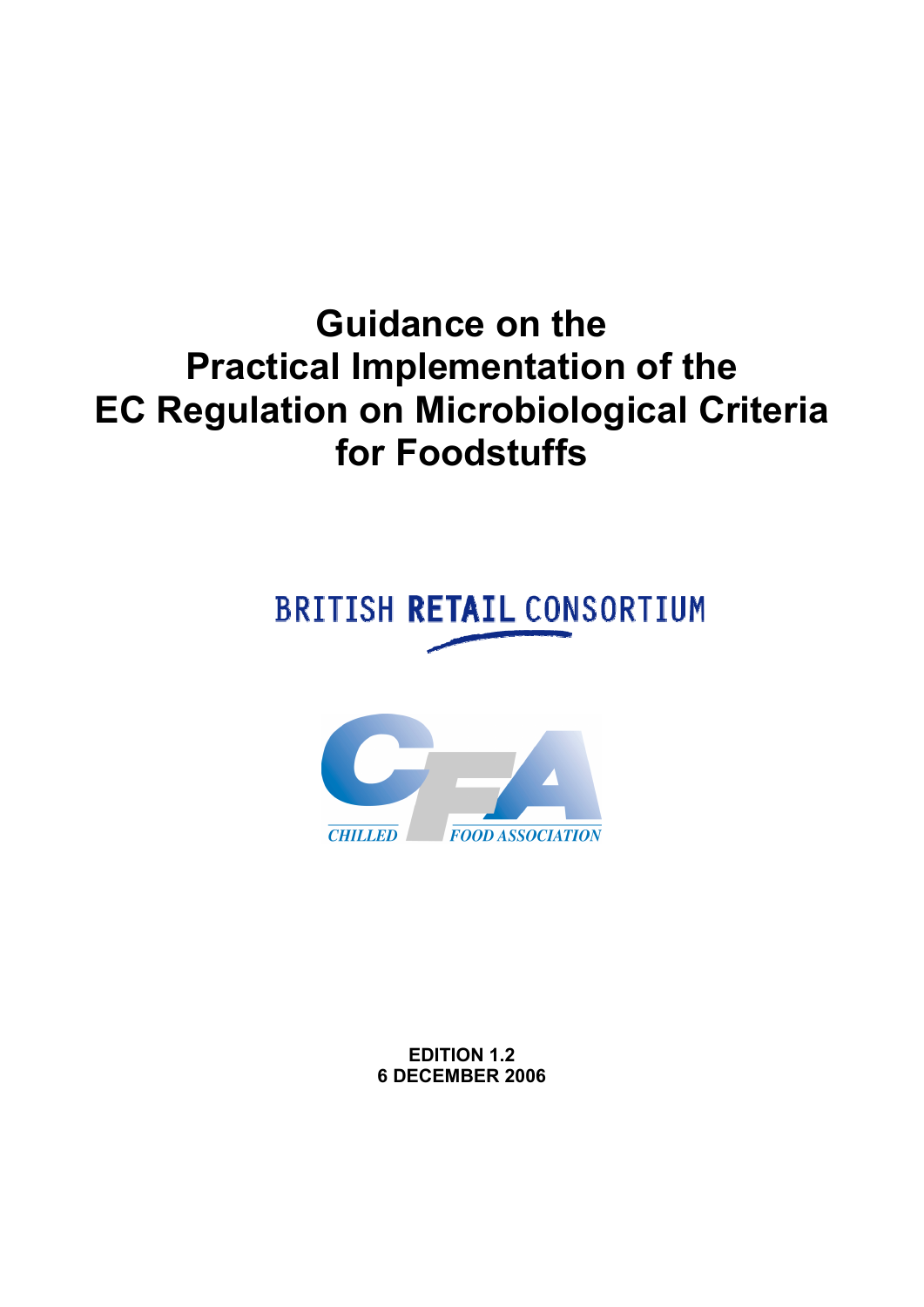## **Published by Chilled Food Association Ltd, P.O. Box 6434, Kettering, NN15 5XT, UK**

© 2006 Chilled Food Association Ltd

Typeset in Arial 10

ISBN-13 978-1-901798-13-5 ISBN-10 1-901798-13-5

Enquiries concerning reproduction should be sent to the Chilled Food Association Ltd at P.O. Box 6434, Kettering, NN15 5XT, UK [cfa@chilledfood.org](mailto:cfa@chilledfood.org), [www.chilledfood.org](http://www.chilledfood.org/)

*CFA publishes information and expresses opinions in good faith, and seeks to ensure that the information and opinions it provides are correct, but accepts no liability for any error or omission in any such information or opinion, including any information or opinion contained in this document. The information contained herein is to assist with the understanding of the EC Regulation on Microbiological Criteria for Foodstuffs. It is not a definitive interpretation of the law which only the courts can provide. Information and opinion herein are not substitutes for specific legal or other professional advice.*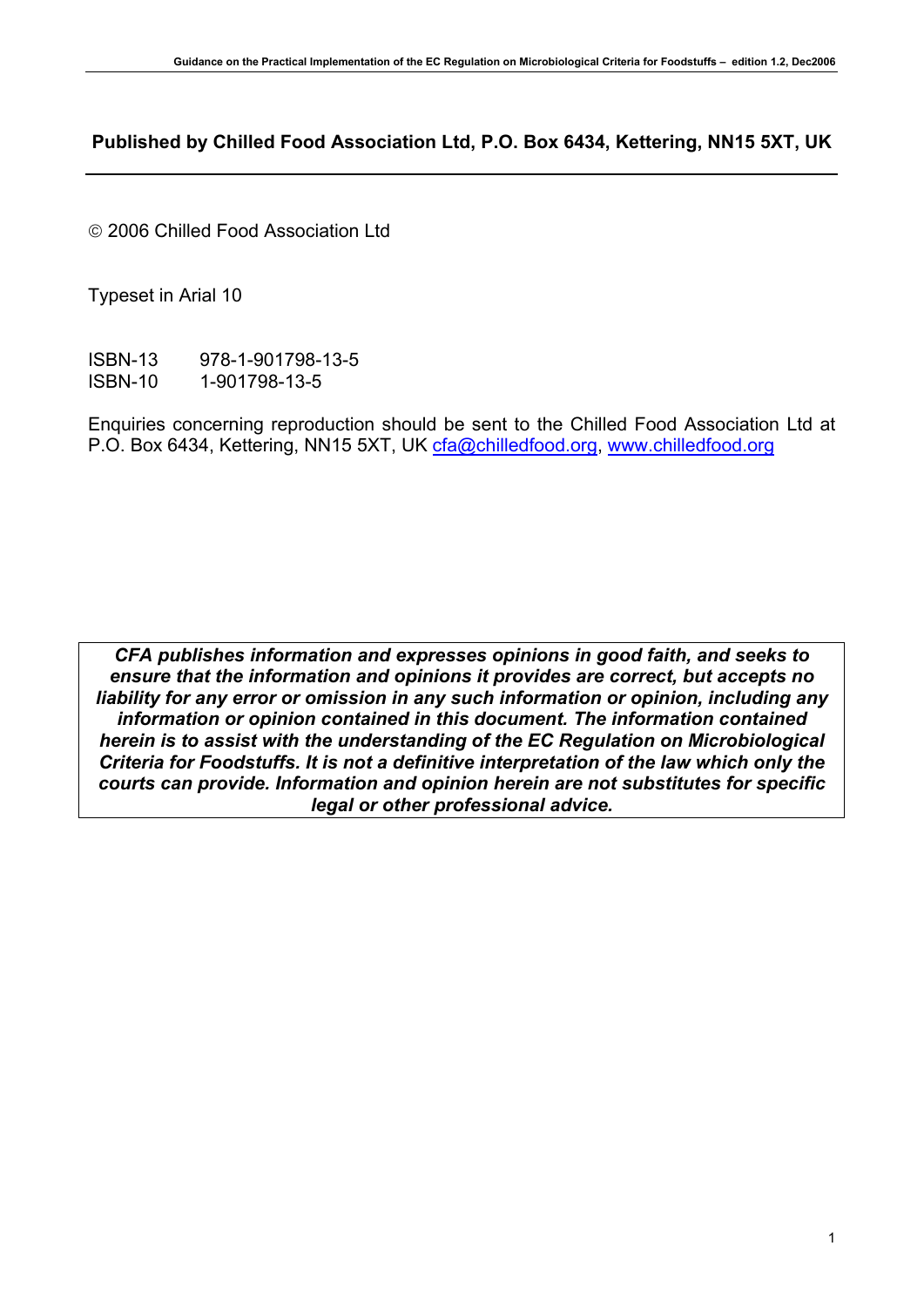## **FOREWORD**

This guidance is intended to help food business operators (manufacturers and retailers) to understand the requirements of the Commission Regulation on Microbiological Criteria for Foodstuffs ('the Regulation'), providing additional detail to that given in the Food Standards Agency's own guidance documents.

The purpose of the Regulation is to protect public health and provide harmonised reference points for Food Business Operators (FBOs). It relates to the General Food Law (178/2002/EC) that obliges FBOs to withdraw or recall unsafe food from the market. It states that safety is ensured by a preventative approach such as employing good hygiene practices and use of Hazard Analysis and Critical Control Point (HACCP) principles. This guidance assumes FBOs have working knowledge of this approach.

The Regulation generally relates to finished manufactured foods and not to ingredients or raw materials used to manufacture that food. However, FBOs producing/supplying raw materials may be affected by the Regulation through the application of criteria and corrective actions required by their customers' food safety management plans.

With the exception of raw minced meat, meat preparations, certain meat products intended to be cooked and mechanically separated meat, the Regulation does not specify the frequency of sampling/testing, and it is for the FBO to decide the appropriate level of sampling/testing to help validate and verify their food safety management systems, e.g. HACCP.

This guidance document is separated into two parts:

Part A is an overview of the requirements of the Regulations.

[Part B provides interpretation of Annex I \(the microbiological criteria\) for both food safety](#page-11-0)  [and process hygiene. The tables in this section are taken directly from the](#page-11-0)  [regulation and include relevant footnotes for clarity. The interpretations appear](#page-11-0)  [below the table in blue text.](#page-11-0)

The guidance has been prepared by the Chilled Food Association with support from:

British Retail Consortium British Frozen Food Federation British Meat Processors Association Campden and Chorleywood Food Research Association Food Standards Agency Health Protection Agency Provision Trade Federation

This guidance will be updated as required in light of practical experience.

6 December 2006 Version 1.2

*The Regulation provides for further criteria to be added in the future and businesses must ensure that they are aware of any changes.* 

*The issuing organisations seek to ensure the information and guidance they provide is correct, but accept no liability in respect thereof. Such information and guidance are not substitutes for specific legal or other professional advice.*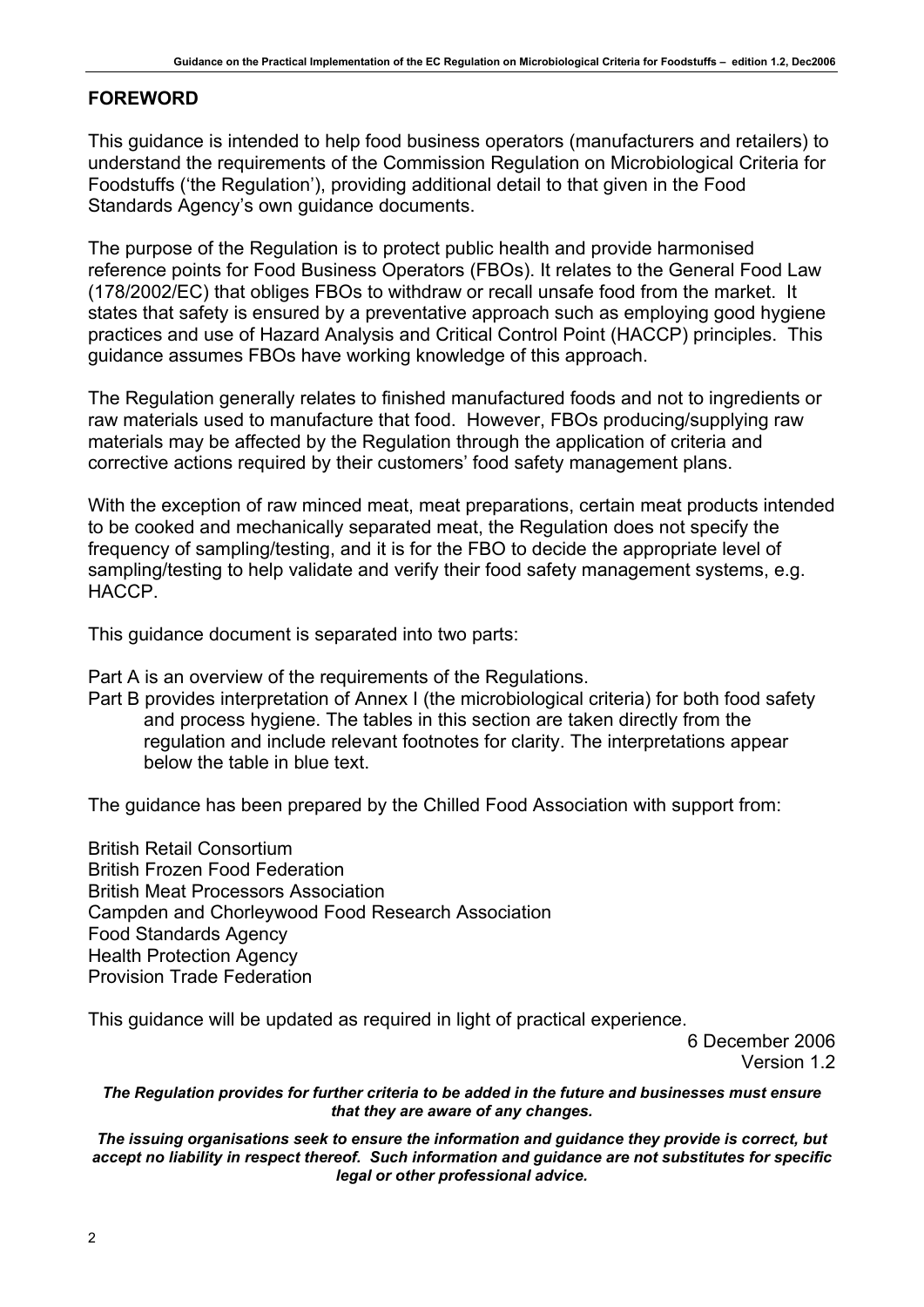## **Contents**

|    |                                                                                                                                                                                                  | Page                       |
|----|--------------------------------------------------------------------------------------------------------------------------------------------------------------------------------------------------|----------------------------|
| 1. | Part A – Overview of the Requirements of the Regulations                                                                                                                                         | 4                          |
|    | The Purpose Of Microbiological Criteria                                                                                                                                                          | 4                          |
| 2. | <b>The Purpose of Microbiological Testing</b>                                                                                                                                                    | 4                          |
| 3. | <b>The Legal Context</b>                                                                                                                                                                         | 4                          |
| 4. | <b>Requirements For Food Business Operators</b>                                                                                                                                                  | 5                          |
| 5. | <b>Recommendations For Food Business Operators</b>                                                                                                                                               | 6                          |
| 6. | <b>Definitions</b>                                                                                                                                                                               | 9                          |
| 7. | <b>Sampling Plans and Frequencies</b>                                                                                                                                                            | 9                          |
|    | Part B – Interpretation of Annex I of the Regulations (The Criteria)                                                                                                                             | 11                         |
| 8. | <b>Food Safety Criteria Index</b>                                                                                                                                                                | 11                         |
|    | Ready-to-eat foods<br>Minced meat and meat preparations<br>Meat and products thereof<br><b>Milk and dairy products</b><br>Infant Formula and dried dietary foods for infants for special medical | 16<br>22<br>25<br>27<br>28 |
|    | purposes<br><b>Egg Products</b><br><b>Fishery Products and Shellfish</b><br><b>Produce</b>                                                                                                       | 29<br>30<br>32             |
| 9. | Process Hygiene Criteria Index                                                                                                                                                                   | 33                         |
|    | Meat and products thereof<br><b>Milk and dairy products</b><br>Infant formula and dried dietary foods for infants for special medical<br>purposes                                                | 36<br>45<br>48             |
|    | <b>Egg Products</b><br><b>Fishery Products and Shellfish</b><br><b>Produce</b>                                                                                                                   | 49<br>50<br>51             |
|    | <b>Figures</b>                                                                                                                                                                                   |                            |

|    | Decision Tree Showing Application of Listeria monocytogenes (Lm)      |    |
|----|-----------------------------------------------------------------------|----|
|    | Criteria for ready-to-eat foods other than infant foods and foods for | 17 |
| 2. | special medical purposes<br>Sampling rules for poultry carcases       | 43 |
|    | <b>Tables</b>                                                         |    |

| Sampling frequencies for red meat carcases       |  |
|--------------------------------------------------|--|
| Sampling frequencies for poultry slaughterhouses |  |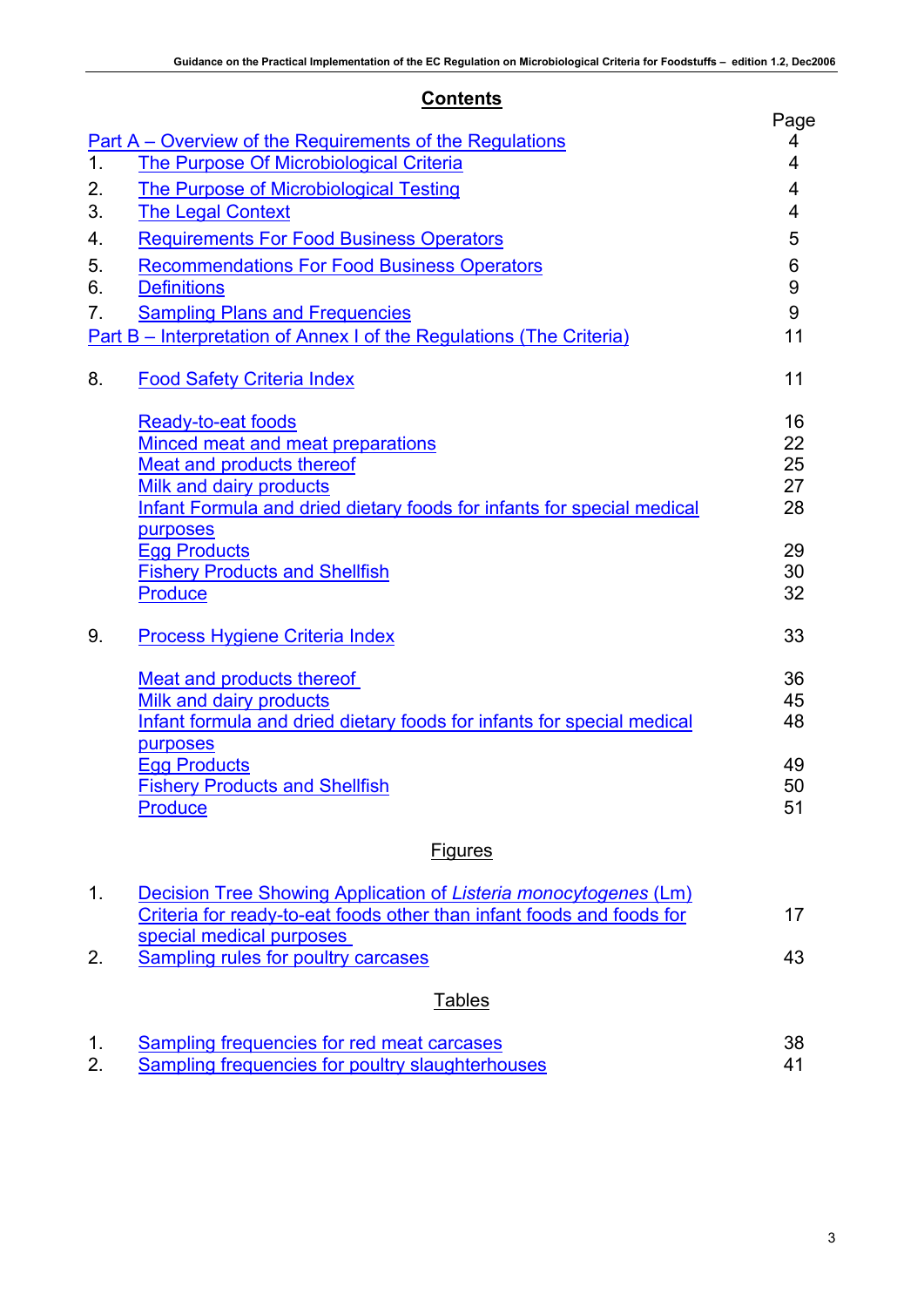## <span id="page-4-0"></span>**PART A - OVERVIEW OF THE REQUIREMENTS OF THE REGULATIONS**

## **1. The Purpose of Microbiological Criteria**

Microbiological criteria are intended to give some degree of assurance that food is safe and of suitable quality, and that it will remain so to the end of its shelf life provided it is handled appropriately.

The EC Regulation on Microbiological Criteria for Foodstuffs requires FBOs to use the criteria given in the Regulation when carrying out validation and verification checks as part of food safety management systems based on HACCP principles.

It should be noted that it is not an offence *per se* to breach the criteria set out in the Regulations.

## **2. The Purpose of Microbiological Testing**

The safety of food is neither guaranteed nor controlled by microbiological testing. Microbiological testing can be used to validate and monitor processes and verify Critical Control Points (CCPs) identified through HACCP. Microbiological testing of final product alone cannot be relied upon to demonstrate product safety and may be insufficient to demonstrate due diligence.

The EC Regulation on Microbiological Criteria for Foodstuffs simply requires food business operators to ensure their products comply with microbiological criteria, testing against microbiological criteria as appropriate "when they are validating or verifying the correct functioning of their procedures based on HACCP principles and good hygiene practice."

It is important to note that the Regulations are not intended to create additional testing requirements since validating/verification testing is a standard part of HACCP. The Regulation should also not lead to an increased reliance on or positive release.

## **3. The Legal Context**

The Commission Regulation on Microbiological Criteria for Foodstuffs (2073/2005/EC), hereafter referred to as "the Regulation", applies from 1 January 2006.

The Regulation is pursuant to the Regulation on the Hygiene of Foodstuffs (Regulation No. 852/2004/EC) and to the General Food Law (Regulation No. 178/2002/EC).

The Regulation on Microbiological Criteria for Foodstuffs is subject to future review in order to take account of developments in microbiology and food safety.

A copy of the Regulation and any future amendments to it can be obtained from the Europa website at: [www.europa.eu.int/eur-lex](http://www.europa.eu.int/eur-lex).

The Regulation is implemented locally through Food Hygiene (No. 2) Regulations 2005 in the constituent countries of the UK. This implementing legislation includes, for example, requirements for FBOs to put in place, implement and maintain a permanent procedure or procedures based on the HACCP principles and to take the measures laid down in paragraphs (2) to (4) of Article 7 of the Microbiological Criteria Regulation when the results of testing against the Food Safety Criteria are unsatisfactory.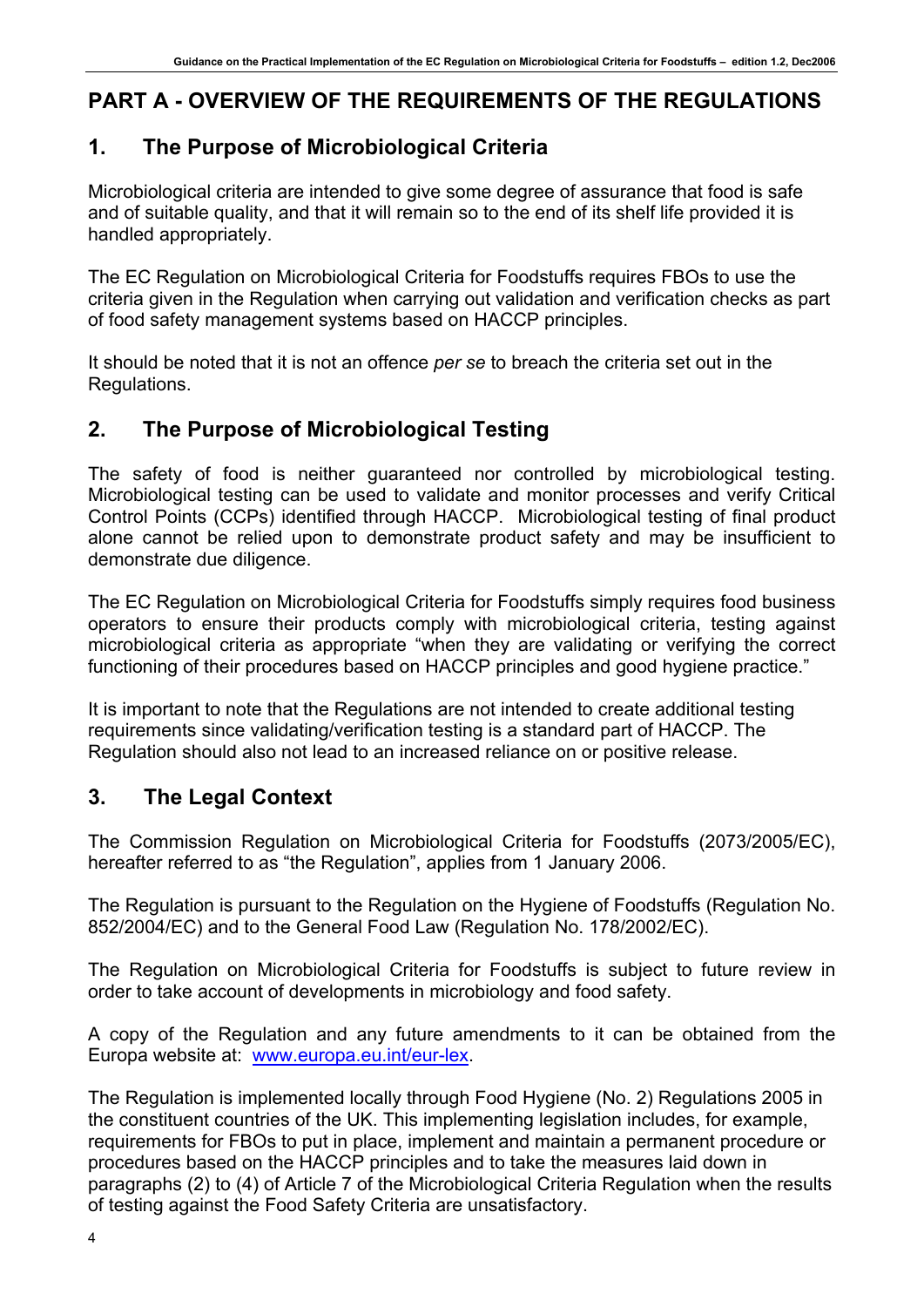## <span id="page-5-0"></span>**4. Requirements for Food Business Operators**

The following are minimum legal requirements:

- There is an obligation within 178/2002/EC to withdraw or recall unsafe food from the market.
- If the Food Safety Criteria given in Annex I, Chapter 1 of the Regulation are not met, the product is deemed as 'unsatisfactory'. Under 178/2002/EC there is an obligation on the Brand Owner to withdraw unsafe food from the market and to notify the Competent Authority. Further action may include product recall by the Brand Owner. This would be agreed on a case by case basis in consultation with the Competent Authority.
- Food Business Operators must analyse trends in the test results.
- When a trend towards unsatisfactory results is found, or if the Process Hygiene Criteria given in Annex I, Chapter 2 of the Regulation are exceeded then appropriate investigation and corrective action is required. Corrective action is to include the actions specified in the Annex I of the Regulation (see pages 17-52 of this guidance) together with other corrective actions defined in the Food Business Operator's HACCPbased procedures and other actions necessary to protect the health of consumers. In addition, the Food Business Operator shall take measures to find the cause of the unsatisfactory results in order to prevent the recurrence of the unacceptable microbiological contamination. Those measures may include modifications to the HACCP-based procedures or other food hygiene control measures in place. Environmental monitoring can form part of the investigatory action undertaken to prevent a reoccurrence of an exceedance. No notification is required in the case of a Process Hygiene Criterion being exceeded.
- A food management preventative approach such as employing good hygiene practices and a system based on HACCP principles must be in place. Food testing against the appropriate criteria should be undertaken, if appropriate, when verifying or validating HACCP.
- The Regulation stipulates a minimum frequency of sampling and testing for carcases, minced meat, meat preparations, meat products covered in Annex I of the Regulation that are intended to be eaten cooked and mechanically separated meat. For more details of these requirements see Part B of this document section 8 (Food Safety Criteria) and section 9 (Process Hygiene Criteria).
- Where there are no frequencies defined by the Regulation (all except carcases, minced meat, meat preparations, meat products covered in Annex I of the Regulation that are intended to be eaten cooked and mechanically separated meat), sampling and testing frequencies should be determined by the Food Business Operator based on HACCP principles. Evidence to support the sampling/testing regime should be held on file and available on request to the Competent Authority.
- Raw minced meat, raw meat preparations and raw poultry meat products intended to be cooked must be clearly labelled by the manufacturer informing the consumer of the need for thorough cooking prior to consumption.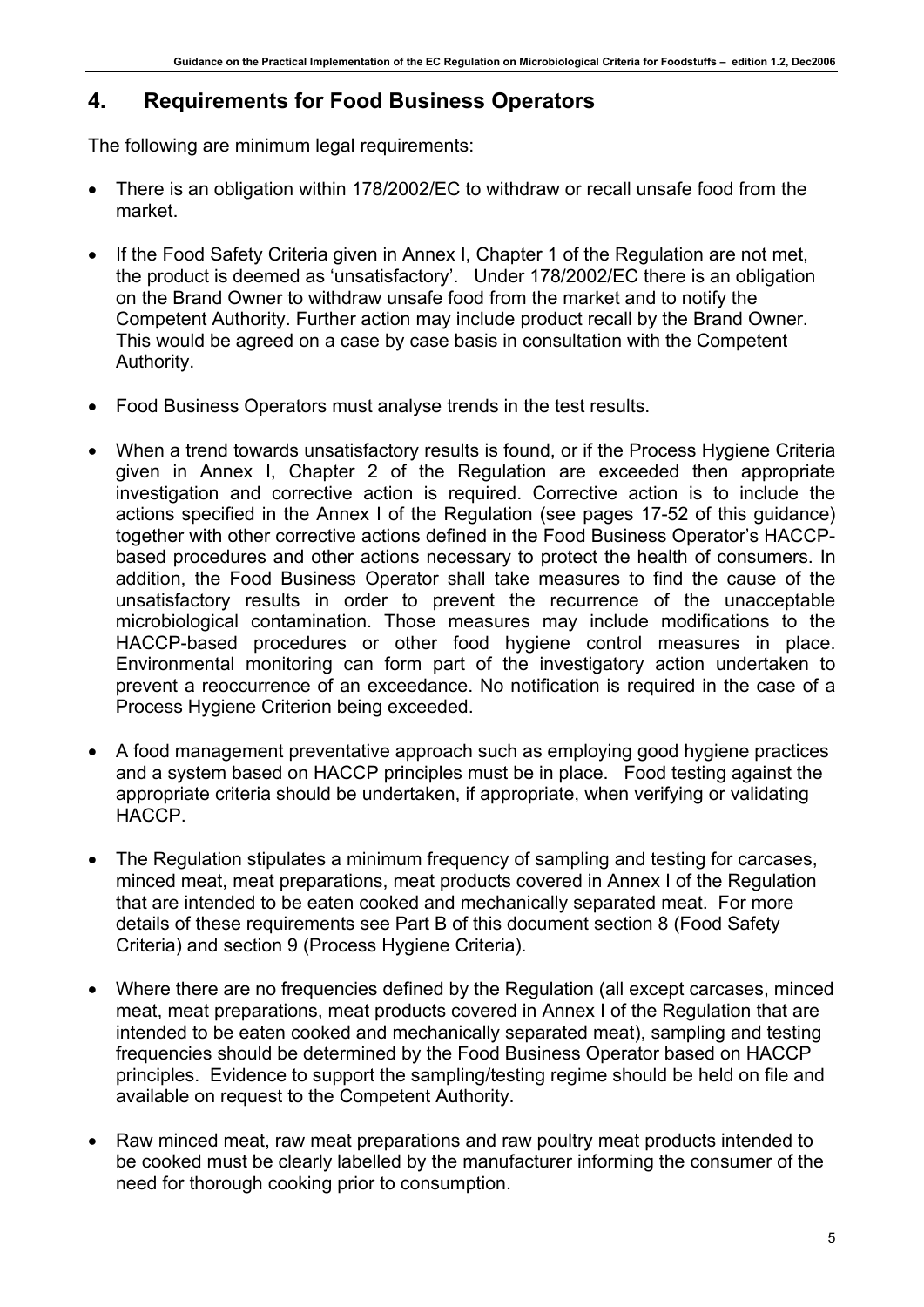- <span id="page-6-0"></span>• If official control testing (for example by a Port Health Authority) is conducted on a product from outside the EU the Food Safety Criteria will be used as a minimum requirement.
- Alternative methods to those prescribed in the Regulation may be used as long as those methods provide equivalent results validated against the reference method given in Annex I of the Regulation. Alternative methods must be:
	- a. validated against the reference method, and if a commercial kit, certified by a third party using an internationally accepted protocol, i.e. ISO 16140 or a similar protocol
		- Or
	- b. validated by an internationally accepted protocol and authorised by the Competent Authority.
- Environmental monitoring is one important tool when investigating why hygiene criteria and/ or food safety criteria are not met.
- Processing areas and equipment used in the manufacture of ready-to-eat foods must be monitored for *Listeria monocytogenes*.
- Processing areas and equipment used in the manufacture of dried infant formula and related products must be monitored for *Enterobacteriaceae*.

## **5. Recommendations for Food Business Operators**

In addition to the legal obligations Food Business Operators should also consider the following:

- Sampling of the production and processing environment is required to monitor hygiene in relation to ready-to-eat foods. *Listeria* spp is considered a suitable hygiene indicator for *Listeria monocytogenes*. If *Listeria* spp are detected the particular species must be identified. Aerobic colony counts can be useful in validating factory cleaning procedures.
- Laboratories carrying out official controls must be accredited. FBOs should use an appropriately accredited laboratory to conduct microbiological testing. Laboratories should take part in relevant external proficiency testing schemes.

## **6. Selected Definitions**

## Batch

This is defined in Article 2 (e) of the Regulation for the microbiological criteria for foodstuffs (2073/2005/EC) as a group or set of identifiable products obtained from a given process under practically identical circumstances and produced in a given place within one defined production period.

The food business operator must define the batch. Batch size is a key point to consider in any risk management action.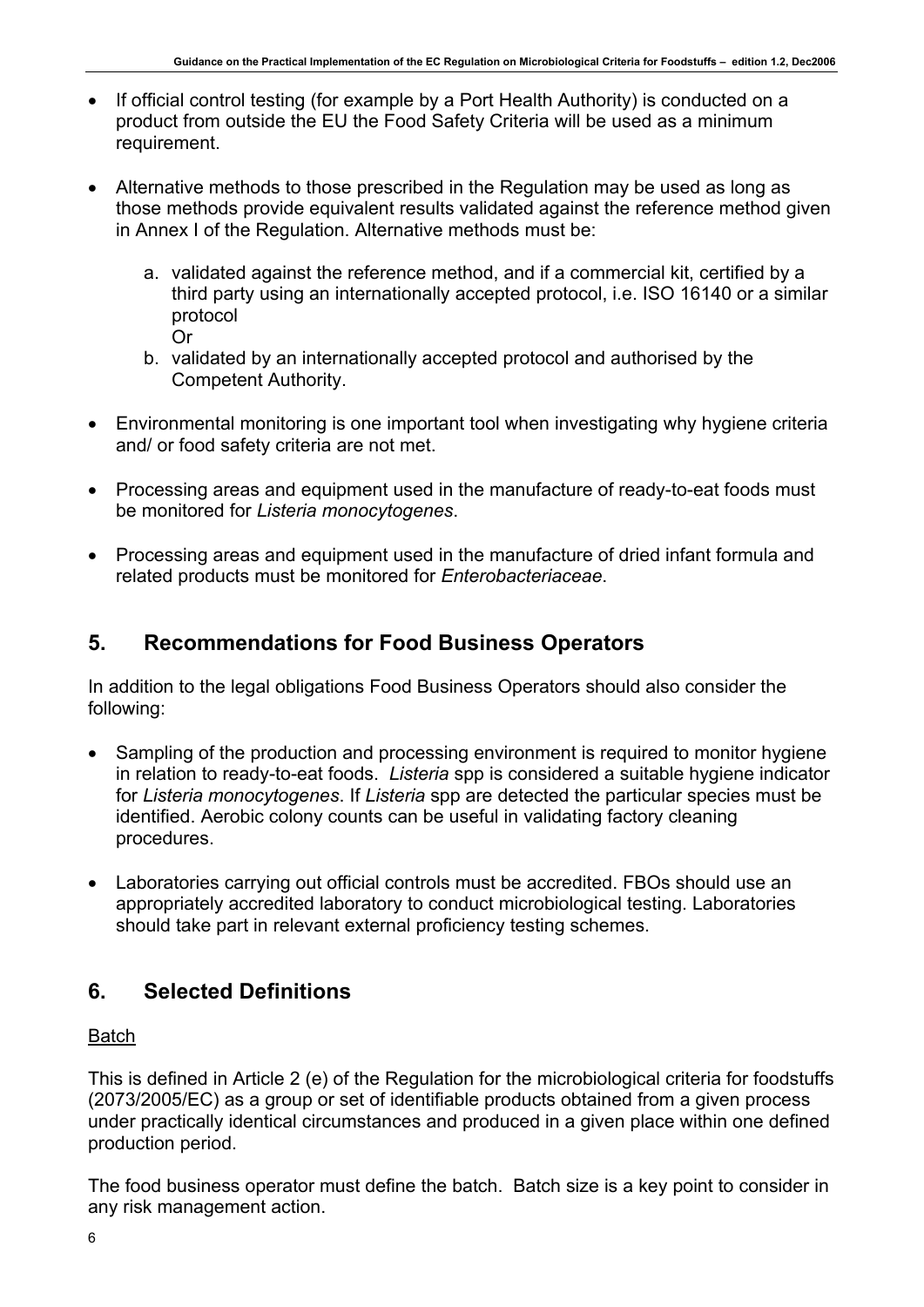## <span id="page-7-0"></span>Brand Owner

The Brand Owner is a Food Business Operator and is the person or organisation that has legal responsibility for the product.

For the purpose of this guidance document, for pre-packed products, this would normally be the brand on the food package.

## Competent Authority

For the purpose of the microbiological criteria for foodstuffs Regulation, in the UK the Competent Authority is the Food Standards Agency. Enforcement is undertaken on its behalf by the Local Authority, Port Health Authority and the Meat Hygiene Service.

## Egg Products

Directive (853/2004/EC) defines egg products as "processed products resulting from the processing of eggs, or of various components or mixtures of eggs, or from the further processing of such processed products". They may be liquid, concentrated, dried, crystallized, frozen, quick frozen or coagulated.

## Food for Infants

Means food intended to meet fully or partially the nutritional requirements of children under the age of 12 months. It includes both infant formulae and follow-on formulae as defined in Directive 91/321/EC.

## Food Business Operator (FBO)

A FBO is defined in the General Food Law Regulation (178/2002/EC) as the natural or legal persons responsible for ensuring that the requirements of food law are met within the food business under their control.

## Meat Preparations

"Meat Preparations", as defined in Regulation 853/2004/EC, means fresh meat, including meat that has been reduced to fragments, which has had foodstuffs, seasonings or additives added to it or which has undergone processes insufficient to modify the internal muscle fibre structure of the meat and thus to eliminate the characteristics of fresh meat.

## Meat Products

"Meat Products", as defined in Regulation 853/2004/EC, means processed products resulting from the processing of meat or from the further processing of such processed products, so that the cut surface shows that the product no longer has the characteristics of fresh meat.

## Minced Meat

"Minced Meat", as defined in Regulation 853/2004/EC, means boned meat that has been minced into fragments and contains less than 1% salt.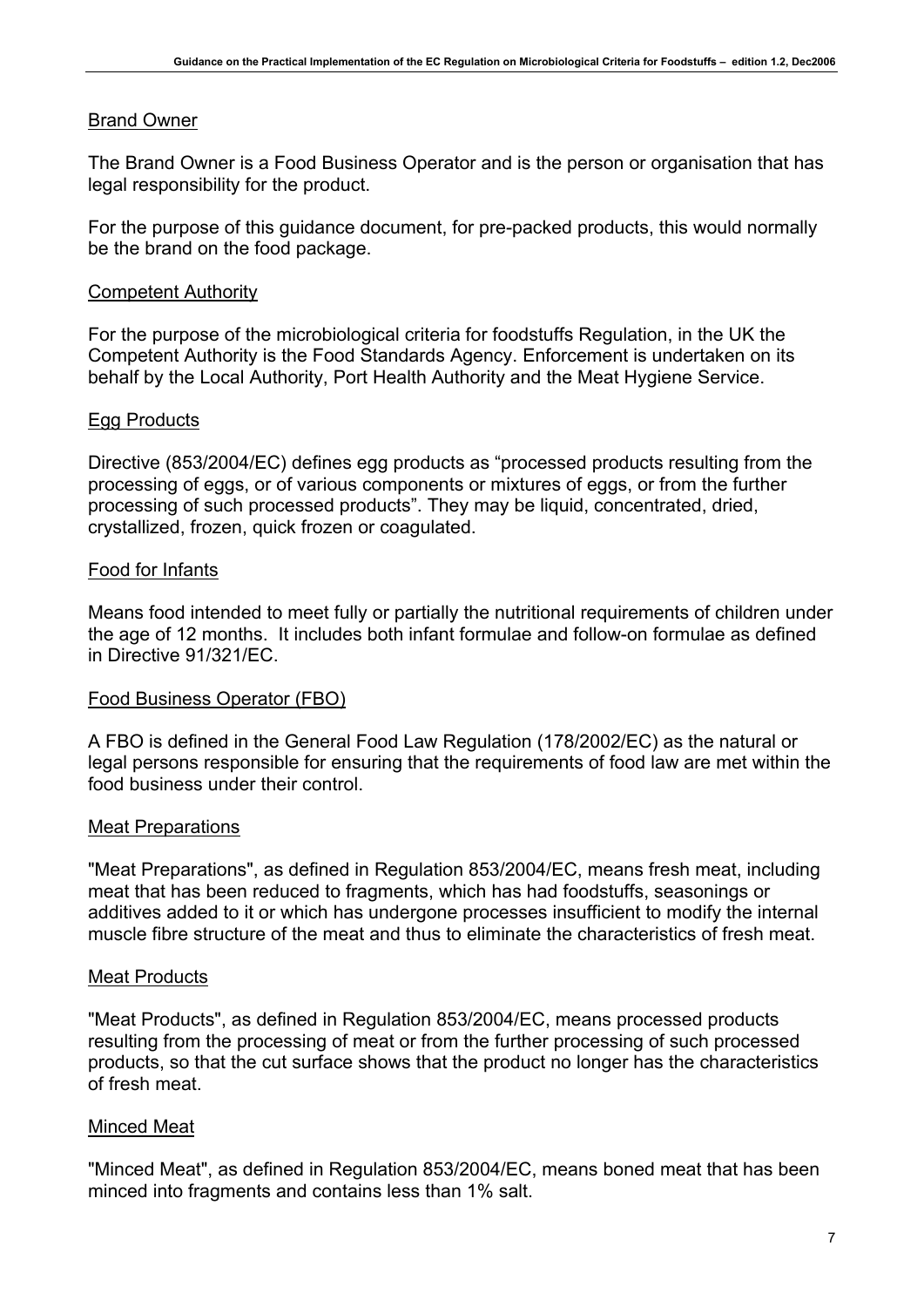## Placing on the Market

The General Food Law Regulation (178/2002/EC) defines Placing on the Market as: "The holding of food or feed for the purpose of sale, including offering for sale or any other form or transfer, whether free of charge or not, and sale, distribution, and other forms or transfer themselves."

In practice this means food is placed on the market if it has left the control of the primary manufacturer.

## Product Recall

Means any measure aimed at achieving the return of the product that has already been supplied to or made available to consumers.

### Product Withdrawal

Means any measure aimed at preventing the distribution, display or offer of a product.

## Proficiency Testing

The determination of laboratory testing performance by means of interlaboratory test comparisons.

## Ready-to-eat Food

Means food intended by the producer or the manufacturer for direct human consumption without the need for cooking or other processing effective to reduce to an acceptable level or eliminate microorganisms of concern.

For the purpose of this guidance ready-to-eat means food intended by the producer or the manufacturer for direct human consumption without the need for cooking or reheating.

For example, ready meals labelled to be reheated are outside the scope of the Regulation. Smoked salmon, sandwiches and products not requiring such processing prior to consumption are within the scope of the Regulation.

### Reference Method

This refers to the laboratory method in Annex I of the Regulation, which is normally international, i.e. an EN/ISO standard.

### Shelf life

As defined in the Regulations as "Either the period corresponding to the period preceding the "use by" or the minimum durability date".

In practice this means the period during which the product maintains its microbiological safety and sensory qualities at a specific storage temperature. It is based on identified hazards for the product, heat or other preservation treatments, packaging method and other inhibitory or inhibiting factors that may be used.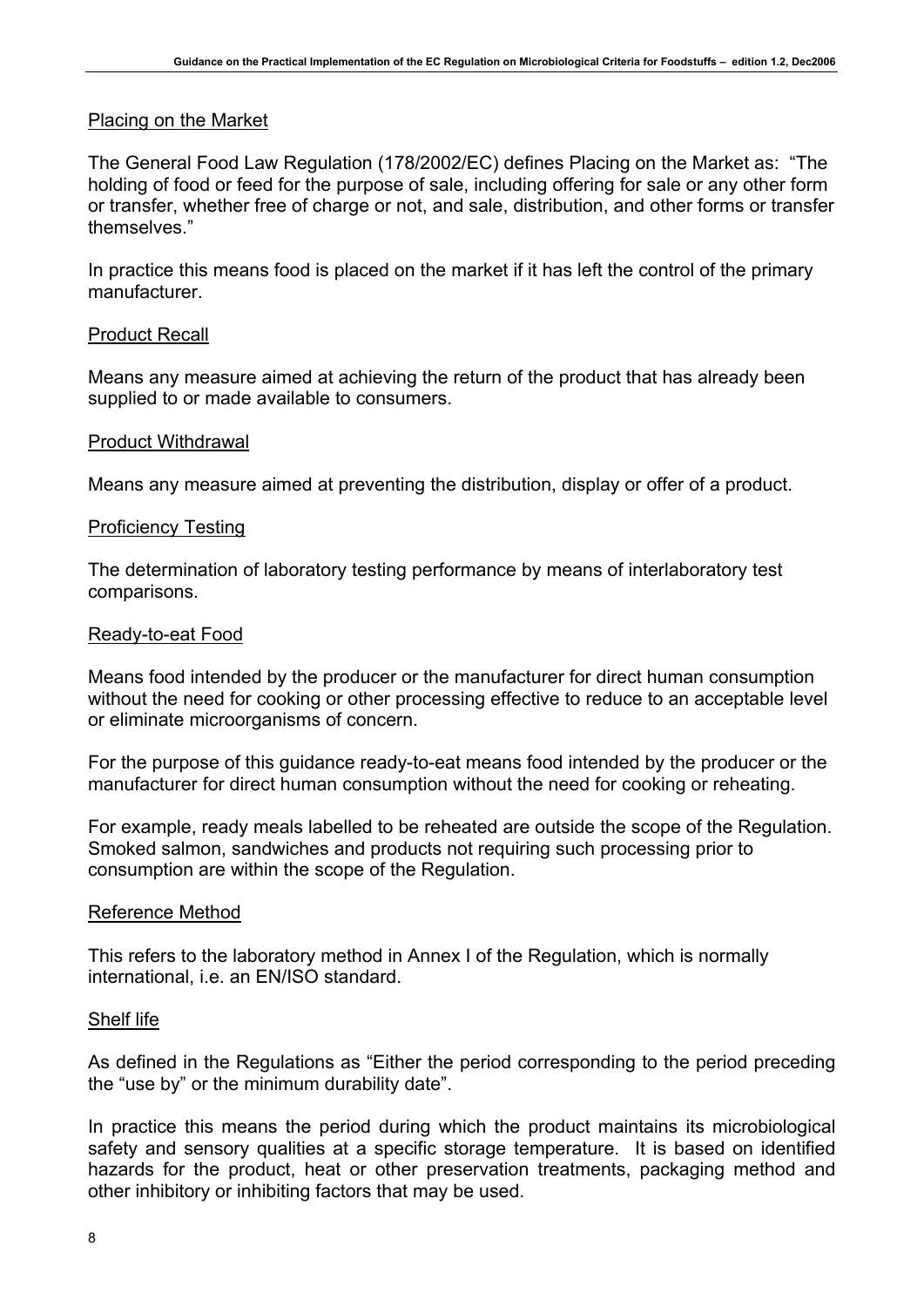## <span id="page-9-0"></span>Small Establishments and Slaughterhouses

Small minced meat and meat preparation establishments produce up to an average 2 metric tonnes a week.

Small poultry meat establishments hand fewer than 7,500,000 birds a year.

Small red meat slaughterhouses handle fewer than 25,000 livestock units a year.

## Terms Used in the Criteria Tables

The following definitions apply to the criteria tables (sections 8 and 9) when the detection (presence/absence) of specific pathogens is being tested for (i.e. a two-class sampling plan):

**Limit m:** This is the maximum acceptable level

**Sampling Plan n:** The number of samples from the batch which are tested

## **Sampling Plan c:** The number of samples that are allowed to exceed m

The following definitions apply to the criteria tables (sections 8 and 9) when enumeration of the microorganism being tested for is required (i.e. a three-class sampling plan):

| Limit m: | This level is the target normally achieved using HACCP and good |
|----------|-----------------------------------------------------------------|
|          | hygienic practice.                                              |
|          |                                                                 |

**Limit M:** This is the maximum acceptable level

**Sampling Plan n:** The number of samples from the batch which are tested

**Sampling Plan c:** The number of samples that are allowed to have results between m and M

## **7. Sampling Plans and Frequencies**

The Regulation gives sampling plans to which the criteria in its Annex (I) are to be applied.

Testing or sampling frequencies are defined in the Regulation for minced meat, meat preparations and mechanically separated meat. For all other product types, the Food Business Operator should determine sampling and microbiological testing frequency.

HACCP principles must be applied when manufacturing all products. The management of the microbiological risks at each stage of manufacturing process must be considered.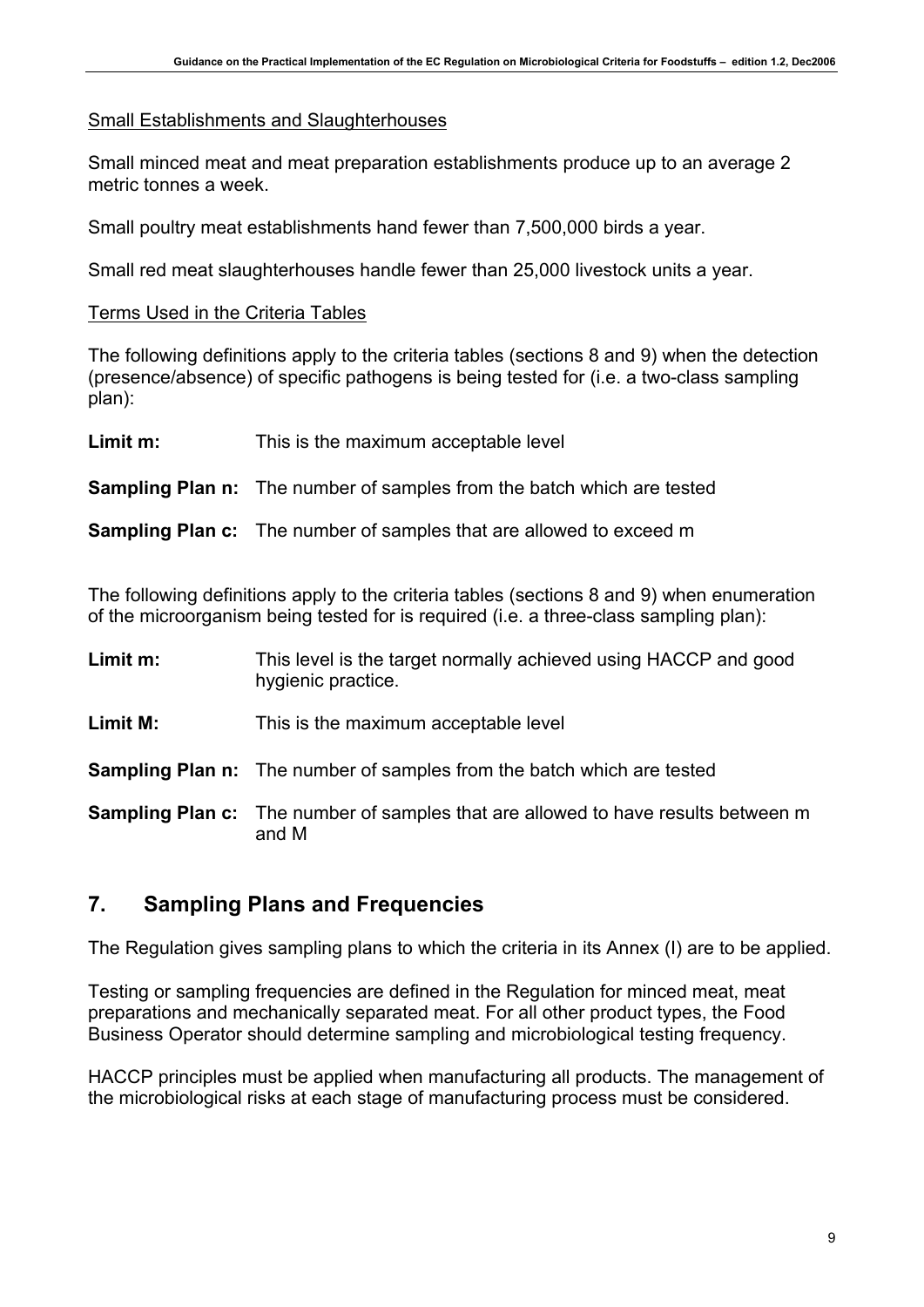Key stages include:

- Ingredients/ raw material
- Factory design, hygiene of equipment and people
- Manufacturing process targeting appropriate organism/s
- Packaging
- Storage temperature and shelf life
- Intended use
- Food safety studies related to similar products

More information on the practical application of HACCP can be found in CFA's 'Best Practice Guidelines for the Production of Chilled Food'.

Microbiological testing may be appropriate at certain stages to verify that the HACCP is adequate, operational and effectively in control. Monitoring raw materials and factory hygiene may also be important. Final product microbiological testing against microbiological criteria is often used to verify that the overall process is in control.

When deciding the frequency of microbiological tests against criteria the following should be considered. For example for raw materials:

- The microbiological hazards and risks associated with the raw material.
- Knowledge and confidence in the supplier/ producer of the raw material.
- The risk associated with the volume of the raw material used.
- Historical data.

The supplier/ producer of the raw material should be producing using HACCP principles, which should minimise the risks, associated with the raw materials.

The more confidence you have in the raw material supplier/ producer the less testing is required. Confidence can be achieved by:

• Auditing the supplier/ producer and their HACCP including their microbiological checks

and/ or

• Increasing the frequency of checks until sufficient historical data is available.

Microbiological testing can be used to verify a HACCP plan. As the HACCP plan is more established and more satisfactory test results are obtained the frequency of testing may be reduced based on historical data.

If anything significant is changed in the production of the product such as raw material source, formulation or processing, the HACCP should be reviewed and it may be appropriate to increase test frequency.

It is the view of the Food Standards Agency that where testing is not part of validation or verification of procedures based on HACCP principles then there is no requirement to conduct such additional testing under the Regulation and the specific requirements of Annex I of the Regulation do not apply.

More information on sampling and testing can be found in CFA's 'Microbiological Testing and its Interpretation Guidance', ISBN-13 978-1-901798-10-4.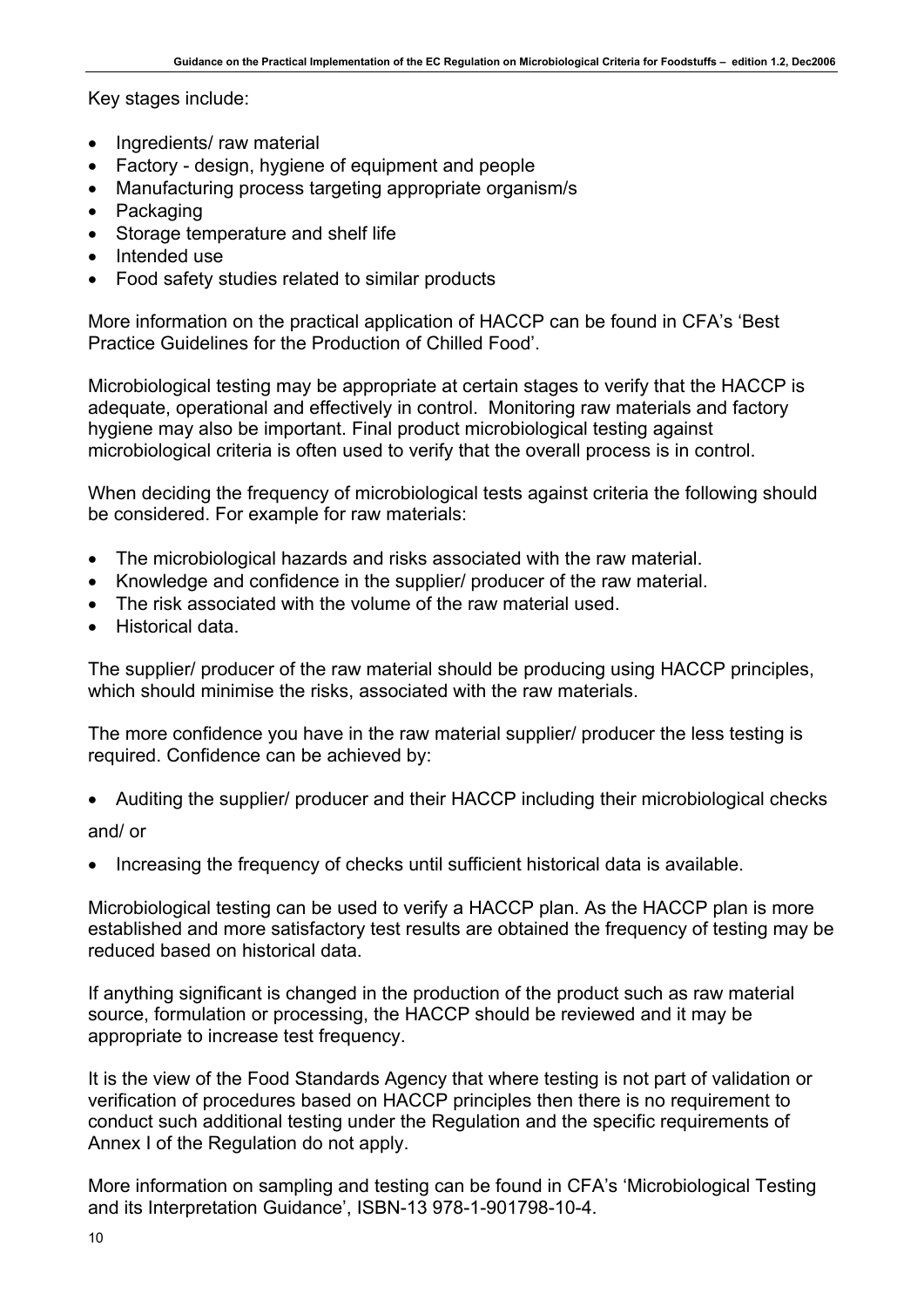## **PART B – INTERPRETATION OF ANNEX I (THE CRITERIA)**

<span id="page-11-0"></span>The Regulation sets Food Safety Criteria and Process Hygiene Criteria, which are detailed in sections 8 and 9, respectively.

## **8. Food Safety Criteria Index**

Criteria have been set for *Escherichia coli*, *Enterobacter sakazakii, Listeria monocytogenes, Salmonella* spp, *Staphylococcus* enterotoxin and histamine.

The following is an index of the microbiological criteria tables taken from Annex I Chapter 1 of the Regulation.

The tables have been separated so that each section can be referred to in isolation. Some product examples have been given to assist in deciding which tables are relevant.

| <b>Criterion</b><br>No. | <b>Organism and Food Category</b>                                                                                               | <b>Examples (not an exhaustive list)</b>                                                                                                                                                                                                    |
|-------------------------|---------------------------------------------------------------------------------------------------------------------------------|---------------------------------------------------------------------------------------------------------------------------------------------------------------------------------------------------------------------------------------------|
| 1.1                     | Listeria monocytogenes in ready-to-<br>eat foods intended for infants and<br>special medical purposes                           | Ready-to-eat baby foods<br>Ready-to-eat foods intended for<br>infants less than 12 months old<br>Ready-to-eat dietary food for special<br>medical purposes for infants less<br>than 6 months old                                            |
| 1.2                     | L. monocytogenes in ready-to-eat<br>foods able to support the growth of<br>L. monocytogenes other than those in<br><u>1.1.</u>  | Chilled ready-to-eat products with<br>more than 5 days life<br>Pre-packed delicatessen products<br>Pre-packed sliced cooked meat<br>Smoked salmon<br>Pate<br><b>Soft Cheese</b>                                                             |
| 1.3                     | L. monocytogenes in ready-to-eat<br>foods unable to support the growth of<br><b>L.monocytogenes other than those in</b><br>1.1. | Ice cream<br>Yoghurt<br><b>Hard Cheese</b><br>Products with a pH of less than 4.4,<br>e.g. coleslaw<br>Products with shelf life of less than 5<br>days e.g. sandwiches and some<br>unpackaged delicatessen products if<br>prepared in store |

## **[Ready to Eat Foods](#page-16-0)**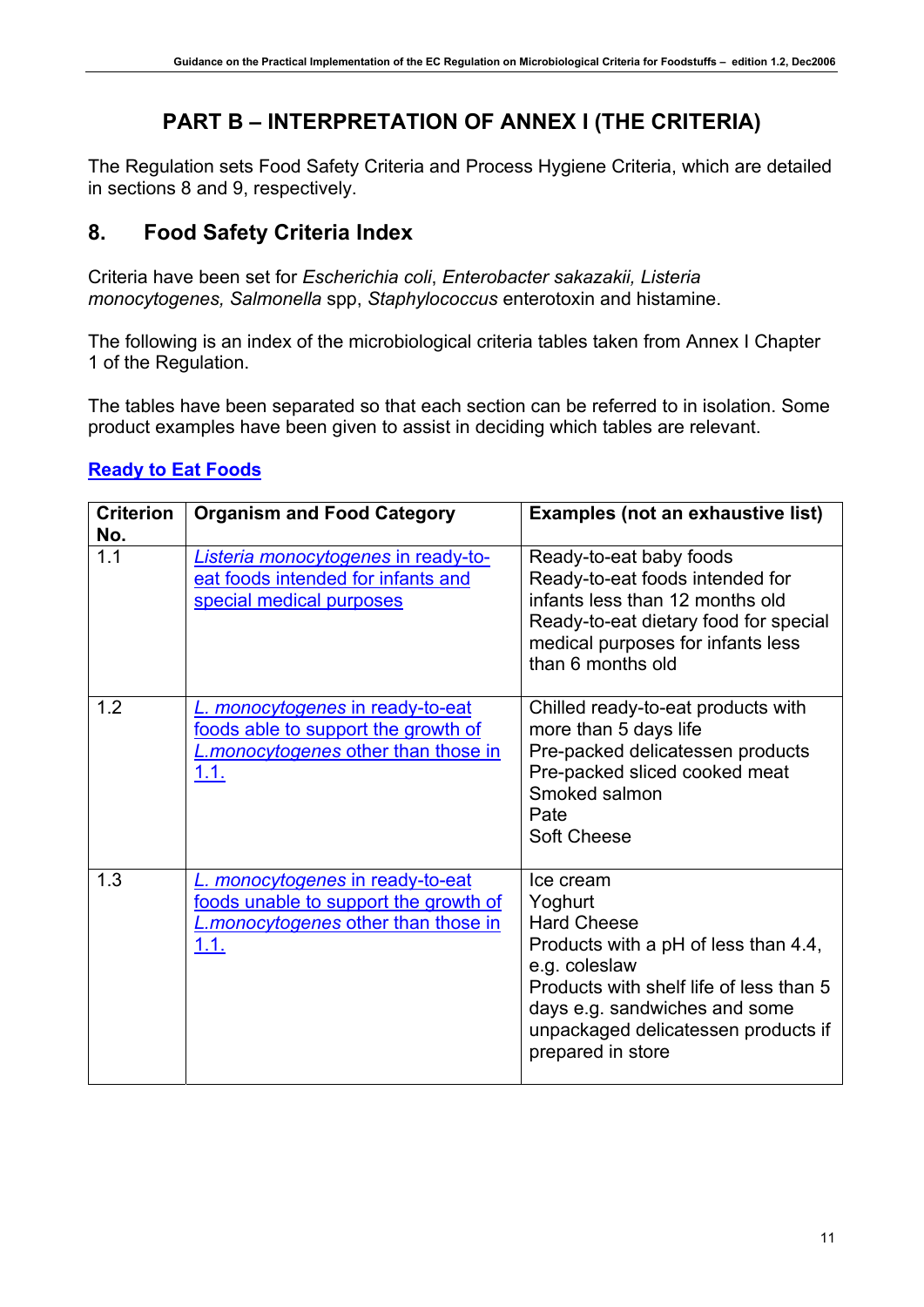## **[Minced Meat and Meat Preparations](#page-0-0)**

| <b>Criterion</b><br>No. | <b>Organism and Food Category</b>                                                                                | Examples (not an exhaustive list)                                                                          |
|-------------------------|------------------------------------------------------------------------------------------------------------------|------------------------------------------------------------------------------------------------------------|
| 1.4                     | Salmonella in minced meat and meat<br>preparations intended to be eaten raw                                      | Steak tartare                                                                                              |
| 1.5                     | Salmonella in minced meat and meat<br>preparations made from poultry meat<br>intended to be cooked               | <b>Chicken/Turkey Mince</b><br>Turkey kebabs<br>Chicken nuggets if not fully cooked<br>by the manufacturer |
| 1.6                     | Salmonella in minced meat and meat<br>preparations made from other species<br>than poultry intended to be cooked | Minced beef, sausages, burgers,<br>minced lamb kebabs, minced pork                                         |
| 1.7                     | Salmonella in Mechanically separated<br>meat (MSM)                                                               |                                                                                                            |

## **[Meat and Products Thereof](#page-0-0)**

| <b>Criterion</b><br>No. | <b>Organism and Food Category</b>                                                                                                                                                         | Examples (not an exhaustive list)       |
|-------------------------|-------------------------------------------------------------------------------------------------------------------------------------------------------------------------------------------|-----------------------------------------|
| 1.8                     | Salmonella in meat products intended<br>to be eaten raw, excluding products<br>where the manufacturing process or<br>the composition of the product will<br>eliminate the Salmonella risk | Salami<br>Parma ham<br>Cold smoked duck |
| 1.9                     | Salmonella in meat products made<br>from poultry meat intended to be<br>eaten cooked                                                                                                      | Turkey bacon                            |
| 1.10                    | Salmonella in gelatine and collagen                                                                                                                                                       |                                         |

## **[Milk and Dairy Products](#page-0-0)**

| <b>Criterion</b><br>No. | <b>Organism and Food Category</b>                                                                                                                                                               | <b>Examples (not an exhaustive list)</b>                        |
|-------------------------|-------------------------------------------------------------------------------------------------------------------------------------------------------------------------------------------------|-----------------------------------------------------------------|
| 1.11                    | Salmonella in cheeses, butter and<br>cream made from raw milk or milk that<br>has undergone a lower heat-treatment<br>than pasteurisation                                                       | Roquefort, Brie de Meaux                                        |
| 1.12                    | Salmonella in milk powder and whey<br>powder                                                                                                                                                    | Dried milk powder                                               |
| 1.13                    | Salmonella in ice cream, excluding<br>products where the manufacturing<br>process or the composition of the<br>product will eliminate the Salmonella<br>risk                                    | Ice cream made from unpasteurised<br>ingredients                |
| 1.21                    | Staphylococcal enterotoxins in<br>cheeses, milk powder and whey<br>powder, as referred to in the<br>coagulase-positive staphylococci<br>criteria in Chapter 2.2 of Annex I of<br>the Regulation | Cheese, excluding processed<br>cheese and non fermented cheese. |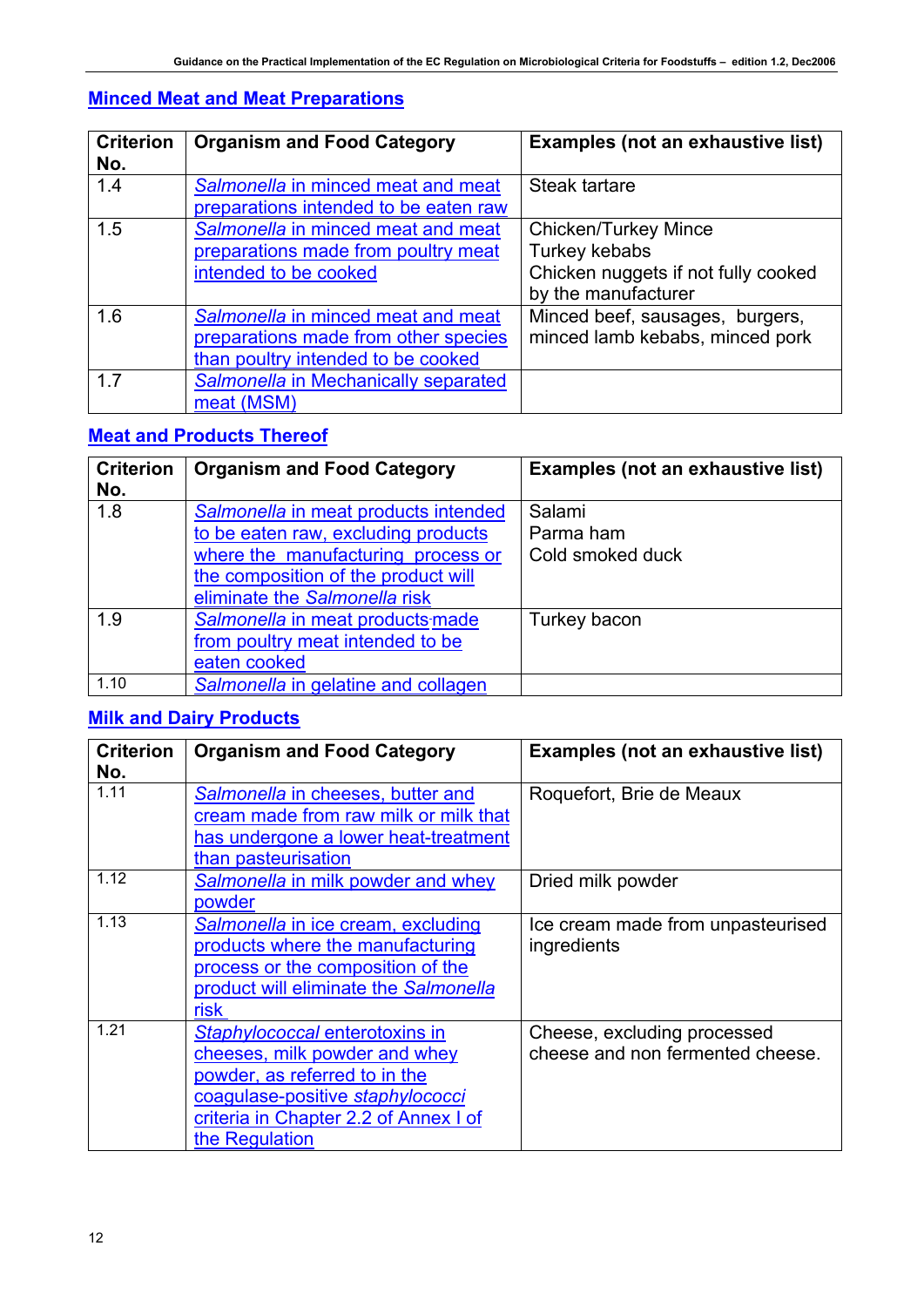## **[Infant Formula and dried dietary foods for infants for special medical purposes](#page-0-0)**

| <b>Criterion</b> | <b>Organism and Food Category</b>       | <b>Examples (not an exhaustive list)</b> |
|------------------|-----------------------------------------|------------------------------------------|
| No.              |                                         |                                          |
| 1.22             | <b>Salmonella and Enterobacter</b>      |                                          |
| 1.23             | sakazakii in dried infant formulae and  |                                          |
|                  | dried dietary foods for special medical |                                          |
|                  | purposes intended for infants below 6   |                                          |
|                  | months of age, as referred to in the    |                                          |
|                  | Enterobacteriaceae criterion in         |                                          |
|                  | Chapter 2.2 of Annex I of the           |                                          |
|                  | <b>Regulation</b>                       |                                          |

## **[Egg Products](#page-0-0)**

| <b>Criterion</b><br>No. | <b>Organism and Food Category</b>                                                                                                                                                           | <b>Examples (not an exhaustive list)</b>                |
|-------------------------|---------------------------------------------------------------------------------------------------------------------------------------------------------------------------------------------|---------------------------------------------------------|
| 1.14                    | Salmonella in egg products, excluding<br>products where the manufacturing<br>process or the composition of the<br>product will eliminate the Salmonella<br><b>risk</b>                      | Unpasteurised liquid egg                                |
| 1.15                    | Salmonella in ready-to-eat foods<br>containing raw egg, excluding<br>products where the manufacturing<br>process or the composition of the<br>product will eliminate the Salmonella<br>risk | Mayonnaise and meringues made<br>with unpasteurised egg |

## **[Fishery Products and Shellfish](#page-0-0)**

| <b>Criterion</b> | <b>Organism and Food Category</b>        | <b>Examples (not an exhaustive list)</b> |
|------------------|------------------------------------------|------------------------------------------|
| No.              |                                          |                                          |
| 1.16             | Salmonella in cooked crustaceans         | Mussels, prawns, shrimp, lobster,        |
|                  | and molluscan shellfish                  | crab                                     |
| 1.17             | Salmonella in live bivalve molluscs      | Oysters, clams, sea urchins,             |
|                  | and live echinoderms, tunicates and      | winkles, whelks                          |
|                  | gastropods                               |                                          |
| 1.24             | E.coli in live bivalve molluscs and live | Oysters, clams, sea urchins,             |
|                  | echinoderms, tunicates and               | winkles, whelks                          |
|                  | gastropods                               |                                          |
| 1.25             | Histamine in fishery products from fish  | Tuna, mackerel, sardines, mahi           |
|                  | species associated with a high           | mahi                                     |
|                  | amount of histidine                      |                                          |
| 1.26             | Histamine in fishery products which      | Anchovies                                |
|                  | have undergone enzyme maturation         |                                          |
|                  | treatment in brine, manufactured from    |                                          |
|                  | fish species associated with a high      |                                          |
|                  | amount of histidine                      |                                          |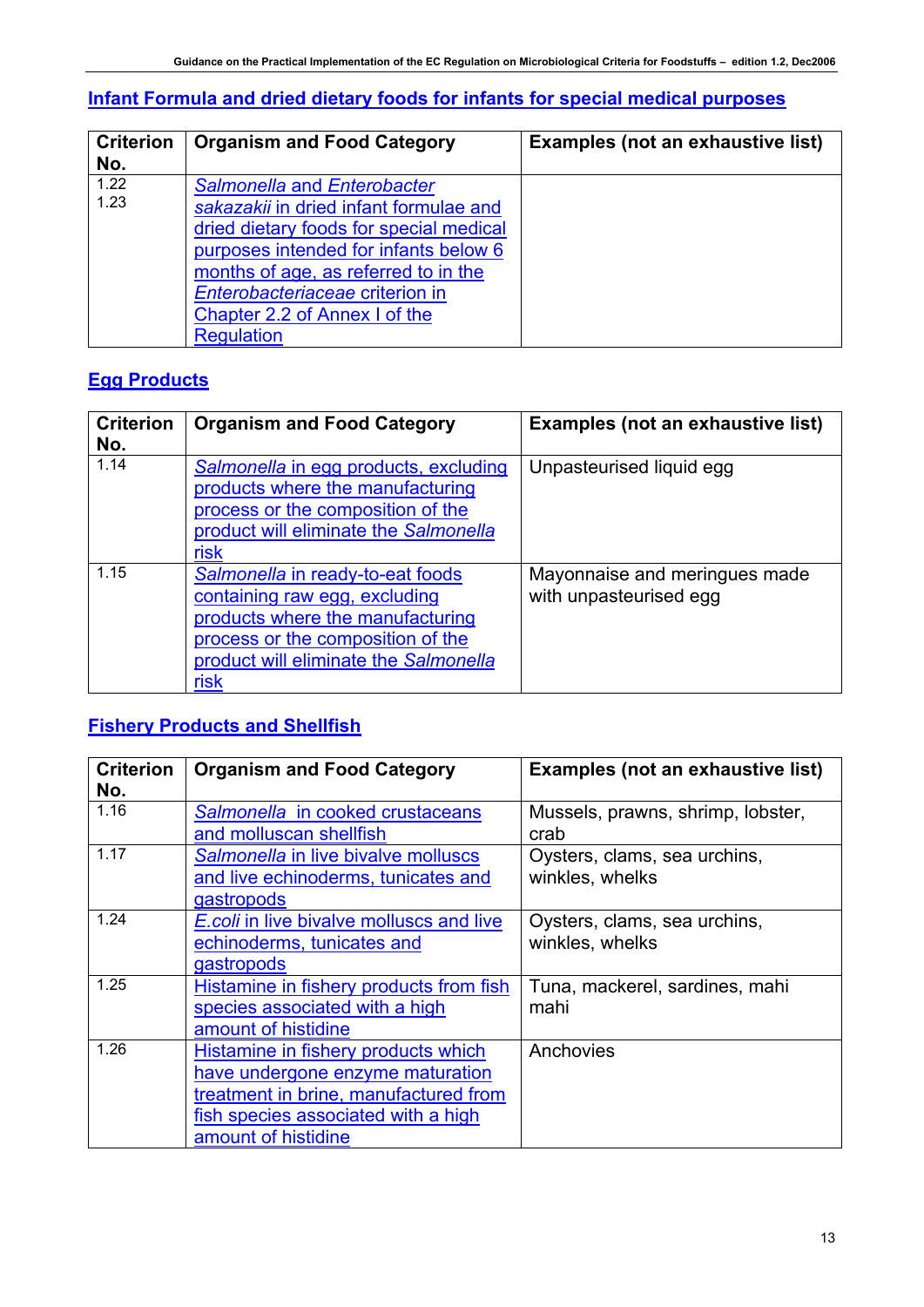## **[Produce](#page-0-0)**

| <b>Criterion</b><br>No. | <b>Organism and Food Category</b>                                            | Examples (not an exhaustive list)                            |
|-------------------------|------------------------------------------------------------------------------|--------------------------------------------------------------|
| 1.18                    | Salmonella in sprouted seeds<br>(ready-to-eat)                               | Cress, ready-to-eat beansprouts                              |
| 1.19                    | Salmonella in pre-cut fruit and<br>vegetables (ready-to-eat)                 | Prepared ready-to-eat salads, prepared<br>ready-to-eat fruit |
| 1.20                    | Salmonella in unpasteurised fruit<br>and vegetable juices (ready-to-<br>eat) | Freshly squeezed unpasteurised juices                        |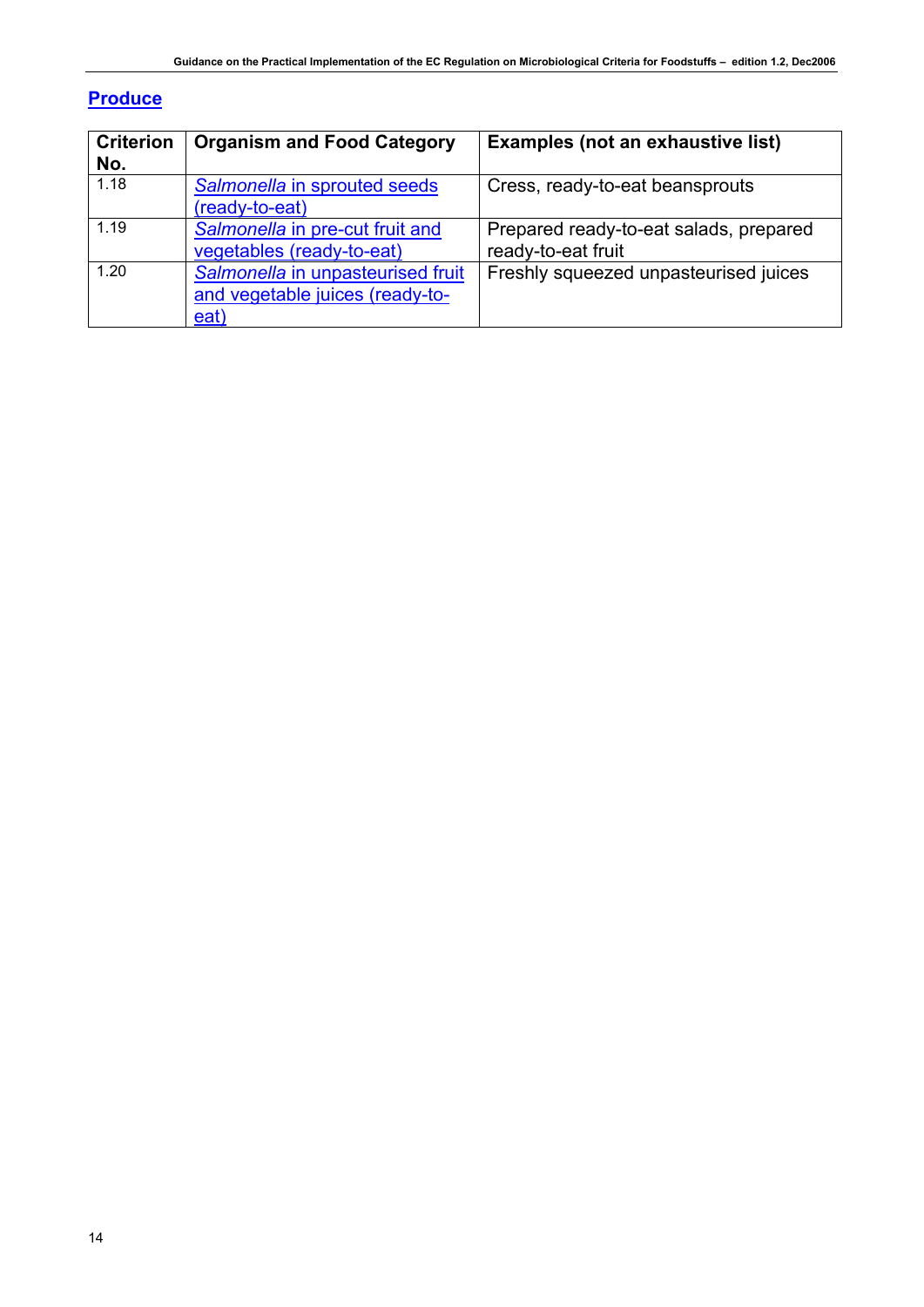## **The Food Safety Criteria**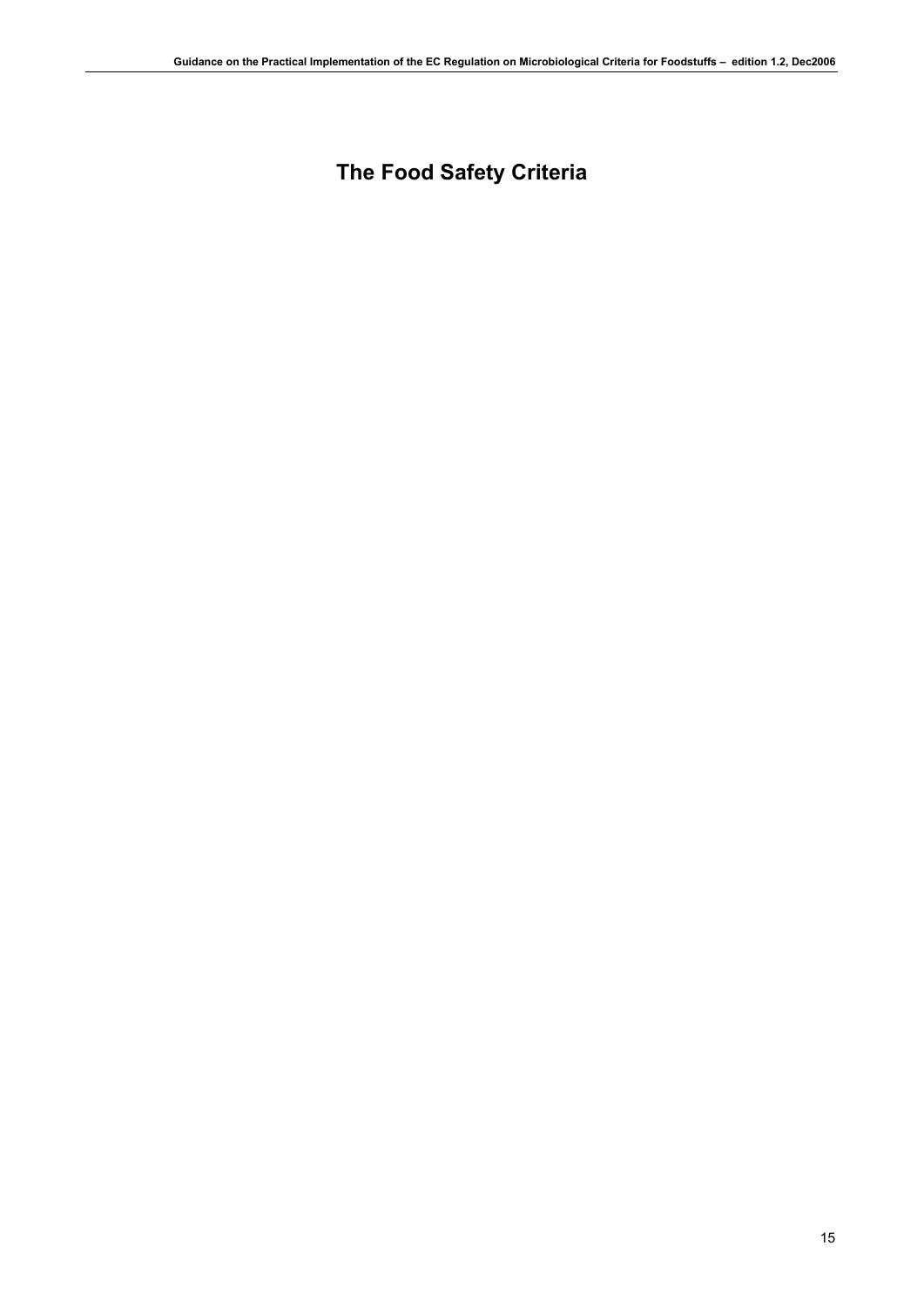# **s and foods for special medical purposes**  Food Safety - Ready-to-eat foods: infant foods and foods for special medical purposes **Food Safety - Ready-to-eat foods: infant food**

There are very specific criteria requirements for *Listeria* monocytogenes in ready-to-eat foods intended for infants and for special medical purposes: There are very specific criteria requirements for Listeria monocytogenes in ready-to-eat foods intended for infants and for special medical purposes:

<span id="page-16-0"></span>

| Food category and criterion number                                                                                                                                                                                                                                                             | Microorganisms/ their<br>toxins, | Sampling<br>$\frac{a}{b}$ | Ξ | Limits             | Analytical<br>reference     | Stage where the criterion applies                                                                                                                                                           |
|------------------------------------------------------------------------------------------------------------------------------------------------------------------------------------------------------------------------------------------------------------------------------------------------|----------------------------------|---------------------------|---|--------------------|-----------------------------|---------------------------------------------------------------------------------------------------------------------------------------------------------------------------------------------|
|                                                                                                                                                                                                                                                                                                | metabolites                      |                           |   | Σ<br>$\geq$        | method                      |                                                                                                                                                                                             |
| Ready-to-eat foods intended<br>for infants and ready-to eat<br>foods for special medical<br>purposes                                                                                                                                                                                           | Listeria monocytogenes           |                           |   | Absence<br>in 25 g | <b>EN/ISO</b><br>$1290 - 1$ | Products placed on the market during their shelf-life                                                                                                                                       |
| The Regulation states that regular testing against the criterion is not useful in normal circumstances for the following ready-to-eat foods:<br>fresh, uncut and unprocessed vegetables and fruits, excluding sprouted seeds<br>bread biscuits and similar products<br>in their final package) |                                  |                           |   |                    |                             | those which have received heat treatment or other processing effective to eliminate L. monocytogenes, when recontamination is not possible after this treatment (e.g. products heat-treated |

- bread, biscuits and similar products
- · bottled or packed waters, soft drinks, beer, cider, wine, spirits and similar products bottled or packed waters, soft drinks, beer, cider, wine, spirits and similar products
	- · sugar, honey and confectionery, including cocoa and chocolate products sugar, honey and confectionery, including cocoa and chocolate products
		- live bivalve molluscs live bivalve molluscs •

## **Interpretation of Requirements:** *Interpretation of Requirements:*

*Positive release testing for* L.monocytogenes *is not required.*  Positive release testing for L.monocytogenes is not required. Results indicating the presence of L. monocytogenes in 25g of these products are considered to be an unacceptable food safety risk and products must be *Results indicating the presence of* L. monocytogenes *in 25g of these products are considered to be an unacceptable food safety risk and products must be withdrawn from the market and the competent authority notified.*  withdrawn from the market and the competent authority notified.

*The sampling plan given above may be revised if the food business operator can demonstrate by historical documentation and data that effective HACCP based*  The sampling plan given above may be revised if the food business operator can demonstrate by historical documentation and data that effective HACCP based *procedures are in place. A preventative approach such as environmental monitoring should be demonstrated.* procedures are in place. A preventative approach such as environmental monitoring should be demonstrated.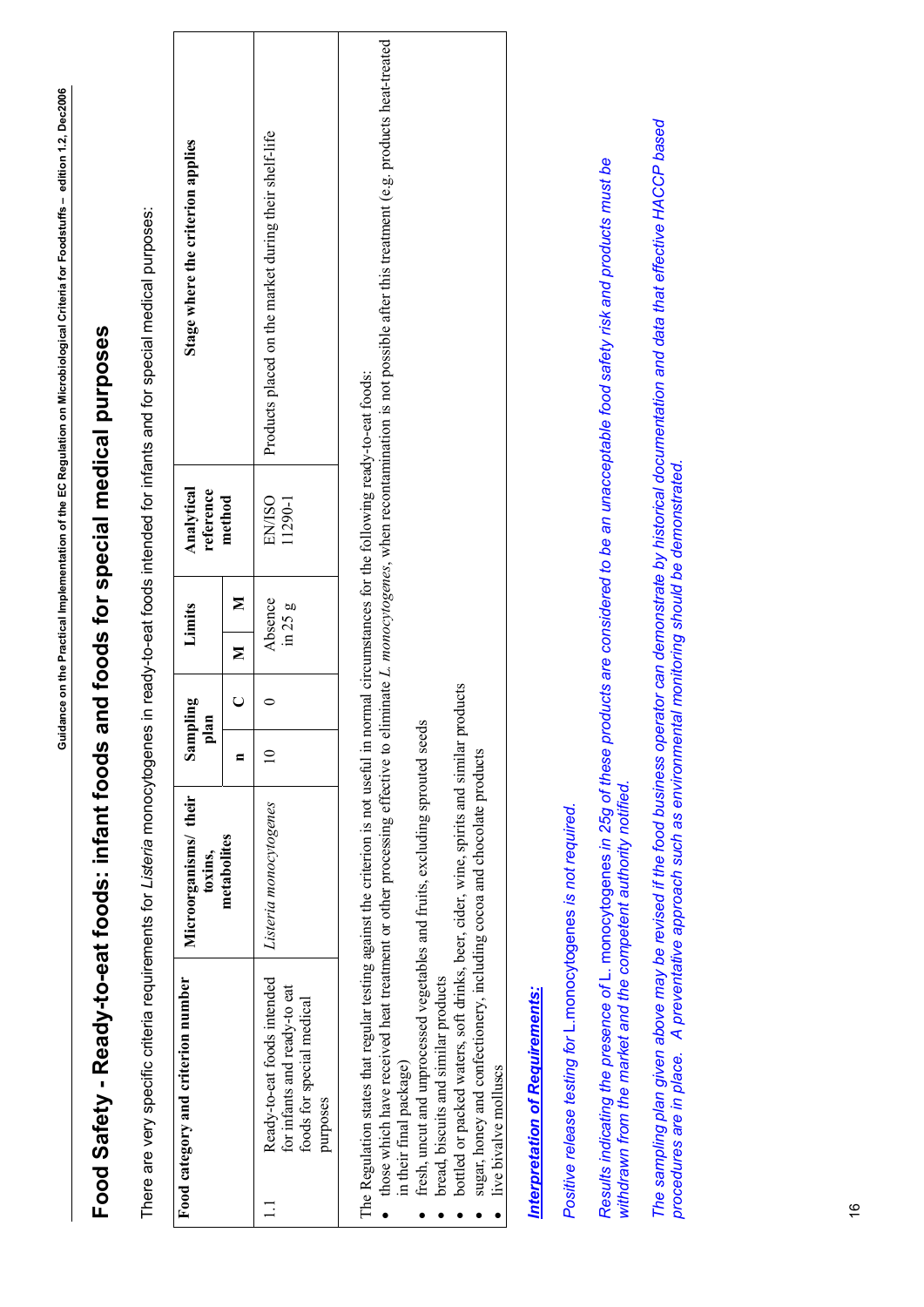<span id="page-17-0"></span>

|                                                                                                                                                                                                                                                                                                                                                                                                                                                                                                                                                                     |            |               |            | Guidance on the Practical Implementation of the EC Regulation on Microbiological Criteria for Foodstuffs – edition 1.2, Dec2006                             |  |
|---------------------------------------------------------------------------------------------------------------------------------------------------------------------------------------------------------------------------------------------------------------------------------------------------------------------------------------------------------------------------------------------------------------------------------------------------------------------------------------------------------------------------------------------------------------------|------------|---------------|------------|-------------------------------------------------------------------------------------------------------------------------------------------------------------|--|
| Figure 1: Decision tree showing the application of Listeria monocytogenes criteria for ready-to-eat foods                                                                                                                                                                                                                                                                                                                                                                                                                                                           |            |               |            |                                                                                                                                                             |  |
| For all ready-to-eat foods not designed for infants or for special medical purposes the decision tree below can be used to identify the type of criteria applicable. The<br>other than infant foods and foods for special medical purposes<br>specific criteria can be found in the appropriate later sections of this guidance.                                                                                                                                                                                                                                    |            |               |            |                                                                                                                                                             |  |
| is the product ready-to-eat? i.e. intended by the producer or the manufacturer for direct<br>human consumption without the need for cooking or other processing effective to<br>eliminate or reduce to an acceptable level microorganisms of concern                                                                                                                                                                                                                                                                                                                | $\uparrow$ | $\frac{1}{2}$ |            | No criterion for L. monocytogenes applies                                                                                                                   |  |
| YES                                                                                                                                                                                                                                                                                                                                                                                                                                                                                                                                                                 |            |               |            |                                                                                                                                                             |  |
| Bottled or packed waters, soft drinks, beer, cider, wine, spirits and similar products<br>seeds)<br>Product which has received heat treatment or other processing to eliminate L.<br>Is the product one of the following? [i.e. referred to in footnote 4 of the Regulation]<br>Fresh, uncut and unprocessed vegetables and fruit (excluding sprouted<br>Sugar, honey, confectionery, including coccoas and chocolate products<br>monocytogenes, when recontamination is not possible<br>Bread, biscuits and similar products<br>Live bivalve molluscs<br>$\bullet$ |            | YES           | $\uparrow$ | No criterion for L. monocytogenes applies                                                                                                                   |  |
| $\frac{1}{2}$                                                                                                                                                                                                                                                                                                                                                                                                                                                                                                                                                       |            |               |            |                                                                                                                                                             |  |
| $pH \leq 5.0$ and an a <sub>w</sub> $\leq 0.94$ or<br>shelf life of <5 days or<br>frozen at $\leq$ -12°C<br>$a_{\text{W}}$ $\leq$ 0.92 or<br>$PH \leq 4.4$ Or<br>Is the product:                                                                                                                                                                                                                                                                                                                                                                                    | $\uparrow$ | YES           | $\uparrow$ | Limit of 100 cfu/g applies when placed on the market throughout<br>Product is unable to support the growth of L. monocytogenes.<br>shelf life               |  |
| $\frac{1}{2}$                                                                                                                                                                                                                                                                                                                                                                                                                                                                                                                                                       |            |               |            |                                                                                                                                                             |  |
| Are scientific/modelling, historical or other data (e.g. end of life testing) available to<br>demonstrate that the product will not support the growth of L. monocytogenes?                                                                                                                                                                                                                                                                                                                                                                                         |            | YES           | $\uparrow$ | Limit of 100 cfu/g applies when placed on the market throughout<br>shelf life                                                                               |  |
| $\frac{1}{2}$                                                                                                                                                                                                                                                                                                                                                                                                                                                                                                                                                       |            |               |            |                                                                                                                                                             |  |
| Is data available to show that L. monocytogenes will not exceed 100 cfu/g at the<br>end of shelf life under expected storage conditions?                                                                                                                                                                                                                                                                                                                                                                                                                            | $\uparrow$ | YES           | $\uparrow$ | Establish shelf life to ensure that limit of 100 cfu/g not exceeded<br>when placed on the market throughout shelf life under expected<br>storage conditions |  |
| $\frac{1}{2}$                                                                                                                                                                                                                                                                                                                                                                                                                                                                                                                                                       |            |               |            |                                                                                                                                                             |  |
| cfu/25g applies before the food has left the immediate control of the producing FBO<br>a limit of 0<br>EITHER carry out studies to show that L. monocytogenes will not exceed 100 cfu/g<br>at the end of shelf life under expected storage conditions, OTHERWISE                                                                                                                                                                                                                                                                                                    |            |               |            |                                                                                                                                                             |  |

17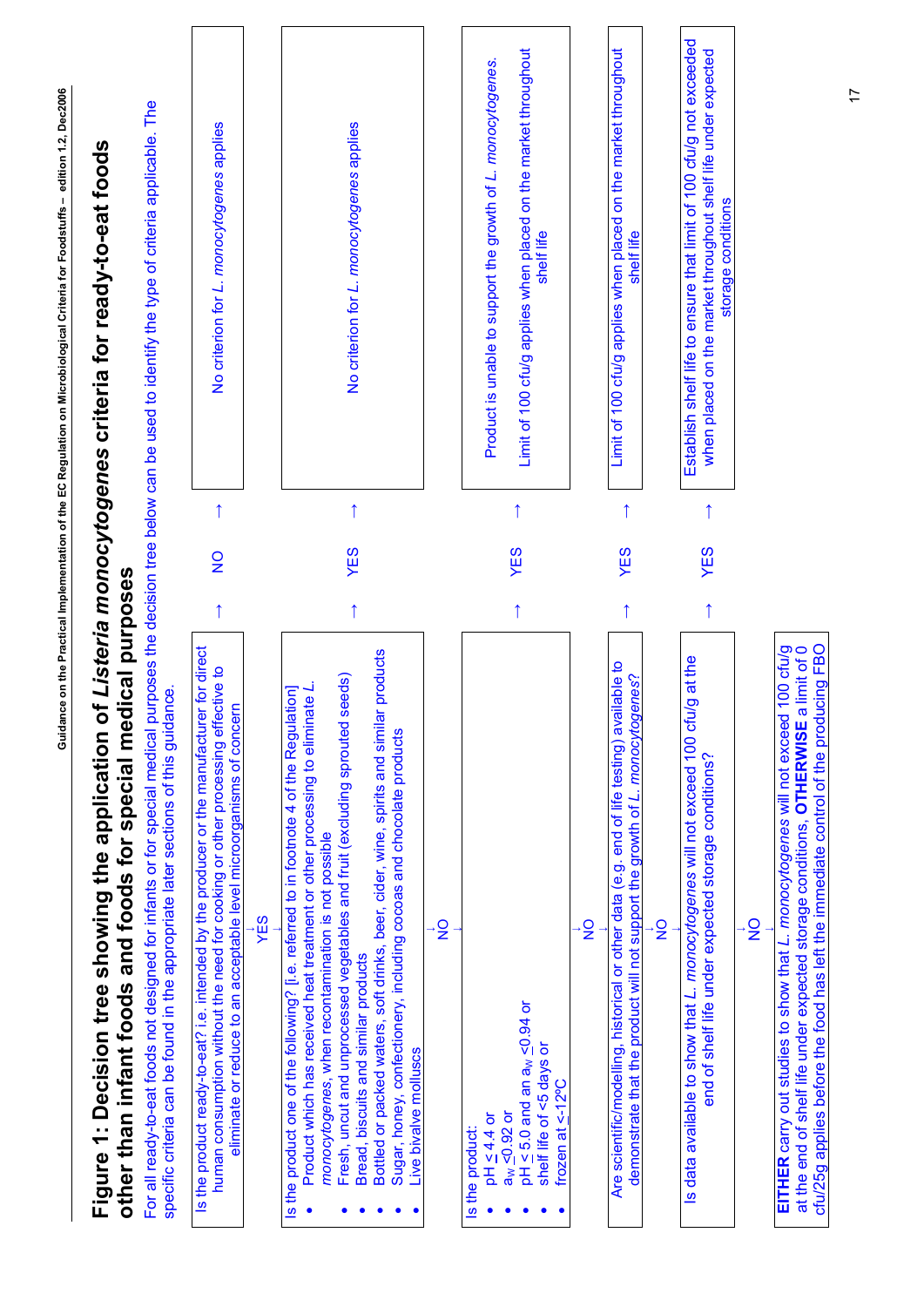<span id="page-18-0"></span>

| Food Safety - Ready-to-eat foods able to support the growth of Lm                                                                                                                                                                                                                                                                                                                                                          |                                 |                           |                |                                |   |                          |                                                                                                                                                                                                                                                                                                                                                                                                                                                                                                                                                                                                                            |  |
|----------------------------------------------------------------------------------------------------------------------------------------------------------------------------------------------------------------------------------------------------------------------------------------------------------------------------------------------------------------------------------------------------------------------------|---------------------------------|---------------------------|----------------|--------------------------------|---|--------------------------|----------------------------------------------------------------------------------------------------------------------------------------------------------------------------------------------------------------------------------------------------------------------------------------------------------------------------------------------------------------------------------------------------------------------------------------------------------------------------------------------------------------------------------------------------------------------------------------------------------------------------|--|
| Food category and criterion number                                                                                                                                                                                                                                                                                                                                                                                         | Microorganisms/their<br>toxins, | Sampling<br>$\frac{a}{2}$ | $\blacksquare$ | Limits                         |   | Analytical<br>reference  | Stage where the criterion applies                                                                                                                                                                                                                                                                                                                                                                                                                                                                                                                                                                                          |  |
|                                                                                                                                                                                                                                                                                                                                                                                                                            | metabolites                     | $\blacksquare$            | ں              | $\mathbf{E}$                   | Σ | method                   |                                                                                                                                                                                                                                                                                                                                                                                                                                                                                                                                                                                                                            |  |
| Ready-to-eat foods able to support the<br>growth of L. monocytogenes, other<br>1.2                                                                                                                                                                                                                                                                                                                                         | Listeria monocytogenes          | 5                         | $\bullet$      | $100 \text{ ch}\prime\text{g}$ |   | 11290-2<br><b>EN/ISO</b> | Products placed on the market during their shelf-life                                                                                                                                                                                                                                                                                                                                                                                                                                                                                                                                                                      |  |
| than those intended for infants and for<br>special medical purposes                                                                                                                                                                                                                                                                                                                                                        |                                 | 5                         | $\circ$        | Absence<br>in $25g$            |   | <b>EN/ISO</b><br>11290-1 | Before the food has left the immediate control of the food<br>business operator, who has produced it                                                                                                                                                                                                                                                                                                                                                                                                                                                                                                                       |  |
| the competent authority, that the product will not exceed the limit of 100 cfu/g throughout the shelf-life.<br>The criterion of 100 cfu/g applies if the manufacturer is able to demonstrate, to the<br>shelf-life. The operator may fix intermediate limits during the process that should b<br>investigate compliance with the criteria throughout the shelf life"                                                       |                                 |                           |                |                                |   |                          | The criterion of absence in 25g applies to products before they have left the immediate control of the producing food business operator, when he is not able to demonstrate, to the satisfaction of<br>satisfaction of the competent authority, that the product will not exceed the limit 100 cfu/g throughout the<br>Article 3.2 of the Regulation states: "As necessary the food business operators responsible for the manufacture of the product shall conduct studies in accordance with Annex II in order to<br>e low enough to guarantee that the limit of 100 cfu/g is not exceeded at the end of the shelf-life. |  |
| consultation of available scientific literature and research data regarding the growth and survival characteristics of the micro-organisms of concern.<br>storage and processing conditions, the possibilities for contamination and the foreseen shelf-life; and<br>Annex II states:                                                                                                                                      |                                 |                           |                |                                |   |                          | "specifications for physico-chemical characteristics of the product, such as pH, a <sub>w</sub> , salt content, concentration of preservatives and the type of packaging system, taking into account the                                                                                                                                                                                                                                                                                                                                                                                                                   |  |
| predictive mathematical modelling established for the food in question, using critical growth or survival factors for the micro-organisms of concern in the product;<br>When necessary on the basis of the above-mentioned studies, the food business operator shall conduct additional studies, which may include:<br>studies to evaluate the growth or survival of the micro-organisms of concern th<br>storage and use. |                                 |                           |                |                                |   |                          | at may be present in the product during the shelf-life under reasonably foreseeable conditions of distribution,<br>tests to investigate the ability of the appropriately inoculated micro-organism of concern to grow or survive in the product under different reasonably foreseeable storage conditions;                                                                                                                                                                                                                                                                                                                 |  |
| The above-mentioned studies shall take into account the inherent variability linked                                                                                                                                                                                                                                                                                                                                        |                                 |                           |                |                                |   |                          | to the product, the micro-organisms in question and the processing and storage condition.                                                                                                                                                                                                                                                                                                                                                                                                                                                                                                                                  |  |
| <b>Interpretation of Requirements:</b>                                                                                                                                                                                                                                                                                                                                                                                     |                                 |                           |                |                                |   |                          |                                                                                                                                                                                                                                                                                                                                                                                                                                                                                                                                                                                                                            |  |
| <u> Criteria for Ready-to-eat foods other than Infant Foods and Foods for Special Medical Purposes)</u>                                                                                                                                                                                                                                                                                                                    |                                 |                           |                |                                |   |                          | To determine how to apply the criteria for these products refer to page 17 Figure 1 (Decision Tree Showing Application of Listeria monocytogenes (Lm)                                                                                                                                                                                                                                                                                                                                                                                                                                                                      |  |
| The Food Business Operator (manufacturer and/or brand owner) should<br>HACCP. Positive release testing for L.monocytogenes is not required.                                                                                                                                                                                                                                                                                |                                 |                           |                |                                |   |                          | decide the testing frequency based on HACCP principles, testing should be used to verify                                                                                                                                                                                                                                                                                                                                                                                                                                                                                                                                   |  |
| こくりょうしょう こうしょう こうじょう こうこう こうこう こうごう こうごう こうしょう こうこう                                                                                                                                                                                                                                                                                                                                                                        |                                 |                           |                |                                |   |                          |                                                                                                                                                                                                                                                                                                                                                                                                                                                                                                                                                                                                                            |  |

**Guidance on the Practical Implementation of the EC Regulation on Microbiological Criteria for Foodstuffs – edition 1.2, Dec2006** 

Guidance on the Practical Implementation of the EC Regulation on Microbiological Criteria for Foodstuffs - edition 1.2, Dec2006

*This criterion applies in general to chilled ready-to-eat foods.*  This criterion applies in general to chilled ready-to-eat foods.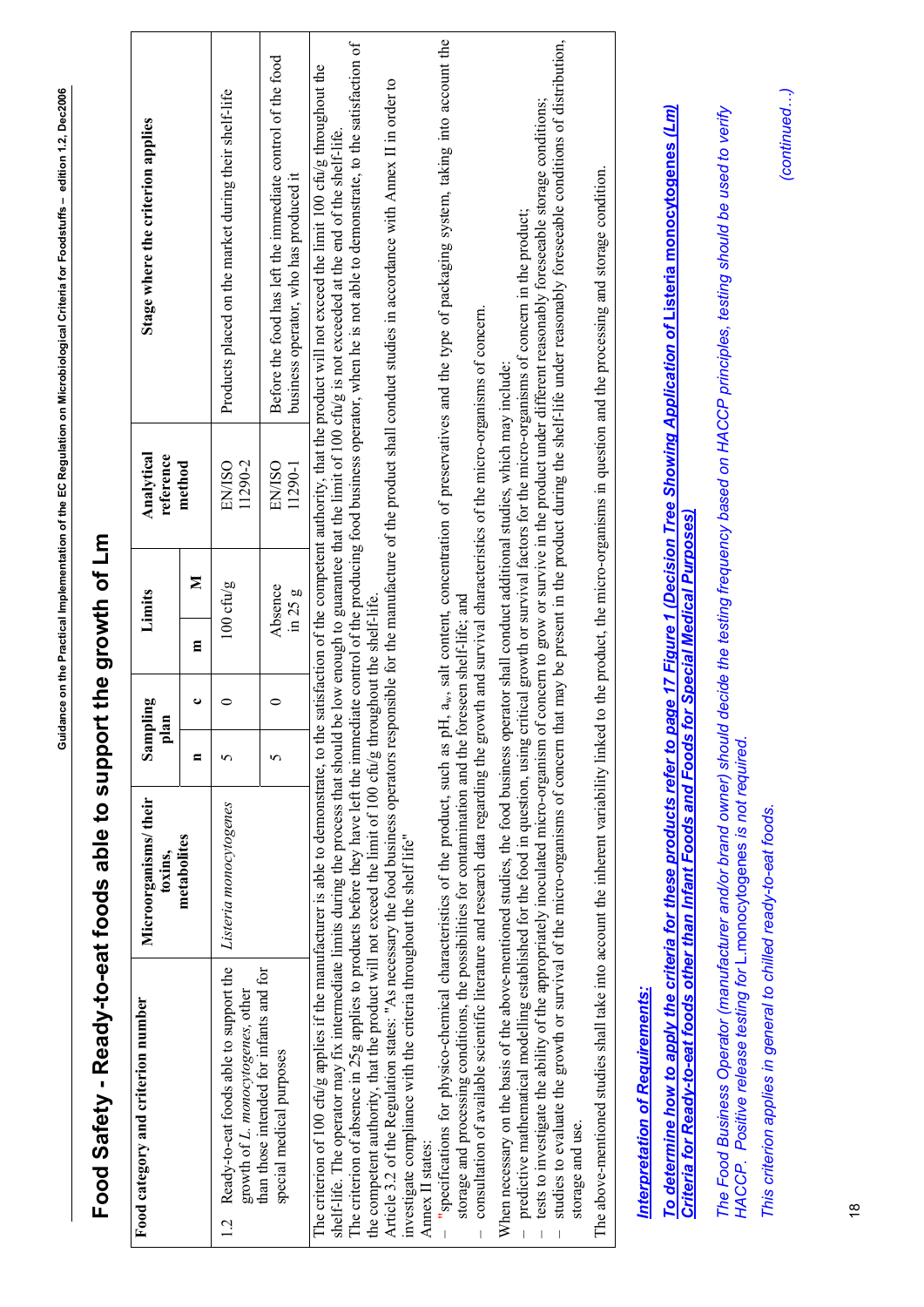| Guidance on the Practical Implementation of the EC Regulation on Microbiological Criteria for Foodstuffs – edition 1.2, Dec2006<br>those which have received heat treatment or other processing effective to eliminate L. monocytogenes, when recontamination is not possible after this treatment<br>If L. monocytogenes is detected in 25g or at levels of no more than 100 cfu/g, in product either before dispatch from the manufacturing site or when already on the<br>market, there must be evidence to demonstrate that the level will not exceed 100cfu/g within the shelf life under expected storage conditions (see next page). If this<br>The section on studies, whilst applicable to a range of different microorganisms in foods is of most relevance to L.monocytogenes (particularly criteria 1.2 and 1.3) in<br>n = the number of samples to be taken from a given process under practically identical circumstances and produced in a given place within one defined production<br>n 100 cfu/g are considered to be an unacceptable food safety risk and products must be withdrawn<br>Additional products that will not support the growth of L. monocytogenes also include foods with:<br>and similar products<br>fresh, uncut and unprocessed vegetables and fruits, excluding sprouted seeds<br>monocytogenes.<br>sugar, honey and confectionery, including cocoa and chocolate products<br>i.e.:<br>The exclusions listed in the Regulation under criterion 1.1 apply,<br>bottled or packed waters, soft drinks, beer, cider, wine, spirits<br>Results indicating that levels of L. monocytogenes are more than<br>Frozen foods at less than -12°C will not support the growth of L.<br>from the market and the Competent authority notified.<br>evidence is available notification is not required<br>(e.g. products heat-treated in their final package)<br>period. Samples can be composited together.<br>bread, biscuits and similar products<br>a shelf life of less than 5 days<br>a pH $\leq$ 5.0 and an a <sub>w</sub> $\leq$ 0.94<br>the context of these criteria.<br>live bivalve molluscs<br>a pH ≤4.4 or<br>an a <sub>w</sub> $\leq$ 0.92<br>$\bullet$ |
|----------------------------------------------------------------------------------------------------------------------------------------------------------------------------------------------------------------------------------------------------------------------------------------------------------------------------------------------------------------------------------------------------------------------------------------------------------------------------------------------------------------------------------------------------------------------------------------------------------------------------------------------------------------------------------------------------------------------------------------------------------------------------------------------------------------------------------------------------------------------------------------------------------------------------------------------------------------------------------------------------------------------------------------------------------------------------------------------------------------------------------------------------------------------------------------------------------------------------------------------------------------------------------------------------------------------------------------------------------------------------------------------------------------------------------------------------------------------------------------------------------------------------------------------------------------------------------------------------------------------------------------------------------------------------------------------------------------------------------------------------------------------------------------------------------------------------------------------------------------------------------------------------------------------------------------------------------------------------------------------------------------------------------------------------------------------------------------------------------------------------------------------------------------------------------------------|
| conditions, packaging and shelf life. The factors deemed to be critical in controlling development of L.monocytogenes must be identified, controlled and monitored<br>be the most significant factors restricting growth of L.monocytogenes. Tolerances and limits for<br>Manufacturers of ready-to-eat foods should understand how L.monocytogenes behaves in their product, as determined by the products formulation, storage<br>(e.g. in a hard cheese, salt, moisture, pH and acidity are likely to<br>these parameters should be specified and controlled.                                                                                                                                                                                                                                                                                                                                                                                                                                                                                                                                                                                                                                                                                                                                                                                                                                                                                                                                                                                                                                                                                                                                                                                                                                                                                                                                                                                                                                                                                                                                                                                                                             |
| (continued)<br>monitoring for Listeria spp are a critical component of Listeria management.<br>Effective HACCP, good hygienic procedures and environmental                                                                                                                                                                                                                                                                                                                                                                                                                                                                                                                                                                                                                                                                                                                                                                                                                                                                                                                                                                                                                                                                                                                                                                                                                                                                                                                                                                                                                                                                                                                                                                                                                                                                                                                                                                                                                                                                                                                                                                                                                                   |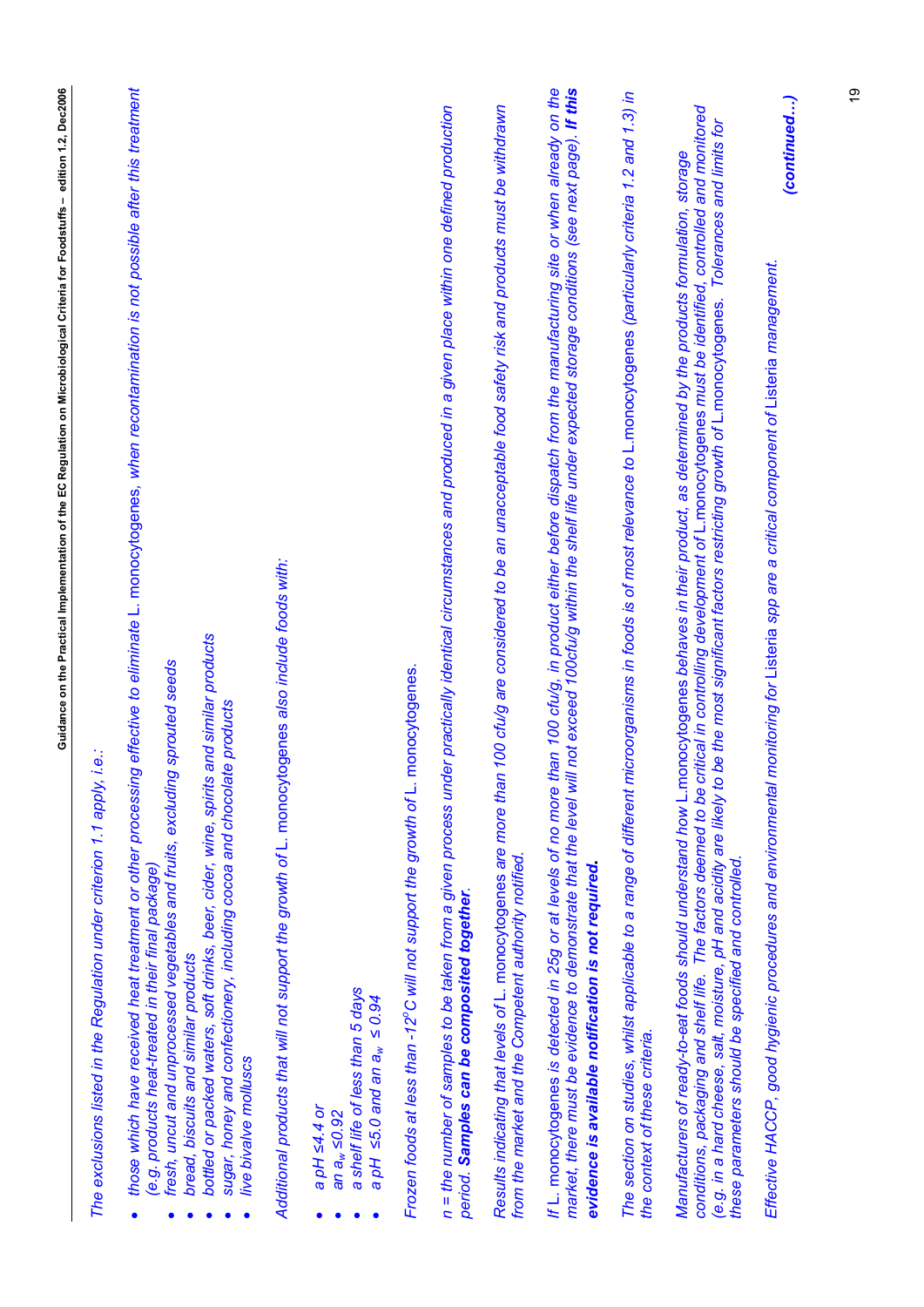Lm *be found to be present in a ready-to-eat food there are is a hierarchy of options available to manufacturers to determine how* L.monocytogenes *would*  Should Lm be found to be present in a ready-to-eat food there are is a hierarchy of options available to manufacturers to determine how L.monocytogenes would behave in the product: *behave in the product:* 

## **Historical data** *1. Historical data*

*product remains safe over its shelf life. Under such circumstances, a low level (e.g. <10 cfu/g) detection during shelf life should not need to be notified, withdrawn or*  product remains safe over its shelf life. Under such circumstances, a low level (e.g. <10 cfu/g) detection during shelf life should not need to be notified, withdrawn or representative sample from the same batch showed levels remained at no more than 100 cfu/g, then the data help demonstrate that from a Listeria perspective the *representative sample from the same batch showed levels remained at no more than 100 cfu/g, then the data help demonstrate that from a* Listeria *perspective the environment. In a factory environment, natural contaminants are likely to be stressed and will grow slower than those that have been grown for use in inoculation*  environment. In a factory environment, natural contaminants are likely to be stressed and will grow slower than those that have been grown for use in inoculation potential for growth. For example, if Listeria was detected in a cooked meat product at the beginning of shelf life at a level of <10 cfu/g, and end of life data on a *potential for growth. For example, if* Listeria *was detected in a cooked meat product at the beginning of shelf life at a level of <10 cfu/g, and end of life data on a*  studies (as is the case in models and challenge testing). Data on the levels of Listeria present throughout and at the end of shelf life can be used to assess its *studies (as is the case in models and challenge testing). Data on the levels of* Listeria *present throughout and at the end of shelf life can be used to assess its*  Historical data provides the best indication of the behaviour of an organism in food. When present, Listeria has usually contaminated the product from the *Historical data provides the best indication of the behaviour of an organism in food. When present,* Listeria *has usually contaminated the product from the recalled.*  recalled

sampling from the shelf for retail products) or have been stored at temperatures closely simulating those conditions. The limitation of this method is that for most of *sampling from the shelf for retail products) or have been stored at temperatures closely simulating those conditions. The limitation of this method is that for most of the time* Listeria *should be absent in product; it can therefore be difficult, or take time to acquire such data. It also provides no information on safe shelf life for new*  the time Listeria should be absent in product; it can therefore be difficult, or take time to acquire such data. It also provides no information on safe shelf life for new *This approach is considered to be the most valid providing that end of life samples have either followed the normal route of distribution, storage and retail, (e.g.*  This approach is considered to be the most valid providing that end of life samples have either followed the normal route of distribution, storage and retail, (e.g. *products, particularly if a new product is introduced that is significantly different from those usually produced at the manufacturing site.*  products, particularly if a new product is introduced that is significantly different from those usually produced at the manufacturing site.

## **Outbreak and scientific data** *2. Outbreak and scientific data*  $\mathbf{a}$

Much information is available in the scientific literature researching growth of organisms in foods. These data may be used to support the safety of a product over its *Much information is available in the scientific literature researching growth of organisms in foods. These data may be used to support the safety of a product over its*  question. However, it may be possible to demonstrate through these data that the product type in question has not previously been linked to an outbreak. Such data *question. However, it may be possible to demonstrate through these data that the product type in question has not previously been linked to an outbreak. Such data*  life. The main disadvantage is that it may be difficult to find information that closely resembles the formulation, processing and storage conditions of the product in *life. The main disadvantage is that it may be difficult to find information that closely resembles the formulation, processing and storage conditions of the product in may support the safety of a particular product/product group but is not a replacement for HACCP, an effective* Listeria *management/monitoring plan, and the*  may support the safety of a particular product/product group but is not a replacement for HACCP, an effective Listeria management/monitoring plan, and the *establishment of a safe shelf life using the studies detailed here.*  establishment of a safe shelf life using the studies detailed here.

## **Predictive Mathematical Modelling** *3. Predictive Mathematical Modelling* ങ്

predictive models is that they are developed based on growth of organisms in broths, which is frequently faster than growth in real food systems, which can result in *predictive models is that they are developed based on growth of organisms in broths, which is frequently faster than growth in real food systems, which can result in*  question, and its storage temperature. A prediction is then obtained showing how, over time the organism would be expected to grow. The main disadvantage of *question, and its storage temperature. A prediction is then obtained showing how, over time the organism would be expected to grow. The main disadvantage of*  Predictive models enable the user to enter key physicochemical factors such as the pH, water activity (primarily defined by the salt content) of the product in *Predictive models enable the user to enter key physicochemical factors such as the pH, water activity (primarily defined by the salt content) of the product in*  predicted shelf lives being shorter than may be achieved in reality, particularly in low acid, high water activity products. *predicted shelf lives being shorter than may be achieved in reality, particularly in low acid, high water activity products.* 

*Predictive models are cheap or free, failsafe and quick to use. However, they need some interpretation in their use. A number of models are available, e.g. Growth*  Growth Predictor, which is freely available at: http://www.ifr.ac.uk/Safety/GrowthPredictor/default.html. In Growth Predictor, the water activity is directly linked to salt, which *Predictor, which is freely available at: <http://www.ifr.ac.uk/Safety/GrowthPredictor/default.html>. In Growth Predictor, the water activity is directly linked to salt, which*  Predictive models are cheap or free, failsafe and quick to use. However, they need some interpretation in their use. A number of models are available, e.g. *can affect accuracy when predicting growth in products where the water activity is predominantly influenced by sugar or low moisture.*  can affect accuracy when predicting growth in products where the water activity is predominantly influenced by sugar or low moisture.

## **Challenge testing** *4. Challenge testing*  $\vec{r}$

*accurate information than models about an organism's behaviour in a specific food product. Key disadvantages of challenge testing are that a change in formulation*  accurate information than models about an organism's behaviour in a specific food product. Key disadvantages of challenge testing are that a change in formulation Challenge tests are not required to be carried out if any of the above information is available. Challenge testing is the process of inoculating the organism of *Challenge tests are not required to be carried out if any of the above information is available. Challenge testing is the process of inoculating the organism of accredited laboratory. To conduct a challenge test well requires expert knowledge to ensure that the strains chosen are relevant, the inoculum is correctly applied*  accredited laboratory. To conduct a challenge test well requires expert knowledge to ensure that the strains chosen are relevant, the inoculum is correctly applied *may require a repeat challenge test if the formulations are significantly different, the status of inoculated cells will not be the same as in reality (i.e. not stressed)*  with minimal interference to the product's characteristics and ensuring that the inoculum is fully recoverable. A well-conducted challenge test can provide more *with minimal interference to the product's characteristics and ensuring that the inoculum is fully recoverable. A well-conducted challenge test can provide more*  may require a repeat challenge test if the formulations are significantly different, the status of inoculated cells will not be the same as in reality (i.e. not stressed) *therefore growing quicker than in reality and that the test assumes that the product is contaminated during production, whereas HACCP/GMP are designed to*  interest into the product in question and observing its growth over time, by monitoring at selected time intervals. This MUST be conducted in an appropriately *interest into the product in question and observing its growth over time, by monitoring at selected time intervals. This MUST be conducted in an appropriately*  therefore growing quicker than in reality and that the test assumes that the product is contaminated during production, whereas HACCP/GMP are designed to prevent/minimise contamination. *prevent/minimise contamination.*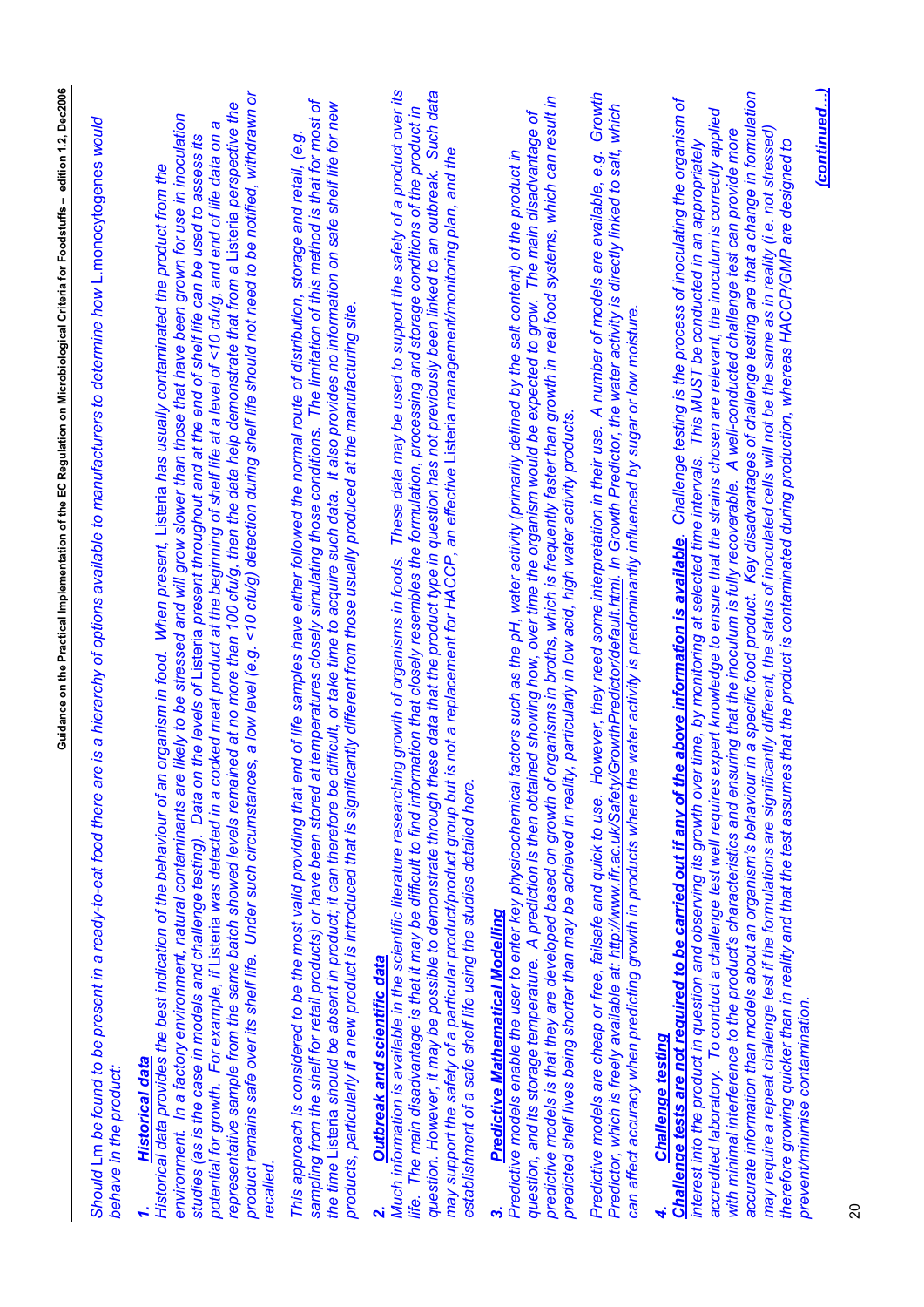<span id="page-21-0"></span>

| Food category and criterion number                                                                                                                                                                                                   | Microorganisms/              |                | Sampling plan                 | Limits                   | Analytical                                                 | Stage where the criterion applies                                                                                                                                                                                |
|--------------------------------------------------------------------------------------------------------------------------------------------------------------------------------------------------------------------------------------|------------------------------|----------------|-------------------------------|--------------------------|------------------------------------------------------------|------------------------------------------------------------------------------------------------------------------------------------------------------------------------------------------------------------------|
|                                                                                                                                                                                                                                      | their toxins,<br>metabolites | $\blacksquare$ | ں                             | Ξ                        | reference<br>method<br>Σ                                   |                                                                                                                                                                                                                  |
| Ready-to-eat foods unable to support the<br>those intended for infants and for special<br>growth of L. monocytogenes, other than<br>medical purposes<br>1.3                                                                          | monocytogenes<br>Listeria    | 5              | $\circ$                       | $100~{\rm chy}\,{\rm g}$ | 11290-2<br><b>EN/ISO</b>                                   | Products placed on the market during their shelf-life                                                                                                                                                            |
| The Regulations state that regular testing against the criterion is not useful in r<br>in their final package)                                                                                                                       |                              |                |                               |                          | normal circumstances for the following ready-to-eat foods: | those which have received heat treatment or other processing effective to eliminate L. monocytogenes, when recontamination is not possible after this treatment (e.g. products heat-treated                      |
| fresh, uncut and unprocessed vegetables and fruits, excluding sprouted seeds<br>bread, biscuits and similar products                                                                                                                 |                              |                |                               |                          |                                                            |                                                                                                                                                                                                                  |
| bottled or packed waters, soft drinks, beer, cider, wine, spirits and similar<br>sugar, honey and confectionery, including cocoa and chocolate products<br>live bivalve molluscs                                                     |                              | oroducts       |                               |                          |                                                            |                                                                                                                                                                                                                  |
| categories of products can also belong to this category, subject to scientific justification                                                                                                                                         |                              |                |                               |                          |                                                            | Products with pH $\leq$ 4.4 or $a_w \leq 0.92$ , products with pH $\leq$ 5.0 and $a_w \leq 0.94$ , products with a shelf-life of less than 5 days are automatically considered to belong to this category. Other |
| <b>Interpretation of Requirements:</b>                                                                                                                                                                                               |                              |                |                               |                          |                                                            |                                                                                                                                                                                                                  |
| Criteria for Ready-to-eat foods other than Infant Foods and Foods<br>To determine how to apply the criteria for these products refer to                                                                                              |                              |                | for Special Medical Purposes) |                          |                                                            | page 17 Figure 1 (Decision Tree Showing Application of Listeria Monocytogenes (Lm)                                                                                                                               |
| The Food Business Operator (manufacturer and/or brand owner) should decide the testing frequency based on HACCP principles, testing should be used to verify<br>HACCP. Positive release testing for L.monocytogenes is not required. |                              |                |                               |                          |                                                            |                                                                                                                                                                                                                  |
| This criterion applies to products that will not support the growth of L.monocytogenes but in which this organism could survive at levels of more than 100 cfu/g.                                                                    |                              |                |                               |                          |                                                            |                                                                                                                                                                                                                  |
| As stated in the Regulation products belonging to in this category include foods with:                                                                                                                                               |                              |                |                               |                          |                                                            |                                                                                                                                                                                                                  |
| a shelf life of less than 5 days<br>a pH $\leq$ 5.0 and an a <sub>w</sub> $\leq$ 0.94<br>a pH $\leq$ 4.4 or<br>an a <sub>w</sub> $\leq$ 0.92                                                                                         |                              |                |                               |                          |                                                            |                                                                                                                                                                                                                  |
| Levels of L. monocytogenes of more than 100 cfu/g isolated in product<br>and competent authority must be notified.                                                                                                                   |                              |                |                               |                          |                                                            | are considered to be a food safety risk. Such products must be withdrawn from the market                                                                                                                         |

# **Food Safety - Ready-to-eat foods unable to support the growth of Lm**  Food Safety - Ready-to-eat foods unable to support the growth of Lm

*(continued…)* (continued...)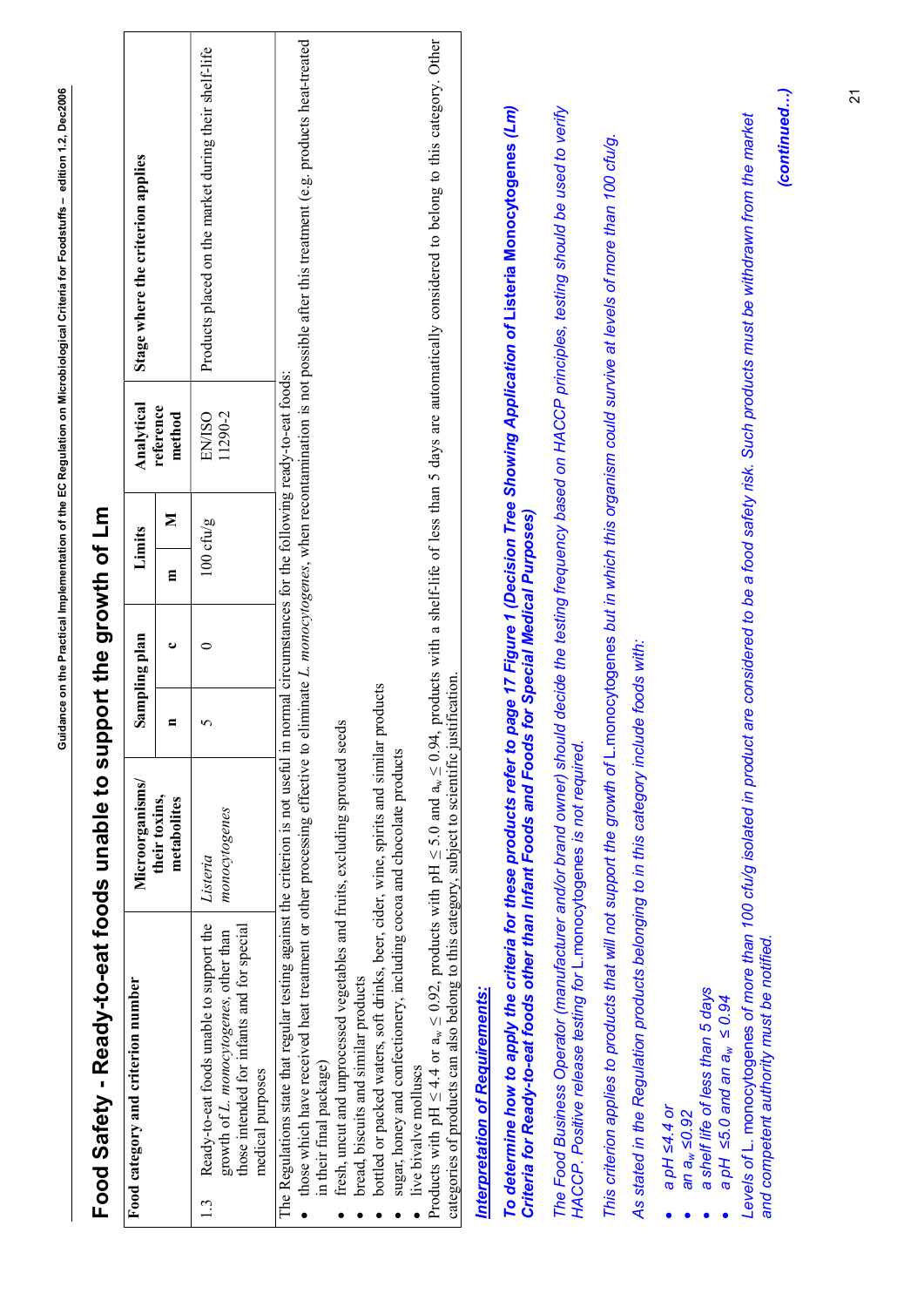<span id="page-22-0"></span>

| I                                        |
|------------------------------------------|
|                                          |
|                                          |
|                                          |
|                                          |
|                                          |
| i                                        |
|                                          |
|                                          |
|                                          |
|                                          |
|                                          |
| I                                        |
|                                          |
|                                          |
|                                          |
|                                          |
|                                          |
|                                          |
|                                          |
|                                          |
|                                          |
|                                          |
|                                          |
|                                          |
|                                          |
|                                          |
|                                          |
|                                          |
|                                          |
|                                          |
|                                          |
| Ì                                        |
|                                          |
|                                          |
|                                          |
|                                          |
|                                          |
|                                          |
|                                          |
|                                          |
|                                          |
|                                          |
|                                          |
|                                          |
|                                          |
|                                          |
| ו<br>ו                                   |
|                                          |
|                                          |
|                                          |
|                                          |
|                                          |
|                                          |
|                                          |
|                                          |
|                                          |
|                                          |
|                                          |
|                                          |
|                                          |
|                                          |
|                                          |
|                                          |
|                                          |
|                                          |
|                                          |
|                                          |
|                                          |
|                                          |
|                                          |
|                                          |
|                                          |
|                                          |
|                                          |
|                                          |
|                                          |
|                                          |
|                                          |
|                                          |
|                                          |
|                                          |
|                                          |
| ֖֖֖֖֖֖֚֚֚֚֚֚֚֚֚֚֚֚֚֚֚֚֚֚֚֚֡֬֡֡֡֡֡֬֓֡֡֬֝֬ |
|                                          |
|                                          |
| ć                                        |

# Food Safety - Minced Meat and Meat Preparations **Food Safety - Minced Meat and Meat Preparations**

| Products placed on the market during their shelf-life<br>Products placed on the market during their shelf-life |
|----------------------------------------------------------------------------------------------------------------|
|                                                                                                                |
|                                                                                                                |
|                                                                                                                |
|                                                                                                                |
|                                                                                                                |
| From 1.1.2010<br>Absence<br>$\ln 25 g$<br>$\sin 10 g$                                                          |
|                                                                                                                |
|                                                                                                                |
|                                                                                                                |
| eaten cooked                                                                                                   |
|                                                                                                                |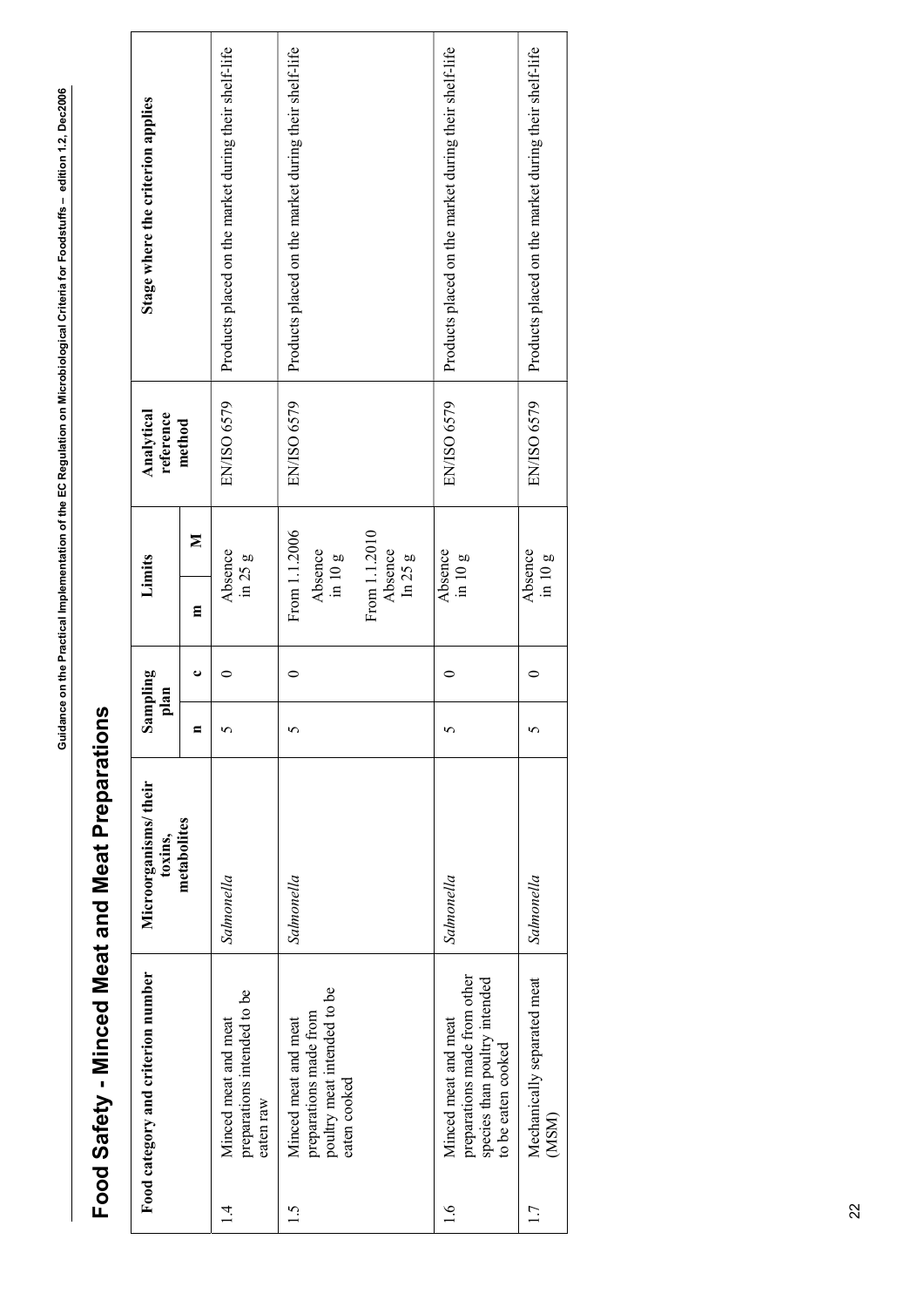| The definition for mechanically separated meat (MSM) refers to MSM produced with the techniques referred to in Chapter III, paragraph 3, in section V of Annex III of Regulation No<br>The food business operators of slaughterhouses or establishments producing minced meat, meat preparations or mechanically separated meat shall take samples for microbiological analysis<br>In the case of sampling for Salmonella analyses of minced meat, meat preparations and carcases, the frequency can be reduced to fortnightly if satisfactory results have been obtained for 30<br>consecutive weeks. The salmonella sampling frequency may also be reduced if there is a national or regional salmonella control programme in place and if this programme includes testing<br>further reduced if the national or regional salmonella control programme demonstrates that the salmonella<br>However, when justified on the basis of a risk analysis and consequently authorised by the competent authority, small slaughterhouses and establishments producing minced meat and meat<br>Samples can be combined and tested for Salmonella spp unless the transitional derogation is in place (see next page). This means that a total sample size of 125g<br>criteria for foodstuffs Regulation for Food Business Operators. A minimum of one batch of one product type of minced meat or meat preparation must be sampled<br>Salmonella must not be detected in 25g from any of the 5 samples. If Salmonella is detected (i.e. confirmed) the product must be withdrawn or recalled from sale<br>During the course of producing the batch to be tested, 5 separate samples must be taken spaced out across the production run. This is so that a representative<br>Unlike the criteria for other product types the testing frequencies for minced meat and meat preparations are a statutory requirement under the microbiological<br>once a week per production site. Establishments producing minced meat and meat preparations in small quantities (e.g. premises not requiring approval) are<br>853/2004/EC of the European Parliament and of the Council of 29 April 2004 laying down specific hygiene rules for food of animal origin.<br>so that all production days are sampled over time.<br>dilution detailed in the reference method.<br>at least once a week. The day of sampling shall be changed each week to ensure that each day of the week is covered.<br>sample of the batch is obtained. A representative sample of a batch cannot be taken at retail level.<br>Sampling frequencies for minced meat, meat preparations and mechanically separated meat<br>(see section 5 - Selected Definitions), and the Competent Authority notified,<br>preparations in small quantities may be exempted from these sampling frequenci<br>The day of the week sampling takes place must be changed each week<br>(5 x 25g samples) and 50g (5 x 10g samples) must be tested using 1:10<br>that replaces the above-described sampling. The sampling frequency may be<br>Minced Meat and Meat preparations intended to be eaten cooked:<br>Minced Meat and Meat preparations intended to be eaten raw:<br>Note: MSM is the same as mechanically recovered meat. (MRM).<br>prevalence is low in animals purchased by the slaughterhouse.<br>exempt from these sampling frequencies.<br><b>Interpretation of Requirements:</b> |
|------------------------------------------------------------------------------------------------------------------------------------------------------------------------------------------------------------------------------------------------------------------------------------------------------------------------------------------------------------------------------------------------------------------------------------------------------------------------------------------------------------------------------------------------------------------------------------------------------------------------------------------------------------------------------------------------------------------------------------------------------------------------------------------------------------------------------------------------------------------------------------------------------------------------------------------------------------------------------------------------------------------------------------------------------------------------------------------------------------------------------------------------------------------------------------------------------------------------------------------------------------------------------------------------------------------------------------------------------------------------------------------------------------------------------------------------------------------------------------------------------------------------------------------------------------------------------------------------------------------------------------------------------------------------------------------------------------------------------------------------------------------------------------------------------------------------------------------------------------------------------------------------------------------------------------------------------------------------------------------------------------------------------------------------------------------------------------------------------------------------------------------------------------------------------------------------------------------------------------------------------------------------------------------------------------------------------------------------------------------------------------------------------------------------------------------------------------------------------------------------------------------------------------------------------------------------------------------------------------------------------------------------------------------------------------------------------------------------------------------------------------------------------------------------------------------------------------------------------------------------------------------------------------------------------------------------------------------------------------------------------------------------------------------------------------------------------------------------------------------------------------------------------------------------------------------------------------------------------------------------------------------------------------------------------------------------------------------------------------------------------------------------------------------------------------|
| withdrawn from sale (see section 5 - Selected Definitions) and the Competent Authority notified unless a Transitional Derogation is in place and the product is on the<br>home market (see below).                                                                                                                                                                                                                                                                                                                                                                                                                                                                                                                                                                                                                                                                                                                                                                                                                                                                                                                                                                                                                                                                                                                                                                                                                                                                                                                                                                                                                                                                                                                                                                                                                                                                                                                                                                                                                                                                                                                                                                                                                                                                                                                                                                                                                                                                                                                                                                                                                                                                                                                                                                                                                                                                                                                                                                                                                                                                                                                                                                                                                                                                                                                                                                                                                                 |
|                                                                                                                                                                                                                                                                                                                                                                                                                                                                                                                                                                                                                                                                                                                                                                                                                                                                                                                                                                                                                                                                                                                                                                                                                                                                                                                                                                                                                                                                                                                                                                                                                                                                                                                                                                                                                                                                                                                                                                                                                                                                                                                                                                                                                                                                                                                                                                                                                                                                                                                                                                                                                                                                                                                                                                                                                                                                                                                                                                                                                                                                                                                                                                                                                                                                                                                                                                                                                                    |
|                                                                                                                                                                                                                                                                                                                                                                                                                                                                                                                                                                                                                                                                                                                                                                                                                                                                                                                                                                                                                                                                                                                                                                                                                                                                                                                                                                                                                                                                                                                                                                                                                                                                                                                                                                                                                                                                                                                                                                                                                                                                                                                                                                                                                                                                                                                                                                                                                                                                                                                                                                                                                                                                                                                                                                                                                                                                                                                                                                                                                                                                                                                                                                                                                                                                                                                                                                                                                                    |
| 5 samples each of 10g. If Salmonella is detected (i.e. confirmed) the product should be<br>Until 1st January 2010 Salmonella must not be detected from any of the                                                                                                                                                                                                                                                                                                                                                                                                                                                                                                                                                                                                                                                                                                                                                                                                                                                                                                                                                                                                                                                                                                                                                                                                                                                                                                                                                                                                                                                                                                                                                                                                                                                                                                                                                                                                                                                                                                                                                                                                                                                                                                                                                                                                                                                                                                                                                                                                                                                                                                                                                                                                                                                                                                                                                                                                                                                                                                                                                                                                                                                                                                                                                                                                                                                                  |
|                                                                                                                                                                                                                                                                                                                                                                                                                                                                                                                                                                                                                                                                                                                                                                                                                                                                                                                                                                                                                                                                                                                                                                                                                                                                                                                                                                                                                                                                                                                                                                                                                                                                                                                                                                                                                                                                                                                                                                                                                                                                                                                                                                                                                                                                                                                                                                                                                                                                                                                                                                                                                                                                                                                                                                                                                                                                                                                                                                                                                                                                                                                                                                                                                                                                                                                                                                                                                                    |
|                                                                                                                                                                                                                                                                                                                                                                                                                                                                                                                                                                                                                                                                                                                                                                                                                                                                                                                                                                                                                                                                                                                                                                                                                                                                                                                                                                                                                                                                                                                                                                                                                                                                                                                                                                                                                                                                                                                                                                                                                                                                                                                                                                                                                                                                                                                                                                                                                                                                                                                                                                                                                                                                                                                                                                                                                                                                                                                                                                                                                                                                                                                                                                                                                                                                                                                                                                                                                                    |
|                                                                                                                                                                                                                                                                                                                                                                                                                                                                                                                                                                                                                                                                                                                                                                                                                                                                                                                                                                                                                                                                                                                                                                                                                                                                                                                                                                                                                                                                                                                                                                                                                                                                                                                                                                                                                                                                                                                                                                                                                                                                                                                                                                                                                                                                                                                                                                                                                                                                                                                                                                                                                                                                                                                                                                                                                                                                                                                                                                                                                                                                                                                                                                                                                                                                                                                                                                                                                                    |
|                                                                                                                                                                                                                                                                                                                                                                                                                                                                                                                                                                                                                                                                                                                                                                                                                                                                                                                                                                                                                                                                                                                                                                                                                                                                                                                                                                                                                                                                                                                                                                                                                                                                                                                                                                                                                                                                                                                                                                                                                                                                                                                                                                                                                                                                                                                                                                                                                                                                                                                                                                                                                                                                                                                                                                                                                                                                                                                                                                                                                                                                                                                                                                                                                                                                                                                                                                                                                                    |
|                                                                                                                                                                                                                                                                                                                                                                                                                                                                                                                                                                                                                                                                                                                                                                                                                                                                                                                                                                                                                                                                                                                                                                                                                                                                                                                                                                                                                                                                                                                                                                                                                                                                                                                                                                                                                                                                                                                                                                                                                                                                                                                                                                                                                                                                                                                                                                                                                                                                                                                                                                                                                                                                                                                                                                                                                                                                                                                                                                                                                                                                                                                                                                                                                                                                                                                                                                                                                                    |
|                                                                                                                                                                                                                                                                                                                                                                                                                                                                                                                                                                                                                                                                                                                                                                                                                                                                                                                                                                                                                                                                                                                                                                                                                                                                                                                                                                                                                                                                                                                                                                                                                                                                                                                                                                                                                                                                                                                                                                                                                                                                                                                                                                                                                                                                                                                                                                                                                                                                                                                                                                                                                                                                                                                                                                                                                                                                                                                                                                                                                                                                                                                                                                                                                                                                                                                                                                                                                                    |
|                                                                                                                                                                                                                                                                                                                                                                                                                                                                                                                                                                                                                                                                                                                                                                                                                                                                                                                                                                                                                                                                                                                                                                                                                                                                                                                                                                                                                                                                                                                                                                                                                                                                                                                                                                                                                                                                                                                                                                                                                                                                                                                                                                                                                                                                                                                                                                                                                                                                                                                                                                                                                                                                                                                                                                                                                                                                                                                                                                                                                                                                                                                                                                                                                                                                                                                                                                                                                                    |
|                                                                                                                                                                                                                                                                                                                                                                                                                                                                                                                                                                                                                                                                                                                                                                                                                                                                                                                                                                                                                                                                                                                                                                                                                                                                                                                                                                                                                                                                                                                                                                                                                                                                                                                                                                                                                                                                                                                                                                                                                                                                                                                                                                                                                                                                                                                                                                                                                                                                                                                                                                                                                                                                                                                                                                                                                                                                                                                                                                                                                                                                                                                                                                                                                                                                                                                                                                                                                                    |
|                                                                                                                                                                                                                                                                                                                                                                                                                                                                                                                                                                                                                                                                                                                                                                                                                                                                                                                                                                                                                                                                                                                                                                                                                                                                                                                                                                                                                                                                                                                                                                                                                                                                                                                                                                                                                                                                                                                                                                                                                                                                                                                                                                                                                                                                                                                                                                                                                                                                                                                                                                                                                                                                                                                                                                                                                                                                                                                                                                                                                                                                                                                                                                                                                                                                                                                                                                                                                                    |
|                                                                                                                                                                                                                                                                                                                                                                                                                                                                                                                                                                                                                                                                                                                                                                                                                                                                                                                                                                                                                                                                                                                                                                                                                                                                                                                                                                                                                                                                                                                                                                                                                                                                                                                                                                                                                                                                                                                                                                                                                                                                                                                                                                                                                                                                                                                                                                                                                                                                                                                                                                                                                                                                                                                                                                                                                                                                                                                                                                                                                                                                                                                                                                                                                                                                                                                                                                                                                                    |
|                                                                                                                                                                                                                                                                                                                                                                                                                                                                                                                                                                                                                                                                                                                                                                                                                                                                                                                                                                                                                                                                                                                                                                                                                                                                                                                                                                                                                                                                                                                                                                                                                                                                                                                                                                                                                                                                                                                                                                                                                                                                                                                                                                                                                                                                                                                                                                                                                                                                                                                                                                                                                                                                                                                                                                                                                                                                                                                                                                                                                                                                                                                                                                                                                                                                                                                                                                                                                                    |
|                                                                                                                                                                                                                                                                                                                                                                                                                                                                                                                                                                                                                                                                                                                                                                                                                                                                                                                                                                                                                                                                                                                                                                                                                                                                                                                                                                                                                                                                                                                                                                                                                                                                                                                                                                                                                                                                                                                                                                                                                                                                                                                                                                                                                                                                                                                                                                                                                                                                                                                                                                                                                                                                                                                                                                                                                                                                                                                                                                                                                                                                                                                                                                                                                                                                                                                                                                                                                                    |
|                                                                                                                                                                                                                                                                                                                                                                                                                                                                                                                                                                                                                                                                                                                                                                                                                                                                                                                                                                                                                                                                                                                                                                                                                                                                                                                                                                                                                                                                                                                                                                                                                                                                                                                                                                                                                                                                                                                                                                                                                                                                                                                                                                                                                                                                                                                                                                                                                                                                                                                                                                                                                                                                                                                                                                                                                                                                                                                                                                                                                                                                                                                                                                                                                                                                                                                                                                                                                                    |
|                                                                                                                                                                                                                                                                                                                                                                                                                                                                                                                                                                                                                                                                                                                                                                                                                                                                                                                                                                                                                                                                                                                                                                                                                                                                                                                                                                                                                                                                                                                                                                                                                                                                                                                                                                                                                                                                                                                                                                                                                                                                                                                                                                                                                                                                                                                                                                                                                                                                                                                                                                                                                                                                                                                                                                                                                                                                                                                                                                                                                                                                                                                                                                                                                                                                                                                                                                                                                                    |
|                                                                                                                                                                                                                                                                                                                                                                                                                                                                                                                                                                                                                                                                                                                                                                                                                                                                                                                                                                                                                                                                                                                                                                                                                                                                                                                                                                                                                                                                                                                                                                                                                                                                                                                                                                                                                                                                                                                                                                                                                                                                                                                                                                                                                                                                                                                                                                                                                                                                                                                                                                                                                                                                                                                                                                                                                                                                                                                                                                                                                                                                                                                                                                                                                                                                                                                                                                                                                                    |
|                                                                                                                                                                                                                                                                                                                                                                                                                                                                                                                                                                                                                                                                                                                                                                                                                                                                                                                                                                                                                                                                                                                                                                                                                                                                                                                                                                                                                                                                                                                                                                                                                                                                                                                                                                                                                                                                                                                                                                                                                                                                                                                                                                                                                                                                                                                                                                                                                                                                                                                                                                                                                                                                                                                                                                                                                                                                                                                                                                                                                                                                                                                                                                                                                                                                                                                                                                                                                                    |
|                                                                                                                                                                                                                                                                                                                                                                                                                                                                                                                                                                                                                                                                                                                                                                                                                                                                                                                                                                                                                                                                                                                                                                                                                                                                                                                                                                                                                                                                                                                                                                                                                                                                                                                                                                                                                                                                                                                                                                                                                                                                                                                                                                                                                                                                                                                                                                                                                                                                                                                                                                                                                                                                                                                                                                                                                                                                                                                                                                                                                                                                                                                                                                                                                                                                                                                                                                                                                                    |
|                                                                                                                                                                                                                                                                                                                                                                                                                                                                                                                                                                                                                                                                                                                                                                                                                                                                                                                                                                                                                                                                                                                                                                                                                                                                                                                                                                                                                                                                                                                                                                                                                                                                                                                                                                                                                                                                                                                                                                                                                                                                                                                                                                                                                                                                                                                                                                                                                                                                                                                                                                                                                                                                                                                                                                                                                                                                                                                                                                                                                                                                                                                                                                                                                                                                                                                                                                                                                                    |
|                                                                                                                                                                                                                                                                                                                                                                                                                                                                                                                                                                                                                                                                                                                                                                                                                                                                                                                                                                                                                                                                                                                                                                                                                                                                                                                                                                                                                                                                                                                                                                                                                                                                                                                                                                                                                                                                                                                                                                                                                                                                                                                                                                                                                                                                                                                                                                                                                                                                                                                                                                                                                                                                                                                                                                                                                                                                                                                                                                                                                                                                                                                                                                                                                                                                                                                                                                                                                                    |

**Guidance on the Practical Implementation of the EC Regulation on Microbiological Criteria for Foodstuffs – edition 1.2, Dec2006** 

Guidance on the Practical Implementation of the EC Regulation on Microbiological Criteria for Foodstuffs - edition 1.2, Dec2006

23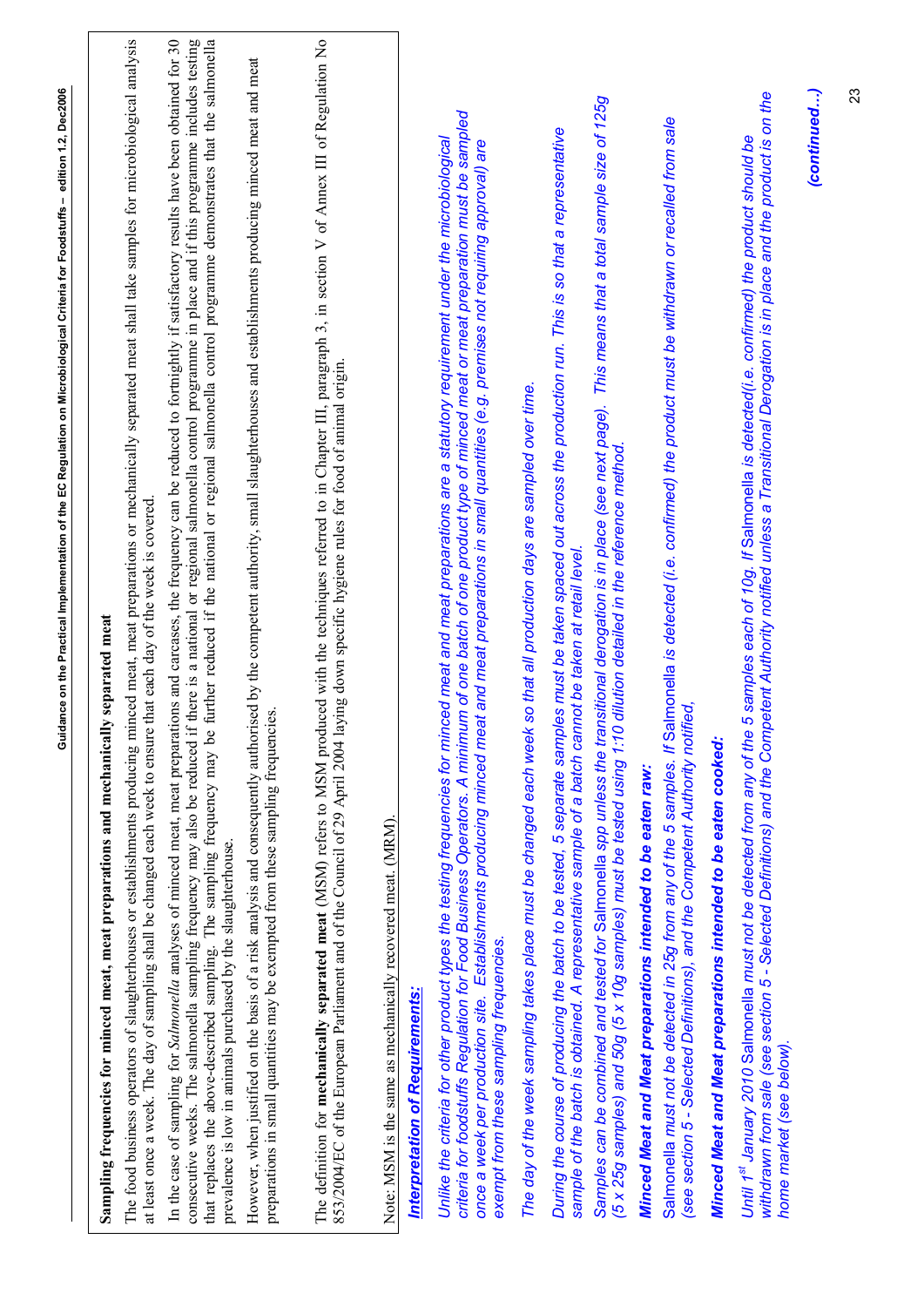| Guidance on the Practical Implementation of the EC Regulation on Microbiological Criteria for Foodstuffs – edition 1.2, Dec2006                                                                                                                                                                                                                                                                                                                                                                                                                 |
|-------------------------------------------------------------------------------------------------------------------------------------------------------------------------------------------------------------------------------------------------------------------------------------------------------------------------------------------------------------------------------------------------------------------------------------------------------------------------------------------------------------------------------------------------|
| obtained for 30 consecutive weeks the frequency of testing can be reduced from weekly to fortnightly<br>Either the<br>by the manufacturer indicating the need for thorough cooking prior to consumption.<br>provision of cooking instructions sufficient to achieve thorough cooking or a statement that the product requires cooking is considered to be suitable.<br>All minced meat and meat preparations must be clearly labelled<br>If satisfactory Salmonella results (Salmonella not detected) are                                       |
| The testing frequency can be further reduced if there is a national or regional Salmonella control programme in place that demonstrates that the prevalence of<br>salmonella in the animals/meat used to produce minced meat and meat preparations is low (Seek advice from the Competent Authority).                                                                                                                                                                                                                                           |
| allows continued sale of minced meat, meat preparations and meat products intended to be cooked<br>provided no more than one of the 5 samples tests positive for Salmonella (the samples must therefore be tested separately) and:<br>The Transitional Derogation (granted until 31st December 2009)                                                                                                                                                                                                                                            |
| Product produced under the Derogation must bear a 'special mark' and can only take advantage of the derogation in the country where it is produced<br>and sold. Exported product must not bear the special mark.                                                                                                                                                                                                                                                                                                                                |
| That the product label includes the following 'special mark' indicating that the product is produced under the derogation:                                                                                                                                                                                                                                                                                                                                                                                                                      |
|                                                                                                                                                                                                                                                                                                                                                                                                                                                                                                                                                 |
| not produced under the Derogation are allowed to be produced within the same production area at<br>Products produced under the Transitional Derogation and those<br>the same time.                                                                                                                                                                                                                                                                                                                                                              |
| cooking instructions. Until that date, all minced meat and meat preparations must be clearly labelled<br>made from poultry meat, Salmonella must not be detected in 25g from any of the 5 samples tested<br>by the manufacturer indicating the need for thorough cooking prior to consumption. The provision of cooking instructions sufficient to achieve thorough cooking<br>From 1st January 2010, for minced meat and meat preparations<br>and from that date there is no longer a requirement to label with<br>satisfies this requirement. |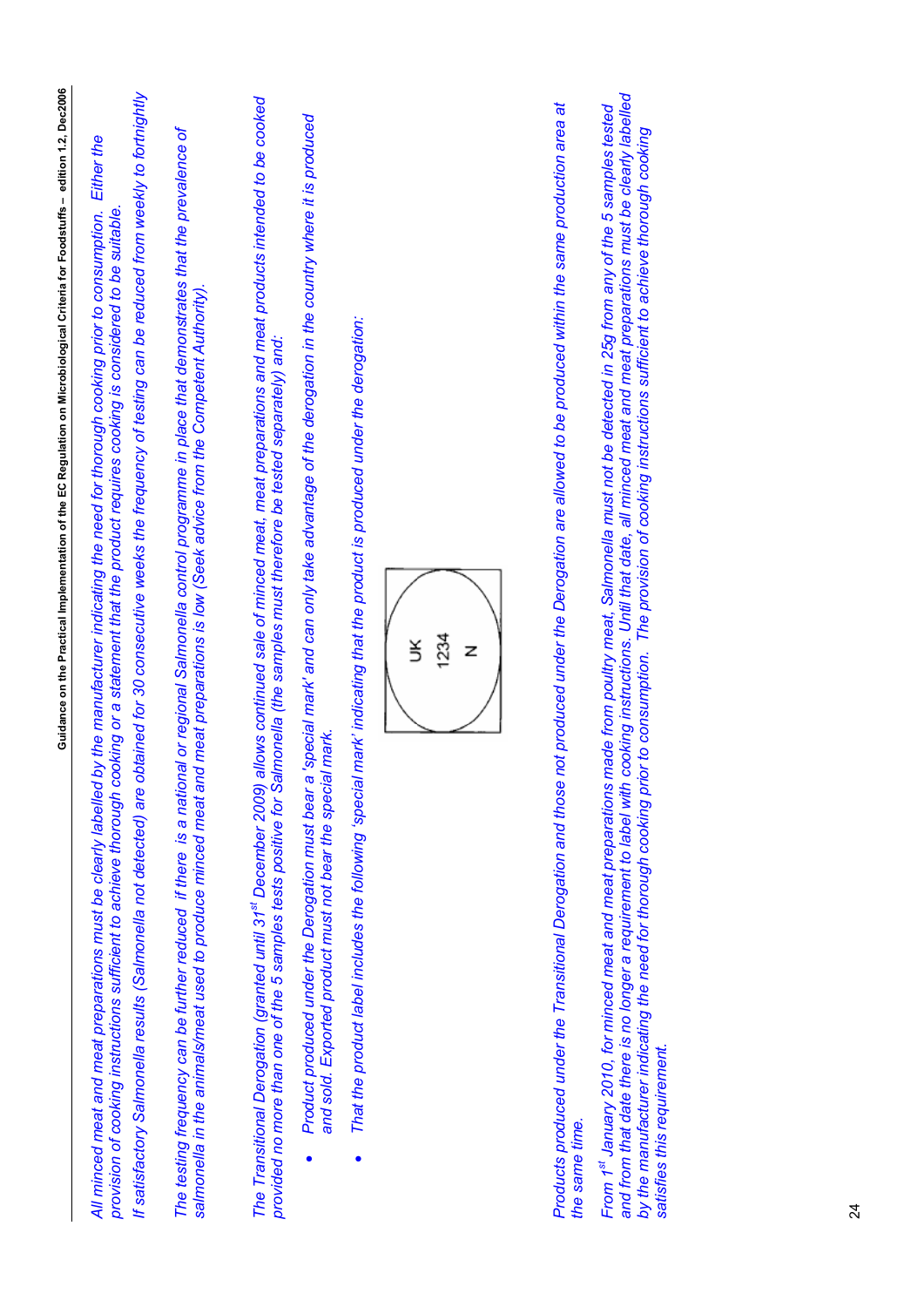<span id="page-25-0"></span>

| I      |
|--------|
| l<br>ı |
|        |
|        |
| ī<br>ļ |
| ֚      |
|        |
|        |
| j      |

# **Food Safety - Meat and products thereof**  Food Safety - Meat and products thereof

| Stage where the criterion applies  |             | Products placed on the market during their shelf life                                                                                                                           | Products placed on the market during their shelf life                         | Products placed on the market during their shelf-life |
|------------------------------------|-------------|---------------------------------------------------------------------------------------------------------------------------------------------------------------------------------|-------------------------------------------------------------------------------|-------------------------------------------------------|
| Analytical<br>reference            | method      | EN/ISO 6579                                                                                                                                                                     | EN/ISO 6579                                                                   | EN/ISO 6579                                           |
| Limits                             | Σ<br>톱      | Absence<br>in 25g                                                                                                                                                               | From 1.1.2006<br>From 1.1.2010<br>Absence<br>Absence<br>in 10 g<br>$\ln 25 g$ | Absence<br>in 25 g                                    |
| Sampling<br>plan                   | ر           |                                                                                                                                                                                 |                                                                               |                                                       |
|                                    | Ξ           |                                                                                                                                                                                 |                                                                               |                                                       |
| Microorganisms/their<br>toxins,    | metabolites | Salmonella                                                                                                                                                                      | Salmonella                                                                    | Salmonella                                            |
| Food category and criterion number |             | 1.8 Meat products intended to be eaten<br>will eliminate the salmonella risk<br>raw, excluding products where<br>the composition of the product<br>the manufacturing process or | meat intended to be eaten cooked<br>1.9 Meat products made from poultry       | 1.10 Gelatine and collagen                            |

## **Interpretation of Requirements:** *Interpretation of Requirements:*

The Food Business Operator (manufacturer and/or brand owner) should decide the testing frequency based on HACCP principles, testing should be used to verify<br>HACCP. Positive release testing for Salmonella is not required. *The Food Business Operator (manufacturer and/or brand owner) should decide the testing frequency based on HACCP principles, testing should be used to verify HACCP. Positive release testing for* Salmonella *is not required.* 

*Note that there is no* Salmonella *criterion for ready-to-eat foods containing both products of plant origin and processed products of animal origin.*  Note that there is no Salmonella criterion for ready-to-eat foods containing both products of plant origin and processed products of animal origin.

# 1.8 Meat products intended to be eaten raw: *1.8 Meat products intended to be eaten raw:*

Salmonella *must not be detected in 25g. If* Salmonella *is detected(i.e. confirmed) the product must be withdrawn or recalled from sale (see section 5 - Selected*  Salmonella must not be detected in 25g. If Salmonella is detected(i.e. confirmed) the product must be withdrawn or recalled from sale (see section 5 - Selected *Definitions), and the Competent Authority notified.*  Definitions), and the Competent Authority notified.

*(continued…)* (continued...)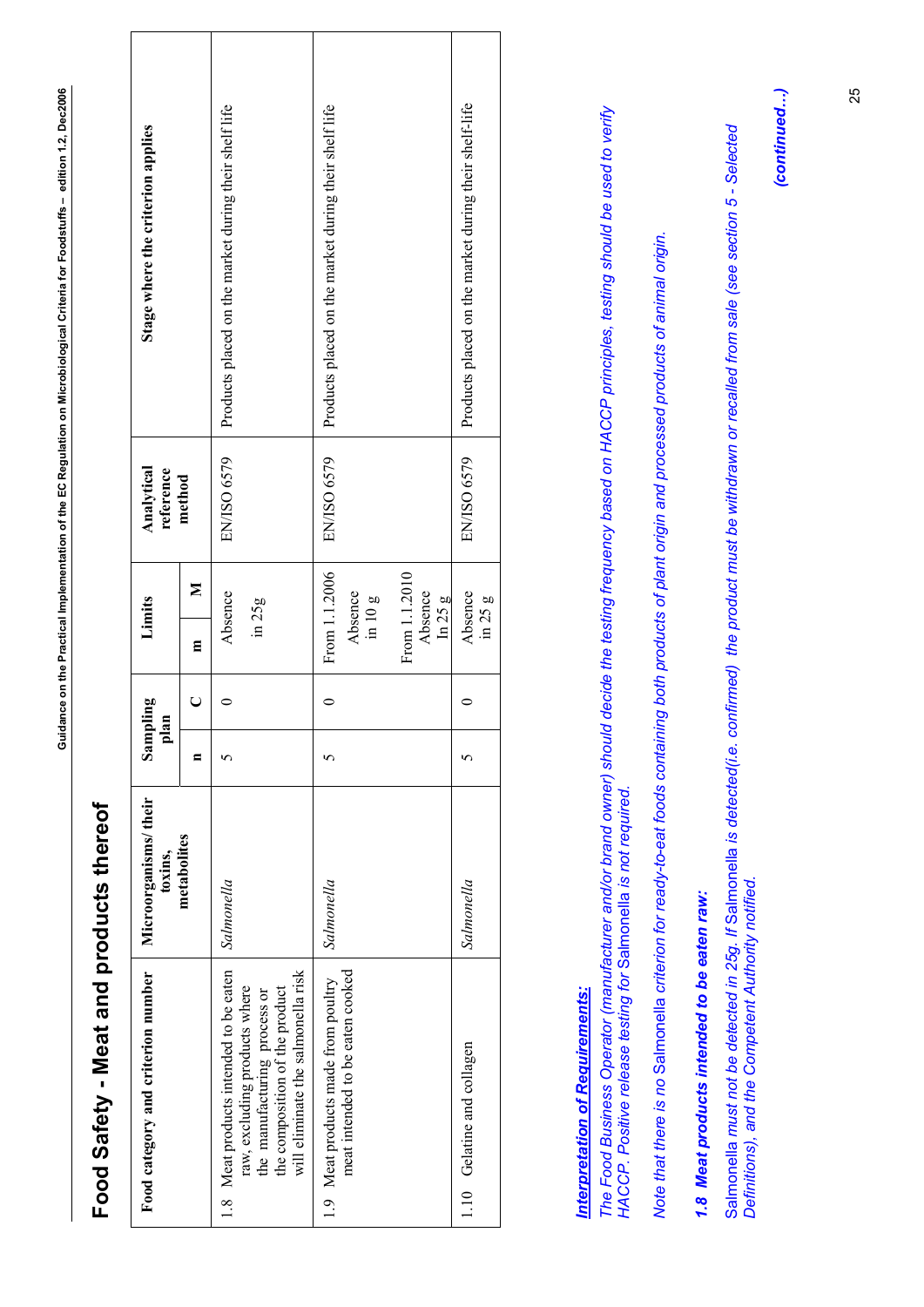# *1.9 Meat products made from poultry meat intended to be eaten cooked:*  1.9 Meat products made from poultry meat intended to be eaten cooked:

Transitional Derogation (which may be granted until 31<sup>st</sup> December 2009) allows continued sale of meat products intended to be cooked provided no more than 1 of *Transitional Derogation (which may be granted until 31<sup>st</sup> December 2009) allows continued sale of meat products intended to be cooked provided no more than 1 of* Until 1st January 2010 Salmonella must not be detected from any 1 of 5 10g samples. If Salmonella is detected (i.e. confirmed) the product may be withdrawn from *Until 1st January 2010* Salmonella *must not be detected from any 1 of 5 10g samples. If Salmonella is detected (i.e. confirmed) the product may be withdrawn from* sale (see section 5 - Selected Definitions) and the Competent Authority notified unless a Transitional Derogation is in place in the manufacturing country. The *sale (see section 5 - Selected Definitions) and the Competent Authority notified unless a Transitional Derogation is in place in the manufacturing country. The 5 samples tests positive for* Salmonella *and that:*  5 samples tests positive for Salmonella and that:

- mark' appears on the packaging of exported product the derogation is not available overseas and the higher Salmonella standard is applicable. Exported *mark' appears on the packaging of exported product the derogation is not available overseas and the higher* Salmonella *standard is applicable. Exported*  Product produced with the 'special mark' can only take advantage of the derogation in the country where it is produced and sold. Where the 'special *Product produced with the 'special mark' can only take advantage of the derogation in the country where it is produced and sold. Where the 'special product must not bear the special mark.*  product must not bear the special mark. •
- *That the product label includes the following 'special mark' indicating that the product is produced under the derogation:*  That the product label includes the following 'special mark' indicating that the product is produced under the derogation: •



*From 1st January 2010 Salmonella must not be detected in 25g from any 1 of 5 samples tested.*  From 1st January 2010 Salmonella must not be detected in 25g from any 1 of 5 samples tested.

*Until 1st January 2010 all these meat products must be clearly labelled by the manufacturer indicating the need for thorough cooking prior to consumption. The*  Until 1st January 2010 all these meat products must be clearly labelled by the manufacturer indicating the need for thorough cooking prior to consumption. The provision of cooking instructions sufficient to achieve thorough cooking or a statement that the product requires cooking is considered to be suitable. *provision of cooking instructions sufficient to achieve thorough cooking or a statement that the product requires cooking is considered to be suitable.*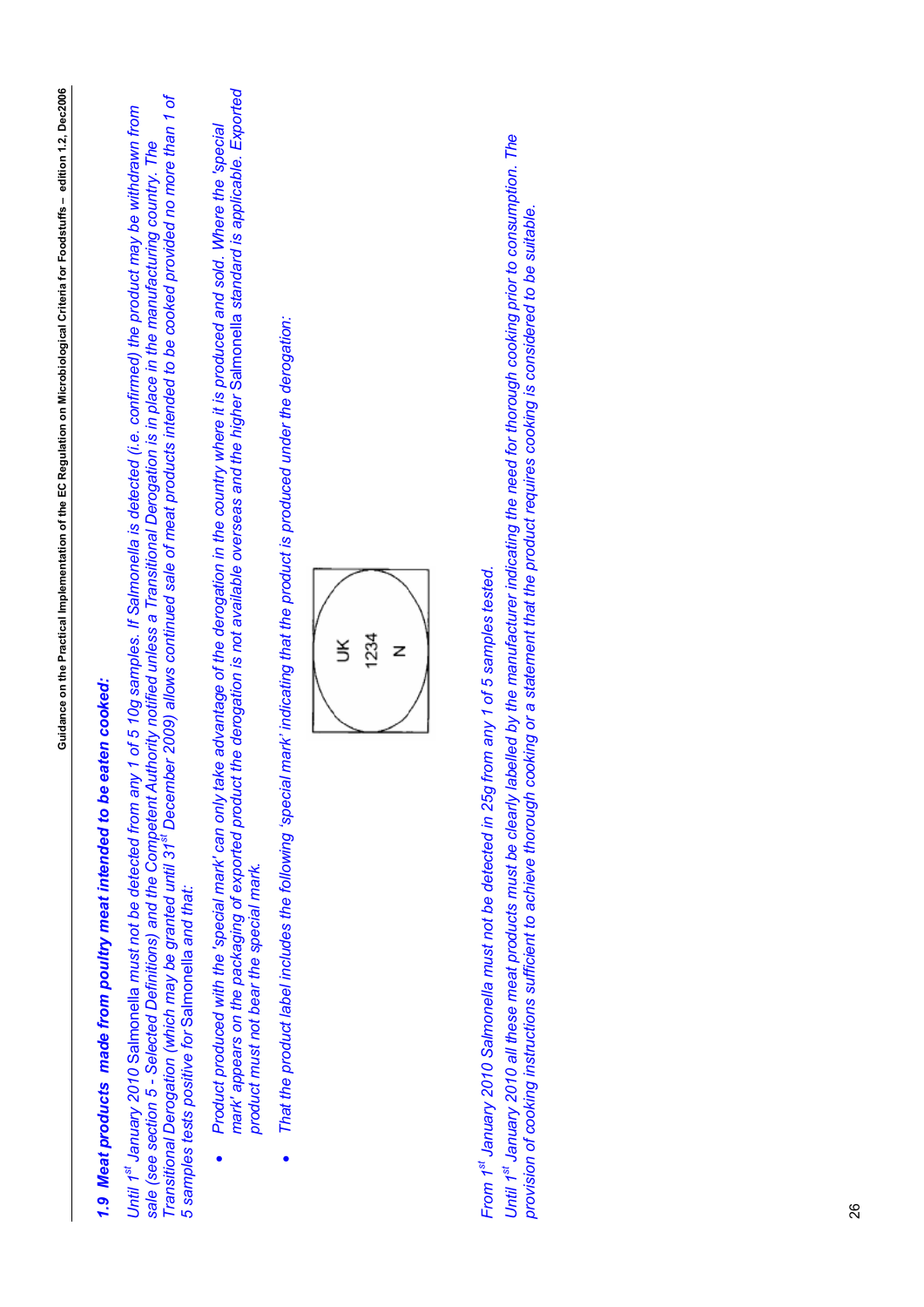<span id="page-27-0"></span>

| ì                             |
|-------------------------------|
| i                             |
| i                             |
|                               |
|                               |
| $\mathbf{r}$                  |
| $\overline{\phantom{a}}$<br>I |
|                               |
|                               |
|                               |
| j                             |

# **Food Safety – Milk and Dairy Products**  Food Safety - Milk and Dairy Products

|       | Food category and criterion number                                                                                                                 | Microorganisms/their<br>toxins, | Sampling<br>plan  |                     | Limits                 | Analytical<br>reference                                     | Stage where the criterion applies                                                                                                                                                                        |
|-------|----------------------------------------------------------------------------------------------------------------------------------------------------|---------------------------------|-------------------|---------------------|------------------------|-------------------------------------------------------------|----------------------------------------------------------------------------------------------------------------------------------------------------------------------------------------------------------|
|       |                                                                                                                                                    | metabolites                     | $\blacksquare$    | $\cup$              | Σ<br>E                 | method                                                      |                                                                                                                                                                                                          |
|       | made from raw milk or milk<br>that has undergone a lower<br>Cheeses, butter and cream<br>heat-treatment than<br>pasteurisation*                    | Salmonella                      | $\mathcal{L}$     | 0                   | Absence<br>in 25 g     | EN/ISO 6579                                                 | Products placed on the market during their shelf-life                                                                                                                                                    |
| 1.12  | Milk powder and whey<br>powder*                                                                                                                    | Salmonella                      | 5                 | $\mathord{\subset}$ | Absence<br>in 25 g     | EN/ISO 6579                                                 | Products placed on the market during their shelf-life                                                                                                                                                    |
| 1.13  | manufacturing process or the<br>will eliminate the salmonella<br>composition of the product<br>Ice cream ♦, excluding<br>products where the<br>nsk | Salmonella                      | $\mathbf{\Omega}$ | 0                   | Absence<br>$\ln 25$ g  | EN/ISO 6579                                                 | Products placed on the market during their shelf-life                                                                                                                                                    |
| $\Xi$ | whey powder, as referred to<br>Cheeses, milk powder and<br>Chapter 2.2 of this Annex<br>in the coagulase-positive<br>staphylococci criteria in     | Staphylococcal<br>enterotoxins  | $\Omega$          | 0                   | Not detected<br>in 25g | method of the<br>CRL for Milk<br>screening<br>European<br>÷ | Products placed on the market during their shelf-life                                                                                                                                                    |
|       | $\bullet$ Only ice creams containing milk ingredients.<br>no salmonella risk.                                                                      |                                 |                   |                     |                        |                                                             | * Excluding products when the manufacturer can demonstrate to the satisfaction of the competent authorities that, due to the ripening time and a <sub>w</sub> of the product where appropriate, there is |

## **Interpretation of Requirements:** *Interpretation of Requirements:*

♣ Reference: Hennekinne et al., J. AOAC Internat. Vol. 86, No 2, 2003.

\* Reference: Hennekinne et al., J. AOAC Internat. Vol. 86, No 2, 2003.

The Food Business Operator should decide the testing frequency based on HACCP principles, testing should be used to verify HACCP. *The Food Business Operator should decide the testing frequency based on HACCP principles, testing should be used to verify HACCP.* 

*1.11/ 1.12 – A heat treatment lower than pasteurisation would be less than 71.7*°*C for 15 seconds or the thermal equivalent. Products excluded for this food category*  1.11/1.12 - A heat treatment lower than pasteurisation would be less than 71.7°C for 15 seconds or the thermal equivalent. Products excluded for this food category *are those products in which it is shown by robust scientific evidence that* Salmonella *cannot survive.*  are those products in which it is shown by robust scientific evidence that Salmonella cannot survive. If the results obtained exceed the above criteria they are unsatisfactory and the affected product must be withdrawn from the market. The Competent Authority must *If the results obtained exceed the above criteria they are unsatisfactory and the affected product must be withdrawn from the market. The Competent Authority must also be notified.*  also be notified.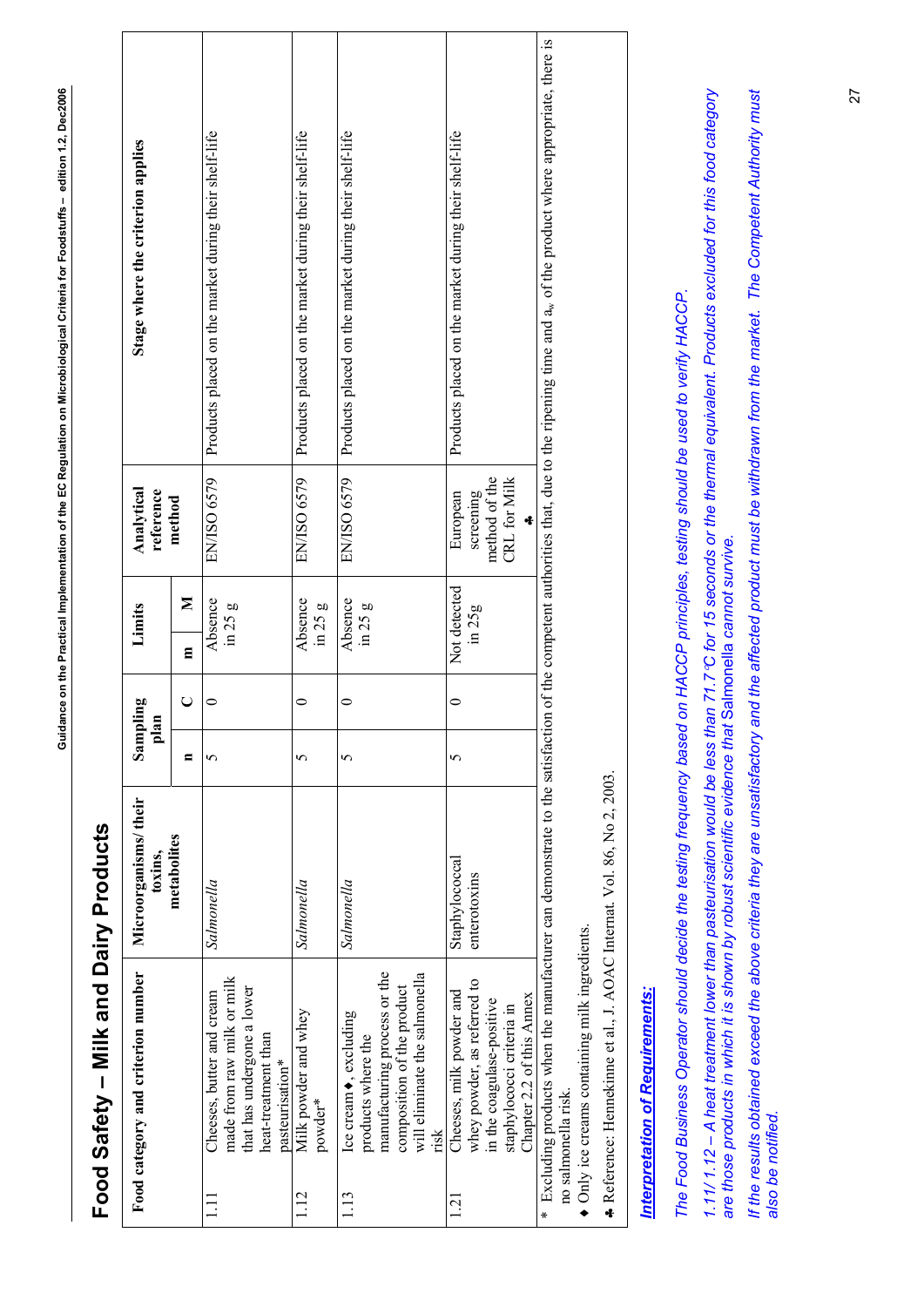| Food category and criterion number                                                                                                                                                                                         | Microorganisms/their<br>toxins, | Sampling<br>olan         |   | Limits                 | Analytical<br>reference | Stage where the criterion applies                     |
|----------------------------------------------------------------------------------------------------------------------------------------------------------------------------------------------------------------------------|---------------------------------|--------------------------|---|------------------------|-------------------------|-------------------------------------------------------|
|                                                                                                                                                                                                                            | metabolites                     | Ξ                        | ں | E                      | method<br>⋝             |                                                       |
| 6 months of age, as referred to in the<br>purposes intended for infants below<br>dietary foods for special medical<br>1.22 Dried infant formulae and dried<br>Enterobacteriaceae criterion in<br>Chapter 2.2 of this Annex | Salmonella                      | $\overline{\mathbf{30}}$ |   | Absence<br>in $25g$    | <b>EN/ISO</b><br>6579   | Products placed on the market during their shelf-life |
| 6 months of age, as referred to in the<br>purposes intended for infants below<br>dietary foods for special medical<br>Enterobacteriaceae criterion in<br>1.23 Dried infant formulae and dried<br>Chapter 2.2 of this Annex | Enterobacter sakazakii          | $\overline{\mathbf{30}}$ |   | Absence<br>$\sin 10 g$ | <b>SODTS</b><br>22964   | Products placed on the market during their shelf-life |
| <b>Interpretation of Requirements:</b>                                                                                                                                                                                     |                                 |                          |   |                        |                         |                                                       |

# **Food Safety - Infant Formula and dried dietary foods for special medical purposes intended for infants**  Food Safety - Infant Formula and dried dietary foods for special medical purposes intended for infants

**Guidance on the Practical Implementation of the EC Regulation on Microbiological Criteria for Foodstuffs – edition 1.2, Dec2006** 

<span id="page-28-0"></span>Guidance on the Practical Implementation of the EC Regulation on Microbiological Criteria for Foodstuffs - edition 1.2, Dec2006

*The Food Business Operator should decide the testing frequency based on HACCP principles, testing should be used to verify HACCP.*  The Food Business Operator should decide the testing frequency based on HACCP principles, testing should be used to verify HACCP. If the results obtained exceed the above criteria they are unsatisfactory and the affected product must be withdrawn from the market. The Competent Authority must<br>also be notified. *If the results obtained exceed the above criteria they are unsatisfactory and the affected product must be withdrawn from the market. The Competent Authority must also be notified.*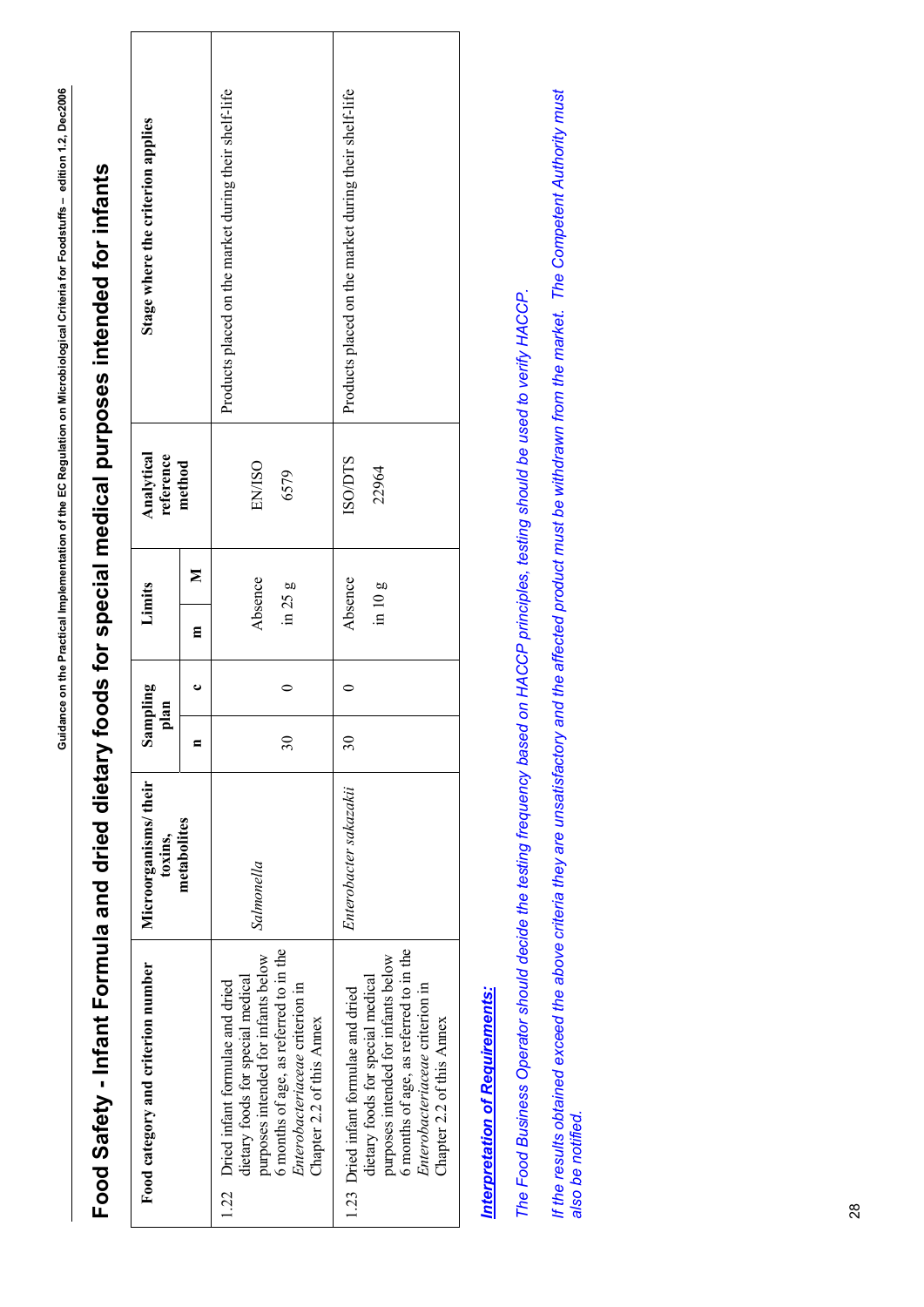<span id="page-29-0"></span>

| l                                                            |
|--------------------------------------------------------------|
|                                                              |
|                                                              |
|                                                              |
|                                                              |
| ֧ׅ֧ׅ֧֧֧֧֧֚֚֚֚֚֚֚֚֚֚֚֚֚֚֚֚֚֚֚֚֚֚֚֚֡֝֡֜֝֟֓֡֞֡֡֞֝֬֝֝֬֝֞֟֝֬֝֓֝֞֝ |
|                                                              |
|                                                              |
|                                                              |
|                                                              |
| j                                                            |
|                                                              |
|                                                              |
|                                                              |
|                                                              |
|                                                              |
|                                                              |
|                                                              |
|                                                              |
|                                                              |
|                                                              |
|                                                              |
|                                                              |
|                                                              |
|                                                              |
|                                                              |
|                                                              |
|                                                              |
|                                                              |
|                                                              |
|                                                              |
|                                                              |
|                                                              |
|                                                              |
|                                                              |
|                                                              |
|                                                              |
| $\frac{1}{2}$<br>ו<br>ו                                      |
| l                                                            |
|                                                              |
|                                                              |
|                                                              |
|                                                              |
|                                                              |
|                                                              |
|                                                              |
|                                                              |
|                                                              |
|                                                              |
|                                                              |
|                                                              |
|                                                              |
|                                                              |
|                                                              |
|                                                              |
|                                                              |
|                                                              |
|                                                              |
|                                                              |
|                                                              |
|                                                              |
|                                                              |
|                                                              |
|                                                              |
|                                                              |
|                                                              |
|                                                              |
|                                                              |
|                                                              |
| Ī<br>ĺ                                                       |
|                                                              |
|                                                              |

## **Food Safety - Egg Products**  Food Safety - Egg Products

| manufacturing process or the<br>will eliminate the salmonella<br>composition of the product<br>risk |
|-----------------------------------------------------------------------------------------------------|
|                                                                                                     |

## **Interpretation of Requirements:** *Interpretation of Requirements:*

The Food Business Operator should decide the testing frequency based on HACCP principles, testing should be used to verify HACCP. *The Food Business Operator should decide the testing frequency based on HACCP principles, testing should be used to verify HACCP.* 

If the results obtained exceed the above criteria they are unsatisfactory and the affected product must be withdrawn from the market. The Competent Authority must *If the results obtained exceed the above criteria they are unsatisfactory and the affected product must be withdrawn from the market. The Competent Authority must also be notified.*  also be notified.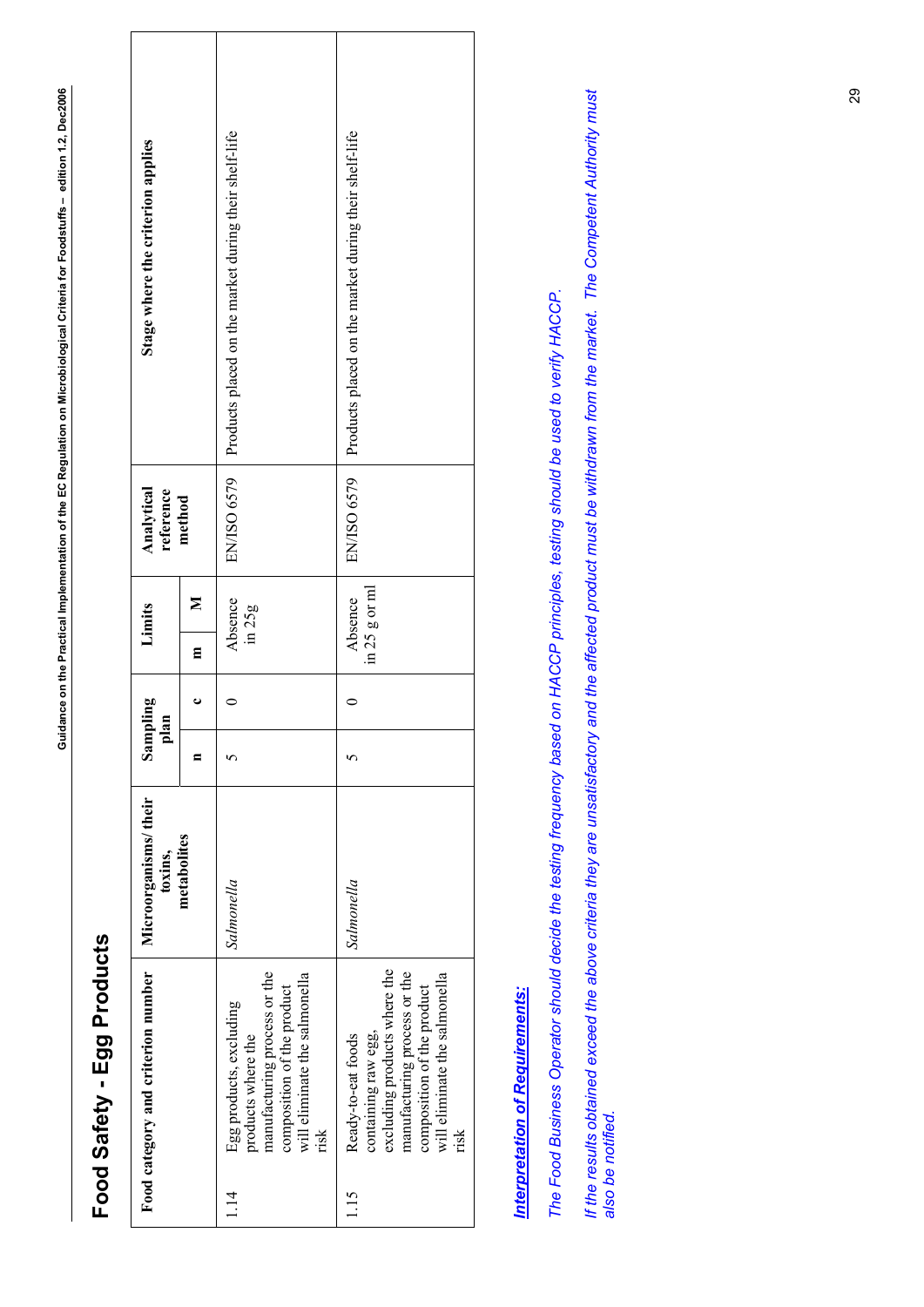<span id="page-30-0"></span>

| l       |
|---------|
|         |
|         |
|         |
| I       |
|         |
|         |
|         |
|         |
|         |
|         |
|         |
|         |
| I       |
|         |
|         |
|         |
|         |
|         |
|         |
|         |
| ֖֚֘֝֬   |
|         |
|         |
|         |
|         |
|         |
|         |
|         |
|         |
|         |
|         |
|         |
|         |
|         |
|         |
|         |
|         |
|         |
|         |
|         |
|         |
|         |
|         |
|         |
|         |
|         |
| ו<br>י  |
|         |
|         |
| l<br>I  |
|         |
|         |
|         |
|         |
|         |
|         |
|         |
|         |
|         |
|         |
|         |
|         |
|         |
|         |
|         |
|         |
|         |
|         |
|         |
|         |
|         |
|         |
|         |
|         |
|         |
|         |
|         |
|         |
|         |
|         |
|         |
|         |
|         |
|         |
|         |
|         |
|         |
| ء۔<br>ت |

# Food Safety - Fishery products and shellfish **Food Safety - Fishery products and shellfish**

| Stage where the criterion applies  |             | Products placed on the market during their shelf-life | Products placed on the market during their shelf-life                      | Products placed on the market during their shelf-life                      | Products placed on the market during their shelf-life                                | Products placed on the market during their shelf-life                                                                                                                 |
|------------------------------------|-------------|-------------------------------------------------------|----------------------------------------------------------------------------|----------------------------------------------------------------------------|--------------------------------------------------------------------------------------|-----------------------------------------------------------------------------------------------------------------------------------------------------------------------|
| Analytical<br>reference            | method      | EN/ISO 6579                                           | EN/ISO 6579                                                                | ISO TS 16649-                                                              | HPLC                                                                                 | HPLC                                                                                                                                                                  |
| Limits                             | Σ           | Absence<br>$\ln 25 g$                                 | Absence in 25g                                                             | valvular liquid<br>100g of flesh<br>$<$ 230 MPN /<br>and intra-            | mg/kg<br>200                                                                         | mg/kg<br>400                                                                                                                                                          |
|                                    | 目           |                                                       |                                                                            |                                                                            | $mg/k$<br>100<br>60                                                                  | $mg/k$<br>200<br>b.                                                                                                                                                   |
| Sampling<br>$\overline{a}$         | ں           |                                                       | ᅌ                                                                          | 0                                                                          | $\mathbf 2$                                                                          | $\mathbf{\sim}$                                                                                                                                                       |
| $\overline{p}$                     | Ξ           | 5                                                     | 5                                                                          |                                                                            | ๑                                                                                    | ᡋ                                                                                                                                                                     |
| Microorganisms/ their<br>toxins,   | metabolites | Salmonella                                            | Salmonella                                                                 | E. coli                                                                    | Histamine                                                                            | Histamine                                                                                                                                                             |
| Food category and criterion number |             | Cooked crustaceans and<br>molluscan shellfish         | live echinoderms, tunicates<br>Live bivalve molluscs and<br>and gastropods | live echinoderms, tunicates<br>Live bivalve molluscs and<br>and gastropods | species associated with a high<br>Fishery products from fish<br>amount of histidine. | maturation treatment in brine,<br>species associated with a high<br>Fishery products which have<br>manufactured from fish<br>amount of histidine.<br>undergone enzyme |
|                                    |             | 1.16                                                  | 1.17                                                                       | 124                                                                        | 1.25                                                                                 | 1.26                                                                                                                                                                  |

(continued...) *(continued…)*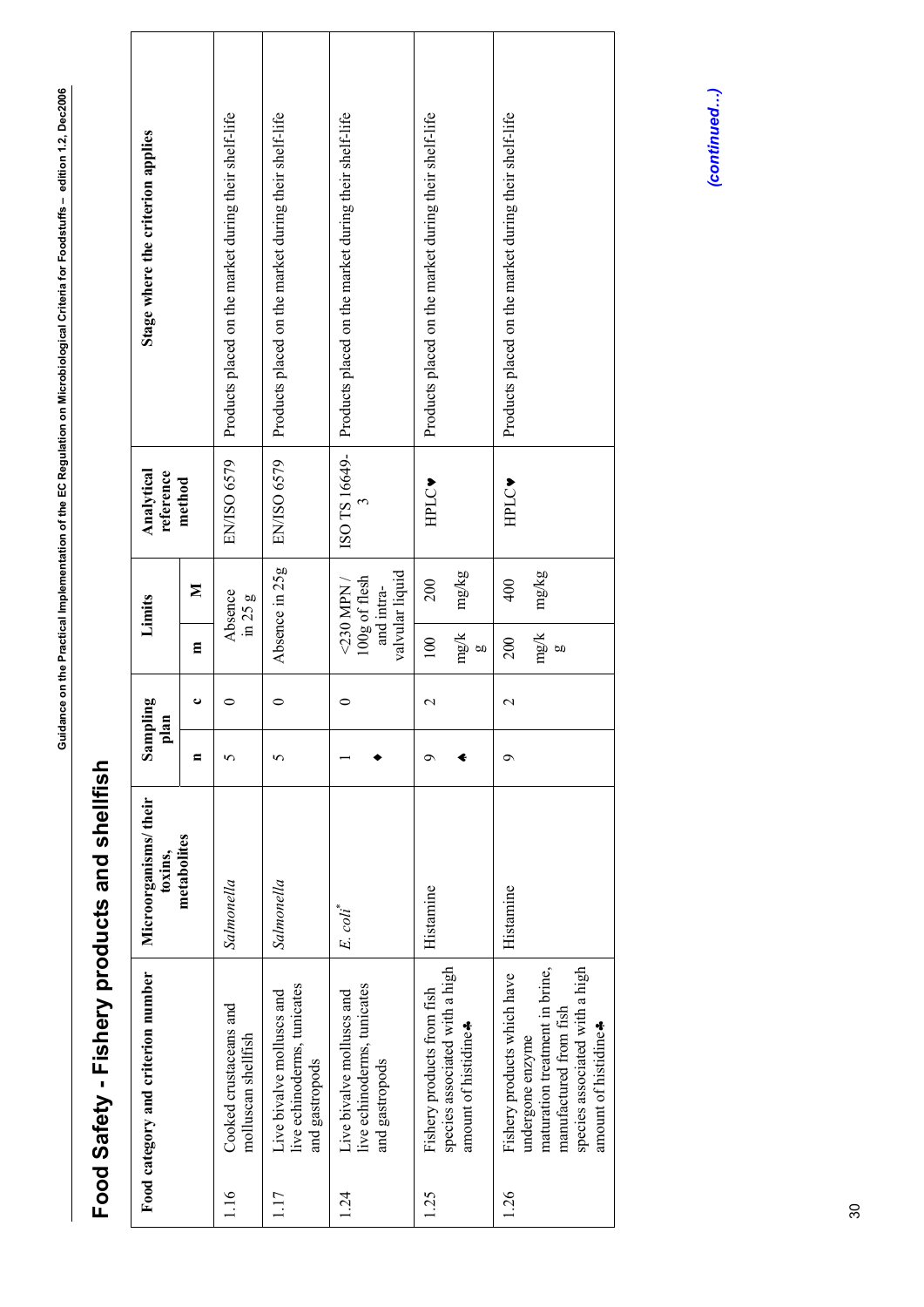| j                   |  |
|---------------------|--|
|                     |  |
|                     |  |
|                     |  |
|                     |  |
|                     |  |
|                     |  |
|                     |  |
|                     |  |
|                     |  |
|                     |  |
|                     |  |
|                     |  |
|                     |  |
|                     |  |
| j                   |  |
|                     |  |
|                     |  |
|                     |  |
|                     |  |
| $\overline{1}$<br>I |  |
|                     |  |
|                     |  |
|                     |  |
|                     |  |
|                     |  |
|                     |  |
|                     |  |
|                     |  |
|                     |  |
|                     |  |
|                     |  |
|                     |  |
|                     |  |
|                     |  |
|                     |  |
| ı                   |  |
|                     |  |
|                     |  |
|                     |  |

# **Food Safety - Fishery products and shellfish**  Food Safety - Fishery products and shellfish

*\* E. coli* is used here as an indicator of faecal contamination. \* E. coli is used here as an indicator of faecal contamination.

 $\bullet$  A pooled sample comprising a minimum of 10 individual animals.  $\bullet$  A pooled sample comprising a minimum of 10 individual animals.

♣ Particularly fish species of the families: *Scombridae, Clupeidae, Engraulidae, Coryfenidae, Pomatomidae, Scombresosidae.*  \* Particularly fish species of the families: Scombridae, Clupeidae, Engraulidae, Coryfenidae, Pomatomidae, Scombresosidae.

Single samples may be taken at retail level. In such a case the presumption laid down in Article 14(6) of Regulation No 178/2002/EC, according to which the whole batch should be ♠Single samples may be taken at retail level. In such a case the presumption laid down in Article 14(6) of Regulation No 178/2002/EC, according to which the whole batch should be deemed unsafe, shall not apply. deemed unsafe, shall not apply.

♥ References: 1. Malle P., Valle M., Bouquelet S. Assay of biogenic amines involved in fish decomposition. J. AOAC Internat. 1996, 79, 43-49. ♥ References: 1. Malle P., Valle M., Bouquelet S. Assay of biogenic amines involved in fish decomposition. J. AOAC Internat. 1996, 79, 43-49.

Duflos G., Dervin C., Malle P., Bouquelet S. Relevance of matrix effect in determination of biogenic amines in plaice (Pleuronectes platessa) and whiting (Merlangus merlangus). J. AOAC Duflos G., Dervin C., Malle P., Bouquelet S. Relevance of matrix effect in determination of biogenic amines in plaice (*Pleuronectes platessa*) and whiting (*Merlangus merlangus)*. J. AOAC Internat. 1999, 82, 1097-1101. Internat. 1999, 82, 1097-1101.

Histamine in fishery products from fish species associated with a high amount of histidine: Histamine in fishery products from fish species associated with a high amount of histidine:

- satisfactory, if the following requirements are fulfilled satisfactory, if the following requirements are fulfilled
	- 1. the mean value observed is the mean value observed is  $\leq m$
- 2. a maximum of c/n values observed are between m and M a maximum of c/n values observed are between m and M
- 3. no values observed exceed the limit of M, no values observed exceed the limit of M,

 $\overline{1}$ 

unsatisfactory, if the mean value observed exceeds m or more than c/n values are between m and M or one or more of the values observed are  $\geq$ M. unsatisfactory, if the mean value observed exceeds m or more than  $c/n$  values are between m and M or one or more of the values observed are >M.

## **Interpretation of Requirements:** *Interpretation of Requirements:*

*The Food Business Operator should decide the testing frequency based on HACCP principles, testing should be used to verify HACCP.*  The Food Business Operator should decide the testing frequency based on HACCP principles, testing should be used to verify HACCP. If the results obtained exceed the above criteria they are unsatisfactory and the affected product must be withdrawn from the market. The Competent Authority must *If the results obtained exceed the above criteria they are unsatisfactory and the affected product must be withdrawn from the market. The Competent Authority must also be notified.*  also be notified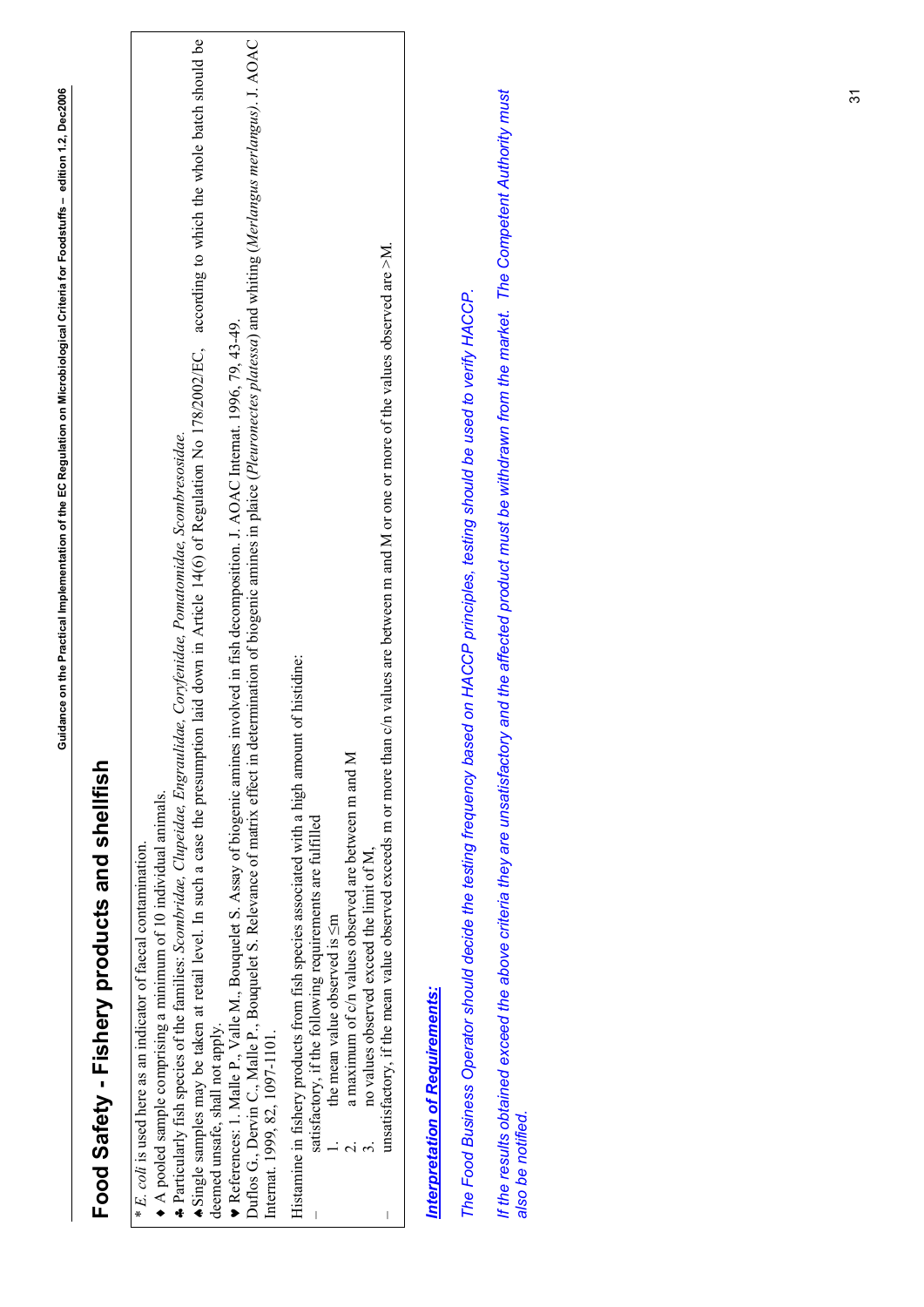<span id="page-32-0"></span>

| j<br>י<br>ו                                                                                                |
|------------------------------------------------------------------------------------------------------------|
| l<br>ı<br>֖֖֪֪ׅ֪֪֪֪֪֪֛֪֪֪֪֪֛֪֪֛֪֪֛֪֪֛֪֪֪֛֪֪֛֚֚֚֚֚֚֚֚֚֚֚֚֚֚֬֝֝֝֝֝֬֝֬֝֬֝֬֝֬֝֬֝֬֝֬֝֬֝֬֝֓֬֝֬֝֬֝֬<br>ׇ֚֚֠֕<br>l |
|                                                                                                            |
| ï<br>ì<br>j                                                                                                |
|                                                                                                            |
| l<br>$\mathbf{I}$<br>I                                                                                     |
|                                                                                                            |
|                                                                                                            |
| $\overline{\phantom{a}}$                                                                                   |
| Ğü                                                                                                         |

## **Food Safety - Produce**  Food Safety - Produce

| Stage where the criterion applies  |             | EN/ISO 6579 Products placed on the market during their shelf-life | Products placed on the market during their shelf-life | EN/ISO 6579   Products placed on the market during their shelf-life |  |
|------------------------------------|-------------|-------------------------------------------------------------------|-------------------------------------------------------|---------------------------------------------------------------------|--|
| Analytical<br>reference            | method      |                                                                   | EN/ISO 6579                                           |                                                                     |  |
| Limits                             | E           | Absence<br>in 25 g                                                | Absence<br>$\ln 25$ g                                 | Absence<br>in 25 g                                                  |  |
| $\overline{a}$                     |             |                                                                   |                                                       |                                                                     |  |
| Sampling<br>$\overline{a}$         |             |                                                                   |                                                       |                                                                     |  |
| Microorganisms/ their<br>toxins,   | metabolites | Salmonella                                                        | Salmonella                                            | Salmonella                                                          |  |
| Food category and criterion number |             | Sprouted seeds (ready-to-<br>$ext{at}$                            | Pre-cut fruit and vegetables<br>(ready-to-eat)        | vegetable juices (ready-to-<br>Unpasteurised fruit and<br>$ext{a}$  |  |
|                                    |             | 1.18                                                              | 1.19                                                  | 1.20                                                                |  |

\* Preliminary testing of the batch of seeds before starting the sprouting process or the sampling to be carried out at the stage where the highest probability of finding Salmonella is expected. \* Preliminary testing of the batch of seeds before starting the sprouting process or the sampling to be carried out at the stage where the highest probability of finding *Salmonella* is expected.

## **Interpretation of Requirements:** *Interpretation of Requirements:*

*The Food Business Operator should decide the testing frequency based on HACCP principles, testing should be used to verify HACCP.*  The Food Business Operator should decide the testing frequency based on HACCP principles, testing should be used to verify HACCP. Ready-to-eat products included in this category are taken to be washed and ready-to-eat. Products requiring washing prior to consumption are not included in this *Ready-to-eat products included in this category are taken to be washed and ready-to-eat. Products requiring washing prior to consumption are not included in this category.*  If the results obtained exceed the above criteria they are unsatisfactory and the affected product must be withdrawn from the market. The Competent Authority must *If the results obtained exceed the above criteria they are unsatisfactory and the affected product must be withdrawn from the market. The Competent Authority must also be notified.*  also be notified.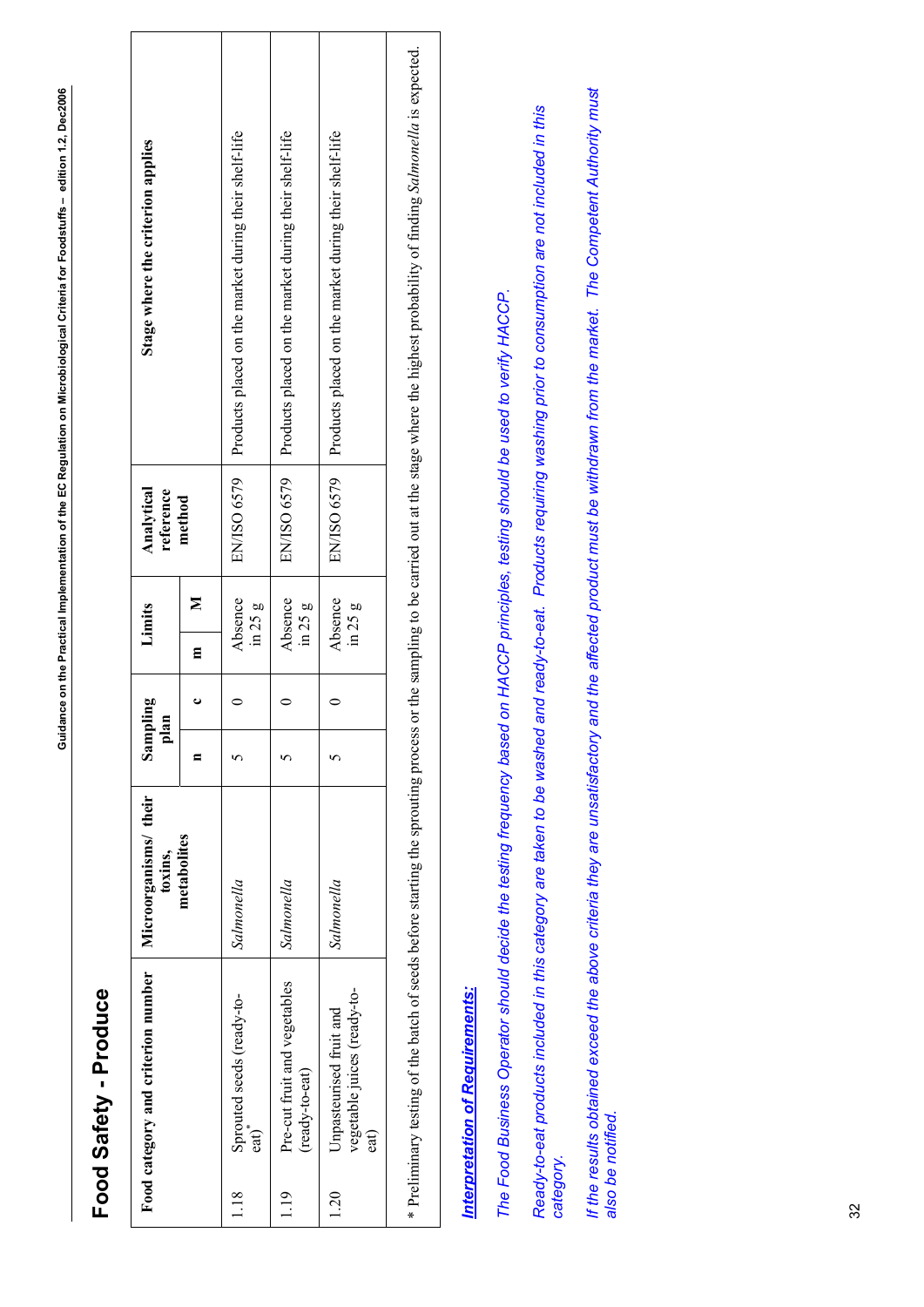## **9. Process Hygiene Criteria Index**

Criteria have been set for aerobic colony count, Enterobacteriaceae, Salmonella*, E.coli*, and coagulase positive Staphylococci.

The following is an index of the microbiological criteria tables taken from Annex I Chapter 2 of the Regulation.

The tables have been separated so that each section can be referred to in isolation. Some product examples have been given to assist in deciding which tables are relevant.

| <b>Criterion</b><br>No. | <b>Organism and Food Category</b>                                                                                             | <b>Examples (not an exhaustive list)</b>      |
|-------------------------|-------------------------------------------------------------------------------------------------------------------------------|-----------------------------------------------|
| 2.1.1<br>2.1.3          | <b>Aerobic Colony Count,</b><br><b>Enterobacteriaceae and Salmonella</b><br>on carcases of cattle, sheep, goats<br>and horses | Whole or split, before chilling or<br>cutting |
| 2.1.2<br>2.1.4          | <b>Aerobic Colony Count,</b><br><b>Enterobacteriaceae and Salmonella</b><br>on carcases of pigs                               | Before chilling and cutting                   |
| 2.1.5                   | Salmonella on poultry carcases of<br>broilers and turkeys                                                                     | Whole, after chilling                         |
| 2.1.6                   | Aerobic Colony Count and E. coli in<br>minced meat                                                                            | See definition                                |
| 2.1.7                   | Aerobic Colony Count and E. coli in<br>mechanically separated meat (MSM)                                                      |                                               |
| 2.1.8                   | <b>E.coli in meat Preparations</b>                                                                                            | Burgers, raw sausages                         |

## **[Meat and products thereof](#page-36-0)**

## **[Milk and Dairy Products](#page-45-0)**

| <b>Criterion</b><br>No. | <b>Organism and Food Category</b>    | <b>Examples (not an exhaustive list)</b> |
|-------------------------|--------------------------------------|------------------------------------------|
| 2.2.1                   | Enterobacteriaceae in pasteurised    |                                          |
|                         | milk and other pasteurised liquid    |                                          |
|                         | dairy products                       |                                          |
| 2.2.2                   | E.coli in cheeses made from milk or  |                                          |
|                         | whey that has undergone heat         |                                          |
|                         | treatment                            |                                          |
| 2.2.3                   | Coagulase-positive staphylococci in  |                                          |
|                         | cheese made from raw milk            |                                          |
| 2.2.4                   | Coagulase-positive staphylococci in  |                                          |
|                         | cheeses made from milk that has      |                                          |
|                         | undergone a lower heat treatment     |                                          |
|                         | than pasteurisation and ripened      |                                          |
|                         | cheeses made from milk or whey       |                                          |
|                         | that has undergone pasteurisation or |                                          |
|                         | a stronger heat treatment            |                                          |
| 2.2.5                   | Coagulase-positive staphylococci in  |                                          |
|                         | ripened soft cheeses (fresh          |                                          |
|                         | cheeses) made from milk or whey      |                                          |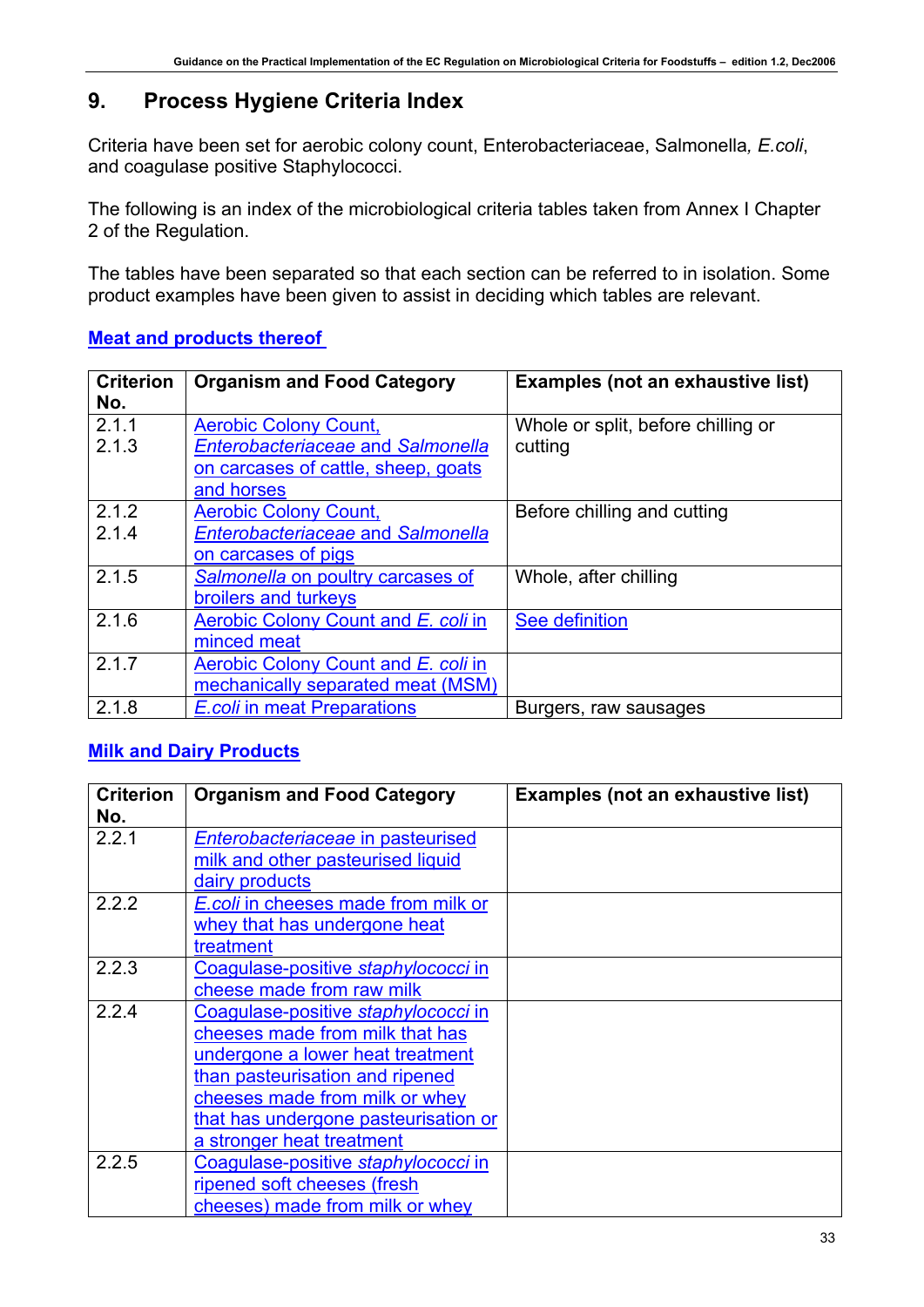<span id="page-34-0"></span>

|       | that has undergone pasteurisation or  |                                   |
|-------|---------------------------------------|-----------------------------------|
|       | a stronger heat treatment             |                                   |
| 2.2.6 | E.coli in butter and cream made       |                                   |
|       | from raw milk or milk that has        |                                   |
|       | undergone a lower heat treatment      |                                   |
|       | than pasteurisation                   |                                   |
| 2.2.7 | Enterobacteriaceae and coagulase-     |                                   |
|       | positive staphylococci in milk powder |                                   |
|       | and whey powder                       |                                   |
| 2.2.8 | Enterobacteriaceae in ice cream and   | Arctic roll, pavlova, cheesecake, |
|       | frozen dairy desserts                 | frozen yogurt, tiramisu.          |

## **[Infant formula and dried dietary food for infants for special medical purposes](#page-48-0)**

| <b>Criterion</b><br>No. | <b>Organism and Food Category</b>                                                                                                                    | <b>Examples (not an exhaustive list)</b> |
|-------------------------|------------------------------------------------------------------------------------------------------------------------------------------------------|------------------------------------------|
| 2.2.9                   | Enterobacteriaceae in dried infant<br>formulae and dried dietary foods for<br>special medical purposes intended<br>for infants below 6 months of age |                                          |

## **[Egg Products](#page-49-0)**

| No.   | <b>Criterion   Organism and Food Category</b> | <b>Examples (not an exhaustive list)</b> |
|-------|-----------------------------------------------|------------------------------------------|
| 2.3.1 | Enterobacteriaceae in egg products            | See definition                           |

## **[Fishery Products and Shellfish](#page-50-0)**

| <b>Criterion</b><br>No. | <b>Organism and Food Category</b>                                                                                                  | <b>Examples (not an exhaustive list)</b> |
|-------------------------|------------------------------------------------------------------------------------------------------------------------------------|------------------------------------------|
| 2.4.1                   | E.coli and coagulase-positive<br>staphylococci in shelled and<br>shucked products of cooked<br>crustaceans and molluscan shellfish | Oysters, clams, winkles                  |

## **[Produce](#page-51-0)**

| <b>Criterion</b><br>No. | <b>Organism and Food Category</b>                                    | <b>Examples (not an exhaustive list)</b>                     |
|-------------------------|----------------------------------------------------------------------|--------------------------------------------------------------|
| 2.5.1                   | E.coli in pre-cut fruit and vegetables<br>(ready-to-eat)             | Prepared ready-to-eat salads,<br>prepared ready-to-eat fruit |
| 2.5.2                   | E.coli in unpasteurised fruit and<br>vegetable juices (ready-to-eat) | Freshly squeezed unpasteurised<br>juices                     |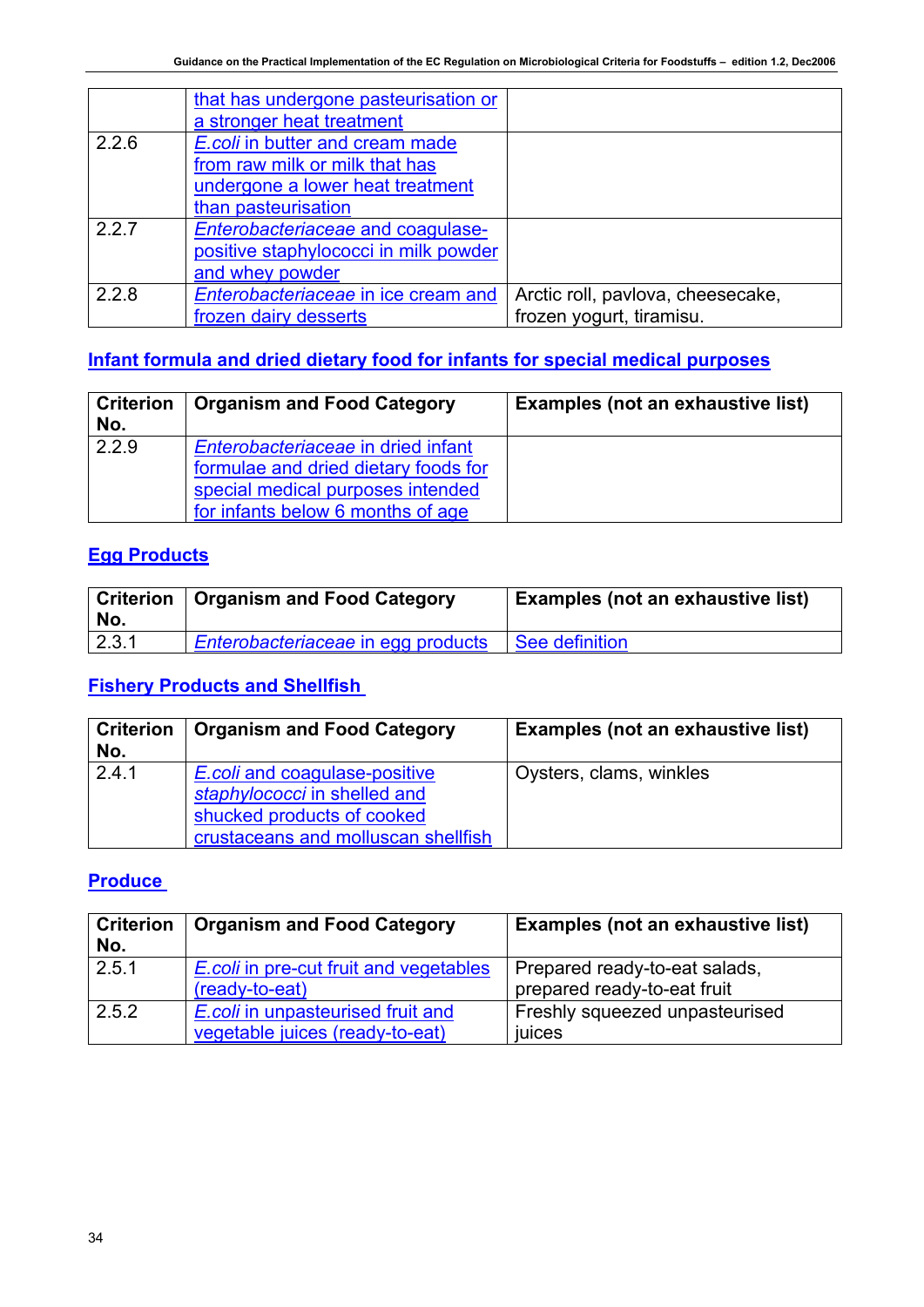The Process Hygiene Criteria **The Process Hygiene Criteria**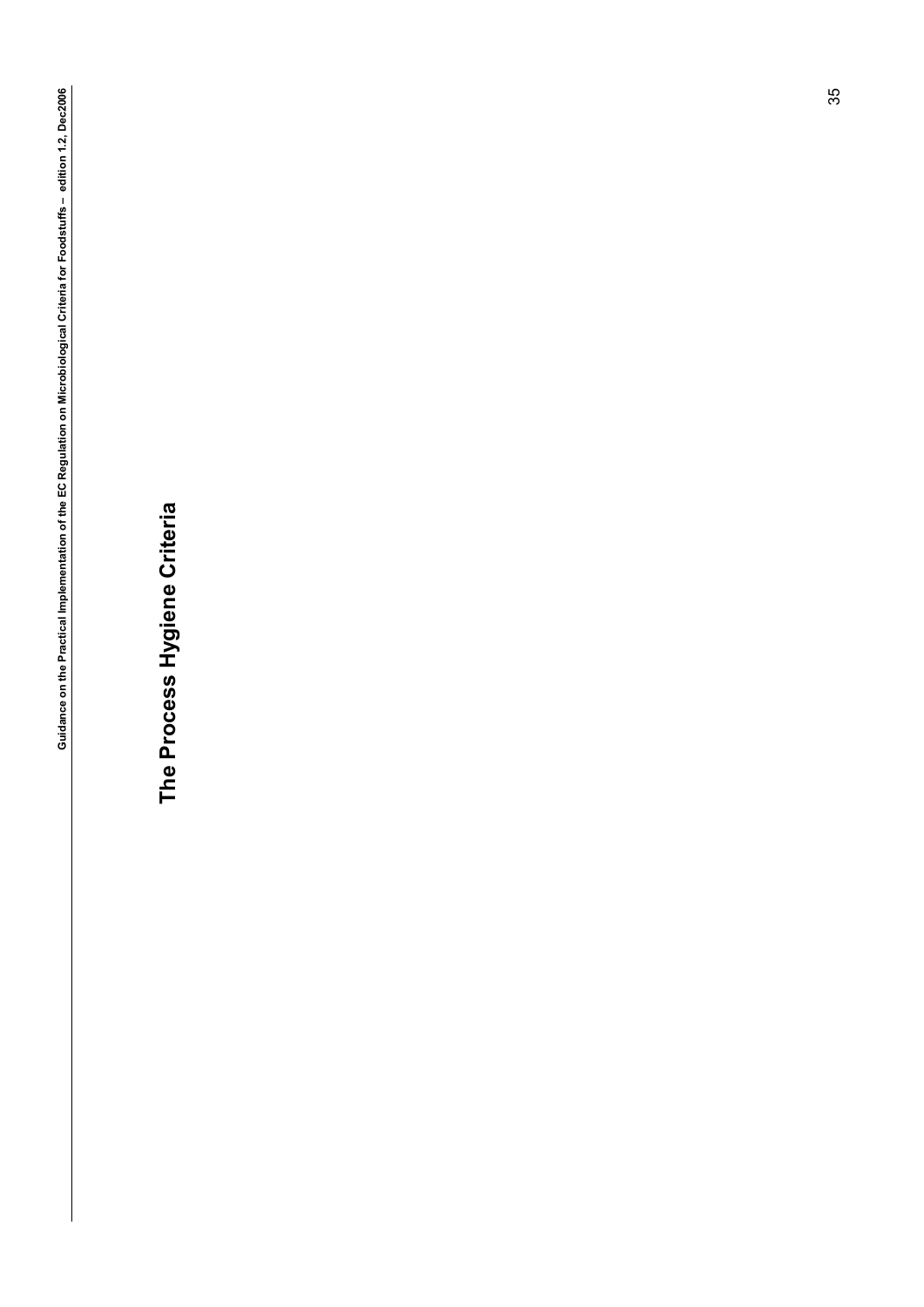# Process Hygiene - Meat and products thereof **Process Hygiene - Meat and products thereof**

<span id="page-36-0"></span>

|       | Food category and<br>criterion number             | Microorganisms       | Sampling<br>plan |   | Limits                                                        |                                                                   | Analytical<br>reference | criterion applies<br>Stage where the           | Action in case of unsatisfactory<br>results                                                                                                                                                      |
|-------|---------------------------------------------------|----------------------|------------------|---|---------------------------------------------------------------|-------------------------------------------------------------------|-------------------------|------------------------------------------------|--------------------------------------------------------------------------------------------------------------------------------------------------------------------------------------------------|
|       |                                                   |                      | $\blacksquare$   | ں | E                                                             | Σ                                                                 | method                  |                                                |                                                                                                                                                                                                  |
| 2.1.1 | goats and horses<br>cattle, sheep,<br>Carcases of | Aerobic colony count |                  |   | mean log<br>$3.5 \log$<br>cfu/cm <sup>2</sup><br>daily        | mean log<br>$5.0$ $log$<br>cfu/cm <sup>2</sup><br>daily           | ISO 4833                | Carcases after dressing<br>but before chilling | Improvements in slaughter hygiene<br>and review of process controls                                                                                                                              |
|       |                                                   | Enterobacteriaceae   |                  |   | mean log<br>$1.5 \log$<br>$\text{cm}^2$<br>daily              | mean log<br>$2.5 \log$<br>cfu/cm <sup>2</sup><br>daily            | ISO 21528-2             | Carcases after dressing<br>but before chilling | Improvements in slaughter hygiene<br>and review of process controls                                                                                                                              |
| 2.1.2 | Carcases of pigs                                  | Aerobic colony count |                  |   | mean log<br>$4.0$ $log$<br>cfu/cm <sup>2</sup><br>daily       | mean log<br>$5.0 \log$ cfu/cm <sup>2</sup><br>daily               | ISO 4833                | Carcases after dressing<br>but before chilling | Improvements in slaughter hygiene<br>and review of process controls                                                                                                                              |
|       |                                                   | Enterobacteriaceae   |                  |   | mean log<br>$2.0\ \log$<br>$\text{ch} / \text{cm}^2$<br>daily | mean log<br>$3.0 \log$<br>$\text{cm}^2$<br>$\mbox{d} \mbox{aily}$ | ISO 21528-2             | Carcases after dressing<br>but before chilling | Improvements in slaughter hygiene<br>and review of process controls                                                                                                                              |
|       | mean of these log values.                         |                      |                  |   |                                                               |                                                                   |                         |                                                | The limits (m and M) apply only to samples taken by the destructive method. The daily mean log is calculated by first taking a log value of each individual test result and then calculating the |
|       | Sampling plan: see section on next page           |                      |                  |   |                                                               |                                                                   |                         |                                                |                                                                                                                                                                                                  |

(continued...) *(continued…)*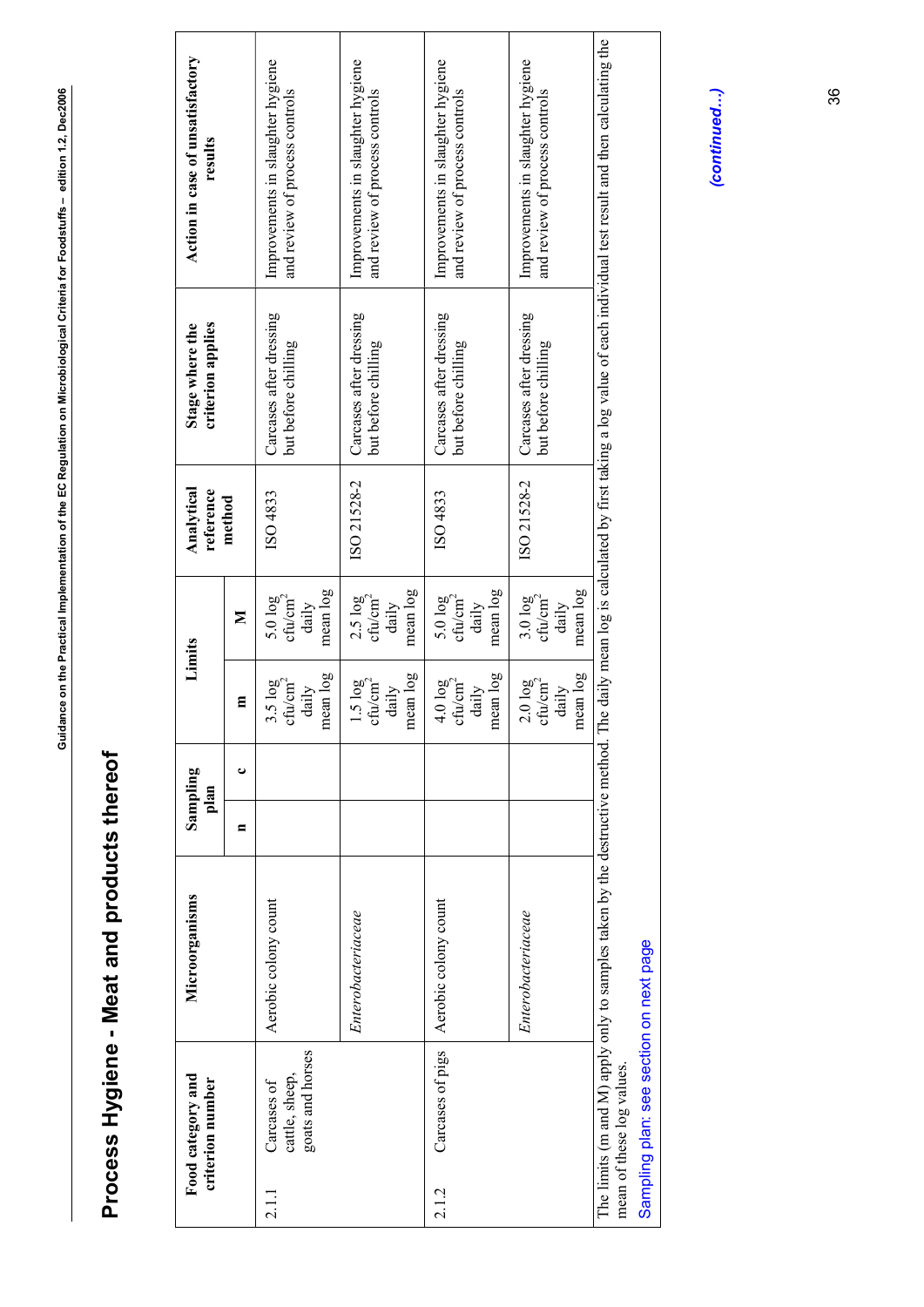| Process Hygiene - Meat and products thereof (continued)                                                                                                                                                                                                                                                                                                                                                                                  |
|------------------------------------------------------------------------------------------------------------------------------------------------------------------------------------------------------------------------------------------------------------------------------------------------------------------------------------------------------------------------------------------------------------------------------------------|
| Sampling rules for carcases of cattle, pigs, sheep, goats and horses                                                                                                                                                                                                                                                                                                                                                                     |
| e sampling sites and the rules for storage and transport of samples are described in standard ISO 17604<br>(Microbiology of food and animal feeding stuffs - Carcase sampling for microbiological analysis).<br>The destructive and non-destructive sampling methods, the selection of the                                                                                                                                               |
| Five carcases shall be sampled at random during each sampling session. Sample sites should be selected taking into account the slaughter technology used in each plant.                                                                                                                                                                                                                                                                  |
| by the destructive method. When using the non-destructive method for this purpose, the sampling area shall cover a minimum of 100 cm <sup>2</sup> (50 cm <sup>2</sup> for small ruminant carcases) per sampling<br>four sites of each carcase shall be sampled. Four tissue samples representing a total of 20 cm <sup>2</sup> shall be obtained<br>When sampling for analyses of Enterobacteriaceae and aerobic colony counts,<br>site. |
| shall be pooled before examination.<br>When samples are taken from the different sampling sites on the carcase, they                                                                                                                                                                                                                                                                                                                     |
| Guidelines for sampling                                                                                                                                                                                                                                                                                                                                                                                                                  |
| More detailed guidelines on the sampling of carcases, in particular concerning the sampling sites, may be included in the guides to good practice referred to in Article 7 of Regulation No<br>on the Hygiene of Foodstuffs.<br>852/2004/EC of the European Parliament and of the Council of 29 April 2004                                                                                                                               |
| Sampling frequencies for carcases                                                                                                                                                                                                                                                                                                                                                                                                        |
| The food business operators of slaughterhouses shall take samples for microbiological analysis at least once a week. The day of sampling shall be changed each week to ensure that each day<br>of the week is covered                                                                                                                                                                                                                    |
| The sampling frequency of carcases for Enterobacteriaceae and aerobic colony count analyses may be reduced to fortnightly testing if satisfactory results are obtained for six consecutive<br>weeks. If any subsequent results exceed M, then sampling frequency should return to weekly.                                                                                                                                                |
| However, when justified on the basis of a risk analysis and consequently authorised by the competent authority, small slaughterhouses producing small quantities may be exempted from<br>these sampling frequencies.                                                                                                                                                                                                                     |
|                                                                                                                                                                                                                                                                                                                                                                                                                                          |

**Guidance on the Practical Implementation of the EC Regulation on Microbiological Criteria for Foodstuffs – edition 1.2, Dec2006** 

Guidance on the Practical Implementation of the EC Regulation on Microbiological Criteria for Foodstuffs - edition 1.2, Dec2006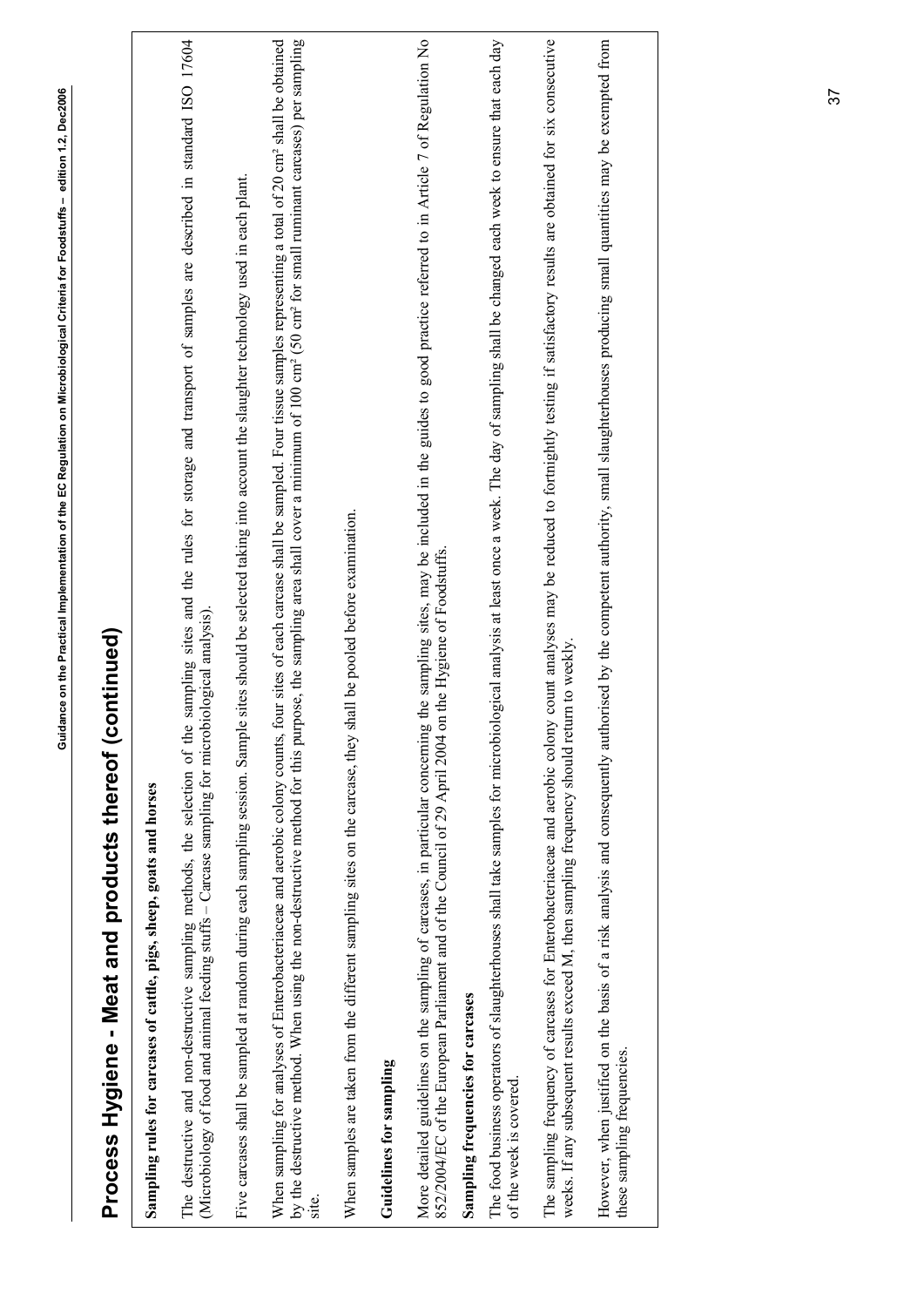<span id="page-38-0"></span>

| j                                                                                                         |
|-----------------------------------------------------------------------------------------------------------|
| I                                                                                                         |
|                                                                                                           |
|                                                                                                           |
|                                                                                                           |
| l<br>ו<br> <br> <br>ׅ֖֖֖֖֖֖֖ׅ֖֖֧֪ׅ֖֧֪֪֪ׅ֖֖֖֧֪֪֪֪֪֪֪֪֪֪֪֪֪֪֪֪֪֪֪֪֪֪֪֚֚֚֚֚֚֚֚֚֚֚֚֚֚֚֚֚֚֚֚֚֚֚֚֚֚֚֚֡֡֬֝֝֝֝֝֝֝ |
|                                                                                                           |
|                                                                                                           |
|                                                                                                           |
|                                                                                                           |
| ì<br>Í                                                                                                    |

# **Table 1: Sampling frequency for red meat carcasses**  Table 1: Sampling frequency for red meat carcasses

| Category                                |   | Average annual throughput of                              |                                                                                                                                          | <b>Sampling frequencies</b>                                                                                            |
|-----------------------------------------|---|-----------------------------------------------------------|------------------------------------------------------------------------------------------------------------------------------------------|------------------------------------------------------------------------------------------------------------------------|
|                                         |   | cattle, pigs sheep, goats,<br>- livestock units<br>horses | <b>Initial Frequency</b>                                                                                                                 | Reduced Frequency if results are satisfactory                                                                          |
|                                         |   | Over 25,000 a year                                        | week for 6 weeks for each species<br><b>Reand ACC:</b><br>$(6 \times 5 = 30$ samples/ species)<br>Enterobacteriacea<br>5 carcases once a | 5 carcases once every 2 weeks for each species,<br>Enterobacteriaceae and ACC:                                         |
| <b>establishments</b><br><b>Diabrid</b> |   | $(25,000 = 500 \times 50$ weeks)                          | week for 30 weeks, for each<br>5 carcases once a<br><u>Salmonella</u><br>species                                                         | 5 carcases once every 2 weeks, for each species<br>Salmonella:                                                         |
|                                         |   |                                                           | $(30 \times 5 = 150$ samples/species)                                                                                                    |                                                                                                                        |
|                                         | N | Below 25,000 but over 7,500 a<br>year                     | week for 2 weeks for each species<br>le and ACC:<br>Enterobacteriacea<br>5 carcases once a                                               | Enterobacteriaceae and ACC:<br>5 carcases once every 4 weeks                                                           |
|                                         |   | $(7,500 = 150 \times 50$ weeks)                           | $(5 \times 2 = 10$ samples/ species)                                                                                                     |                                                                                                                        |
|                                         |   |                                                           | 5 carcases once every 4 weeks,<br><b>Salmonella</b>                                                                                      |                                                                                                                        |
|                                         | S | Below 7,500 but over 1,500 a<br>year                      | week for 2 weeks per species<br><b>Enterobacteriaceae and ACC:</b><br>5 carcases once a                                                  | 5 carcases on one day every 12 weeks, for each species<br>Enterobacteriaceae and ACC:                                  |
| <b>Sinaminalidsize lisme</b>            |   | $(1,500 = 30 \times 50$ weeks)                            | $(5 \times 2 = 10$ samples/ species)<br>not required<br><b>Salmonella</b>                                                                |                                                                                                                        |
|                                         | 4 | Below 1,500 cattle, pigs sheep,<br>goats, horses a year   | 5 consecutive carcases of each species handled.<br>Enterobacteriaceae and ACC<br>5 samples per species)                                  | 5 consecutive carcases of each species, 1 year after the last<br>Enterobacteriaceae and ACC:<br>test for that species. |
|                                         |   | (ex-low throughput)                                       | not required<br><b>Salmonella</b>                                                                                                        |                                                                                                                        |

*The meat database [www.ukmeat.o](http://www.ukmeat.o/)rg is useful for calculation of trend results*. The meat database www.ukmeat.org is useful for calculation of trend results.

<span id="page-38-1"></span><sup>&</sup>lt;sup>1</sup> 1 soliped; 1 adult bovine animal; 2 other bovine animals; 5 swine of over 100kg live weight; 7 other swine; 10 sheep or goats; 20 lambs or piglets of under 15kg<br>live weight. 1 1 soliped; 1 adult bovine animal; 2 other bovine animals; 5 swine of over 100kg live weight; 7 other swine; 10 sheep or goats; 20 lambs or piglets of under 15kg live weight.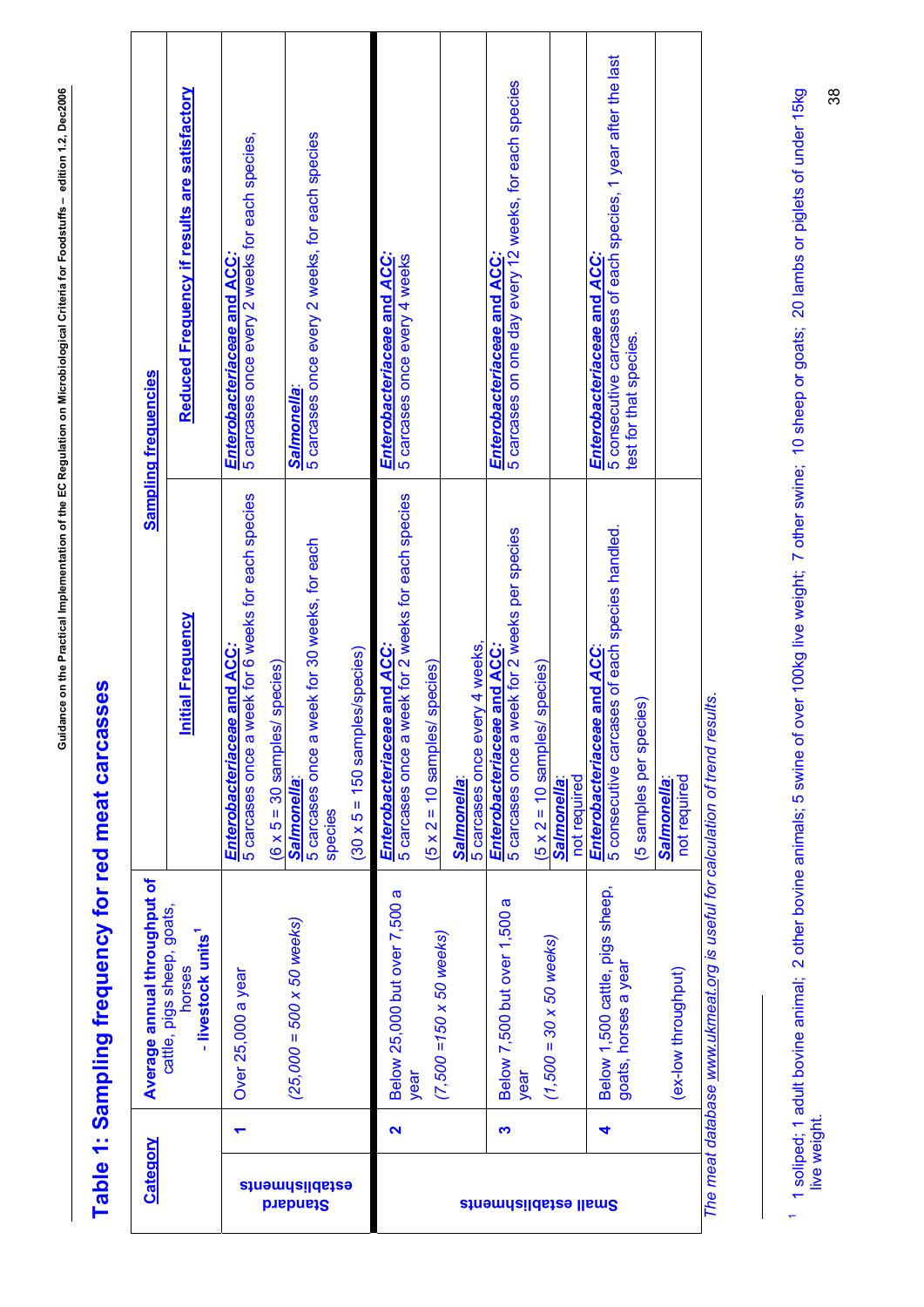# **Process Hygiene - Meat and products thereof (continued)**  Process Hygiene - Meat and products thereof (continued)

<span id="page-39-0"></span>

| Food category and<br>criterion number                   | Microorganisms | Sampling<br>plan |                 | Limits                                                   | Analytical<br>reference | Stage where the criterion<br>applies           | Action in case of unsatisfactory<br>results                                                                                                         |
|---------------------------------------------------------|----------------|------------------|-----------------|----------------------------------------------------------|-------------------------|------------------------------------------------|-----------------------------------------------------------------------------------------------------------------------------------------------------|
|                                                         |                | n                | Ò               | Σ<br>E                                                   | method                  |                                                |                                                                                                                                                     |
| 2.1.3 Carcases of cattle,<br>sheep, goats and<br>horses | Salmonella     | 50               | $\mathbf{\sim}$ | Absence in the area<br>tested per carcase                | <b>EN/ISO 6578</b>      | Carcases after dressing but<br>before chilling | review of process controls and origin<br>Improvements in slaughter hygiene,<br>of animals                                                           |
| 2.1.4 Carcases of pig                                   | Salmonella     | $\overline{50}$  |                 | Absence in the area<br>tested per carcase                | EN/ISO 6579             | Carcases after dressing but<br>before chilling | and review of process controls, origin<br>Improvements in slaughter hygiene<br>of animals and of the biosecurity<br>measures in the farms of origin |
| broilers and turkeys<br>2.1.5 Poultry carcases of       | Salmonella     | $\overline{50}$  |                 | sample of neck<br>Absence in 25 g of a<br>slan<br>pooled | EN/ISO 6579             | Carcases after chilling                        | and review of process controls, origin<br>of animals and biosecurity measures<br>Improvements in slaughter hygiene<br>in the farms of origin        |
| ピーピー ロート しょくしょく こうしょう                                   |                |                  |                 |                                                          |                         |                                                |                                                                                                                                                     |

For points  $2.1.3 - 2.1.5$  m=M For points  $2.1.3 - 2.1.5$  m=M The 50 samples are derived from 10 consecutive sampling sessions in accordance with the sampling rules and frequencies laid down in this Regulation The 50 samples are derived from 10 consecutive sampling sessions in accordance with the sampling rules and frequencies laid down in this Regulation

The number of samples where the presence of salmonella is detected. The c value is subject to review in order to take into account the progress made in reducing the salmonella prevalence. The number of samples where the presence of salmonella is detected. The c value is subject to review in order to take into account the progress made in reducing the salmonella prevalence. Member States or regions having low salmonella prevalence may use lower c values even before the review Member States or regions having low salmonella prevalence may use lower c values even before the review

## Interpretation *Interpretation*

*After each sampling session, the results of the last ten sampling sessions (50 results) are assessed, e.g. a moving window - after 10 weeks new results are*  After each sampling session, the results of the last ten sampling sessions (50 results) are assessed, e.g. a moving window - after 10 weeks new results are produced. These results should then be used to determine whether the process hygiene criteria have been met. *produced. These results should then be used to determine whether the process hygiene criteria have been met.*

*(continued…)*  (continued...) 39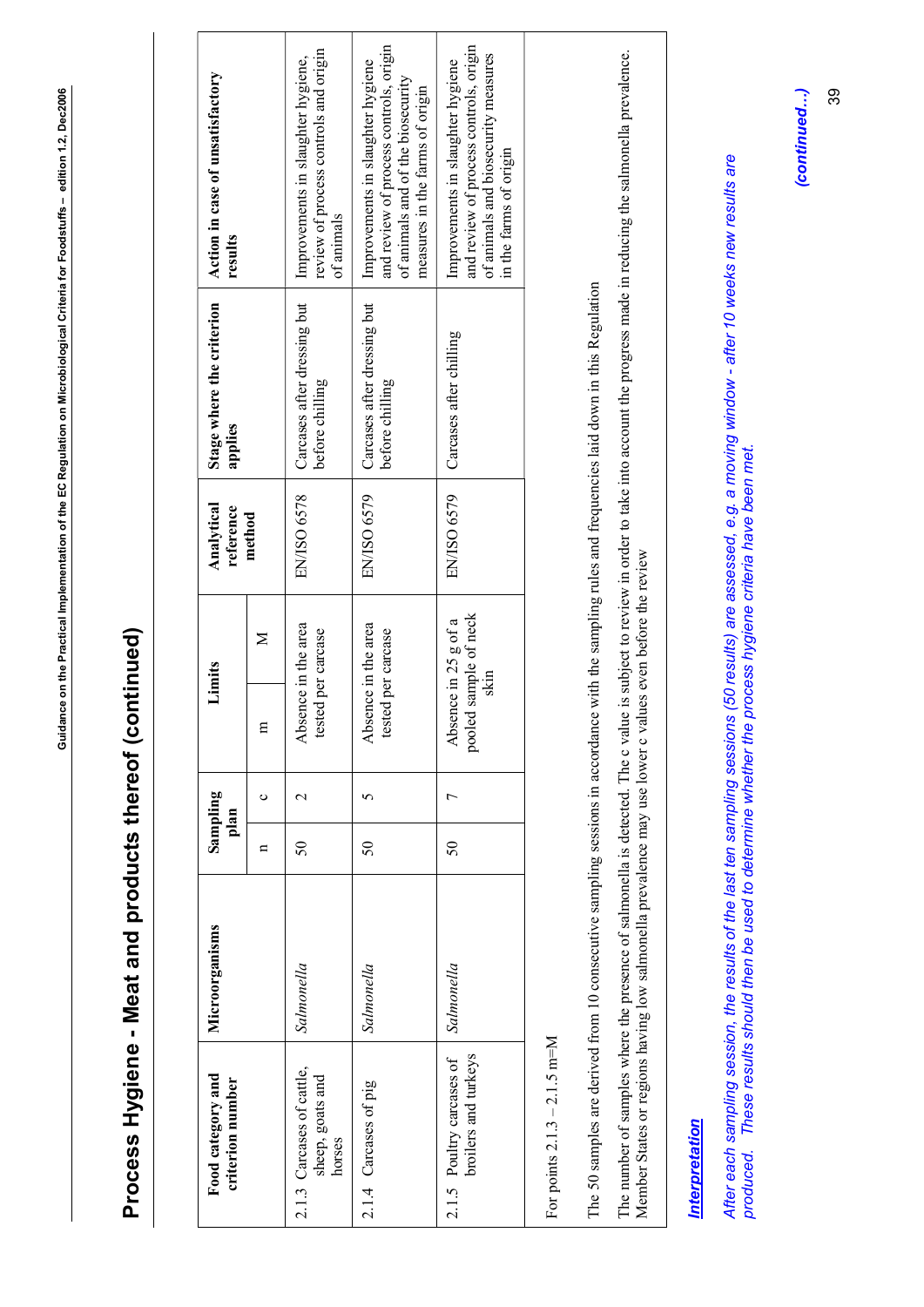| sampling sites and the rules for storage and transport of samples are described in standard ISO 17604<br>When sampling for Salmonella analyses, an abrasive sponge sampling method shall be used. The sampling area shall cover a minimum of 100 cm <sup>2</sup> per site selected.<br>(Microbiology of food and animal feeding stuffs - Carcase sampling for microbiological analysis).<br>The destructive and non-destructive sampling methods, the selection of the                                                                                                                                                                                                                                 |
|--------------------------------------------------------------------------------------------------------------------------------------------------------------------------------------------------------------------------------------------------------------------------------------------------------------------------------------------------------------------------------------------------------------------------------------------------------------------------------------------------------------------------------------------------------------------------------------------------------------------------------------------------------------------------------------------------------|
|                                                                                                                                                                                                                                                                                                                                                                                                                                                                                                                                                                                                                                                                                                        |
|                                                                                                                                                                                                                                                                                                                                                                                                                                                                                                                                                                                                                                                                                                        |
| When samples are taken from the different sampling sites on the carcase, they shall be pooled before examination.                                                                                                                                                                                                                                                                                                                                                                                                                                                                                                                                                                                      |
| Sampling rules for poultry carcases                                                                                                                                                                                                                                                                                                                                                                                                                                                                                                                                                                                                                                                                    |
| See note for criterion 2.1.5 above, regarding sample numbers.                                                                                                                                                                                                                                                                                                                                                                                                                                                                                                                                                                                                                                          |
| For the Salmonella analyses, a minimum of 15 carcases shall be sampled at random during each sampling session and after chilling. A piece of approximately 10 g from neck skin shall be<br>carcases shall be pooled before examination in order to form 5 x 25 g final samples.<br>obtained from each carcase. On each occasion the neck skin samples from three                                                                                                                                                                                                                                                                                                                                       |
| Guidelines for sampling                                                                                                                                                                                                                                                                                                                                                                                                                                                                                                                                                                                                                                                                                |
| the sampling sites, may be included in the guides to good practice referred to in Article 7 of Regulation No<br>852/2004/EC of the European Parliament and of the Council of 29 April 2004 on the Hygiene of Foodstuffs.<br>More detailed guidelines on the sampling of carcases, in particular concerning                                                                                                                                                                                                                                                                                                                                                                                             |
| Sampling frequencies for carcases                                                                                                                                                                                                                                                                                                                                                                                                                                                                                                                                                                                                                                                                      |
| The food business operators of slaughterhouses shall take samples for microbiological analysis at least once a week. The day of sampling shall be changed each week to ensure that each day<br>of the week is covered                                                                                                                                                                                                                                                                                                                                                                                                                                                                                  |
| programme in place and if this programme includes testing that replaces the above-described sampling. The sampling frequency may be further reduced if the national or regional salmonella<br>subsequent results exceed M, then sampling frequency should return to weekly. The salmonella sampling frequency may also be reduced if there is a national or regional salmonella control<br>can be reduced to fortnightly if satisfactory results have been obtained for 30 consecutive weeks. If any<br>control programme demonstrates that the salmonella prevalence is low in animals purchased by the slaughterhouse.<br>In the case of sampling for Salmonella analyses of carcases, the frequency |
| However, when justified on the basis of a risk analysis and consequently authorised by the competent authority, small slaughterhouses producing small quantities may be exempted from<br>these sampling frequencies.                                                                                                                                                                                                                                                                                                                                                                                                                                                                                   |

**Guidance on the Practical Implementation of the EC Regulation on Microbiological Criteria for Foodstuffs – edition 1.2, Dec2006** 

Guidance on the Practical Implementation of the EC Regulation on Microbiological Criteria for Foodstuffs - edition 1.2, Dec2006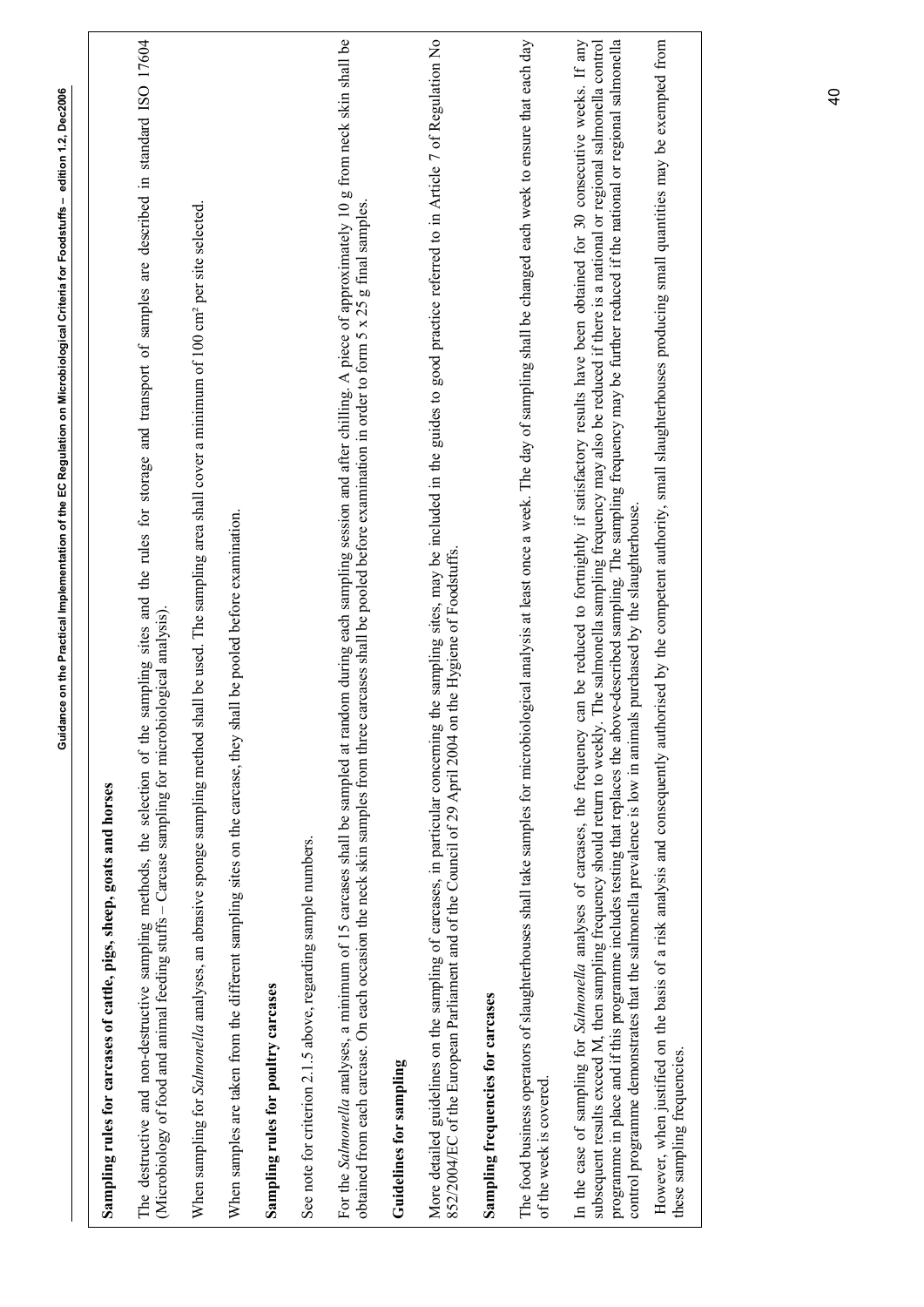<span id="page-41-0"></span>

| $\overline{\phantom{a}}$ |  |
|--------------------------|--|
|                          |  |
|                          |  |
|                          |  |
| l                        |  |
|                          |  |
| i                        |  |
|                          |  |
|                          |  |
|                          |  |
|                          |  |
|                          |  |
|                          |  |
|                          |  |
|                          |  |
|                          |  |
|                          |  |
|                          |  |
|                          |  |
|                          |  |
|                          |  |
|                          |  |
|                          |  |
|                          |  |
|                          |  |
|                          |  |
|                          |  |
|                          |  |
|                          |  |
|                          |  |
|                          |  |
|                          |  |
|                          |  |
|                          |  |
|                          |  |
|                          |  |
|                          |  |
|                          |  |
|                          |  |
|                          |  |
|                          |  |
|                          |  |
| $\overline{ }$           |  |
|                          |  |
|                          |  |
|                          |  |
|                          |  |
|                          |  |
|                          |  |
|                          |  |
|                          |  |
|                          |  |
|                          |  |
|                          |  |
|                          |  |
|                          |  |
|                          |  |
|                          |  |
|                          |  |
|                          |  |
|                          |  |
|                          |  |
|                          |  |
|                          |  |
|                          |  |
|                          |  |
|                          |  |
|                          |  |
|                          |  |
|                          |  |
|                          |  |
|                          |  |
|                          |  |
|                          |  |
|                          |  |
| てここ<br>i                 |  |

# Table 2: Sampling frequency for poultry slaughterhouses **Table 2: Sampling frequency for poultry slaughterhouses**

|                              | Reduced Frequency if results are satisfactory |                                                                                                                      |                                                                                           |                                                                                   |                                             |
|------------------------------|-----------------------------------------------|----------------------------------------------------------------------------------------------------------------------|-------------------------------------------------------------------------------------------|-----------------------------------------------------------------------------------|---------------------------------------------|
| <b>Sampling frequencies</b>  |                                               | 5 carcases once every 2 weeks, for each species<br>$(30 \times 5 = 150$ samples)<br>Salmonella:                      |                                                                                           |                                                                                   |                                             |
|                              | <b>Initial Frequency</b>                      | 5 carcases once a week for 30 weeks, for each<br>(species)<br>$(30 \times 5 = 150$ samples<br>Salmonella:<br>species | 4 week for each species<br>5 carcases once every<br>Salmonella:                           | <b>Salmonella:</b><br>not required                                                | Salmonella:<br>not required                 |
| Average annual throughput of | turkeys and broilers                          | $(7,500,000 = 150,000 \times 50$<br>Over 7,500,000 a year<br>weeks)                                                  | Below 7,500,000 but over<br>1,000,000 a year<br>$(1,000,000 = 20,000 \times 50$<br>weeks) | $(150,000 = 3,000 \times 50$ weeks)<br>Below 1,000,000 but over<br>150,000 a year | Below 150,000 a year<br>(ex-low throughput) |
| Category                     |                                               | establishments<br><b>Diabrid</b>                                                                                     | $\overline{\mathbf{r}}$                                                                   | S<br><b>Sinaminalidsize lisme</b>                                                 | 4                                           |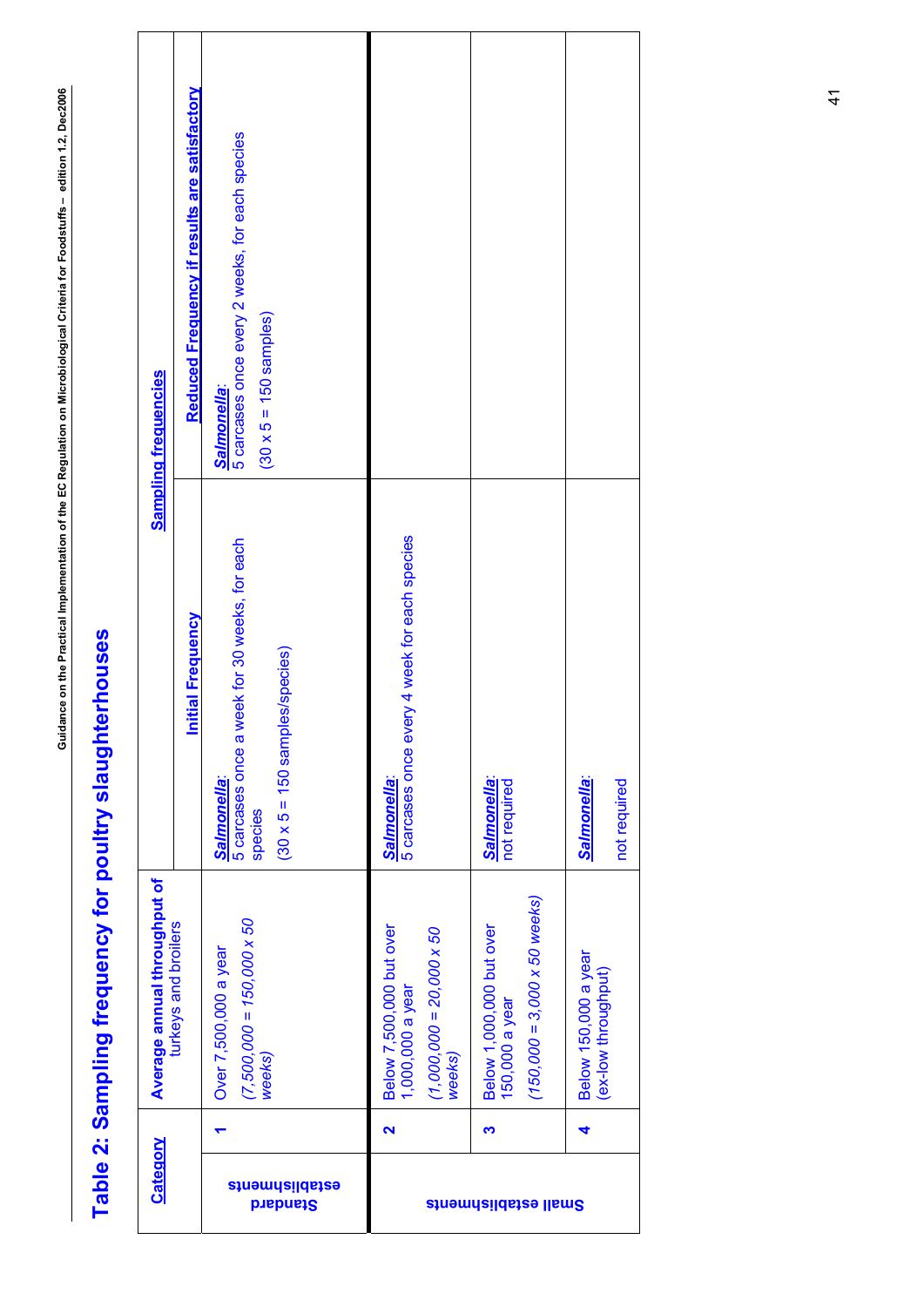<span id="page-42-0"></span>

| Action in case of unsatisfactory<br>results |                | and improvements in selection and/or<br>Improvements in production hygiene<br>origin of raw materials | and improvements in selection and/or<br>Improvements in production hygiene<br>origin of raw materials | and improvements in selection and/or<br>Improvements in production hygiene<br>origin of raw materials | and improvements in selection and/or<br>Improvements in production hygiene<br>origin of raw materials | and improvements in selection and/or<br>Improvements in production hygiene<br>origin of raw materials |
|---------------------------------------------|----------------|-------------------------------------------------------------------------------------------------------|-------------------------------------------------------------------------------------------------------|-------------------------------------------------------------------------------------------------------|-------------------------------------------------------------------------------------------------------|-------------------------------------------------------------------------------------------------------|
| criterion applies<br>Stage where the        |                | manufacturing<br>End of the<br>process                                                                | manufacturing<br>End of the<br>process                                                                | manufacturing<br>End of the<br>process                                                                | manufacturing<br>End of the<br>process                                                                | manufacturing<br>End of the<br>process                                                                |
| reference<br>Analytical                     | method         | ISO 4833                                                                                              | ISO 16649-1<br>or 2                                                                                   | ISO 4833                                                                                              | ISO 16649-1<br>or 2                                                                                   | ISO 16649-1<br>or 2                                                                                   |
|                                             | Σ              | $5x10^6$<br>ctu/g                                                                                     | ctu/g<br>500                                                                                          | $5x10^6$<br>ctu/g                                                                                     | ctu/g<br>500                                                                                          | ${\rm ch}\prime {\rm g}$ or<br>${\rm cm}^2$<br>5000                                                   |
| Limits                                      | E              | 5x10 <sup>5</sup><br>ctu/g                                                                            | $50 \text{ ch}\prime\text{g}$                                                                         | 5x10 <sup>5</sup><br>ctu/g                                                                            | 50 cfu/g                                                                                              | ${\rm ch}\prime {\rm g}$ or<br>${\rm cm}^2$<br>500                                                    |
| ā                                           | ပ              | $\mathbf 2$                                                                                           | $\mathbf{C}$                                                                                          | $\mathcal{L}$                                                                                         | $\mathbf 2$                                                                                           | 2                                                                                                     |
| Samplir<br>plan                             | $\blacksquare$ | 5                                                                                                     | 5                                                                                                     | 5                                                                                                     | 5                                                                                                     | 5                                                                                                     |
| Microorganisms                              |                | Aerobic colony count <sup>7</sup>                                                                     | E. coli                                                                                               | Aerobic colony count                                                                                  | E. coli                                                                                               | E. coli                                                                                               |
| Food category and criterion number          |                | Minced meat<br>2.1.6                                                                                  |                                                                                                       | Mechanically separated meat<br>(MSM)<br>2.1.7                                                         |                                                                                                       | Meat preparations<br>2.1.8                                                                            |

*E. coli* is used here as an indicator of faecal contamination. E. coli is used here as an indicator of faecal contamination. These criteria apply to mechanically separated meat (MSM) produced with the techniques referred to in Chapter III, paragraph 3, in section V of Annex III of Regulation No 853/2004/EC of<br>the European Parliament and of the C These criteria apply to mechanically separated meat (MSM) produced with the techniques referred to in Chapter III, paragraph 3, in section V of Annex III of Regulation No 853/2004/EC of the European Parliament and of the Council of 29 April 2004 laying down specific hygiene rules for food of animal origin.

(continued...) **(continued…)**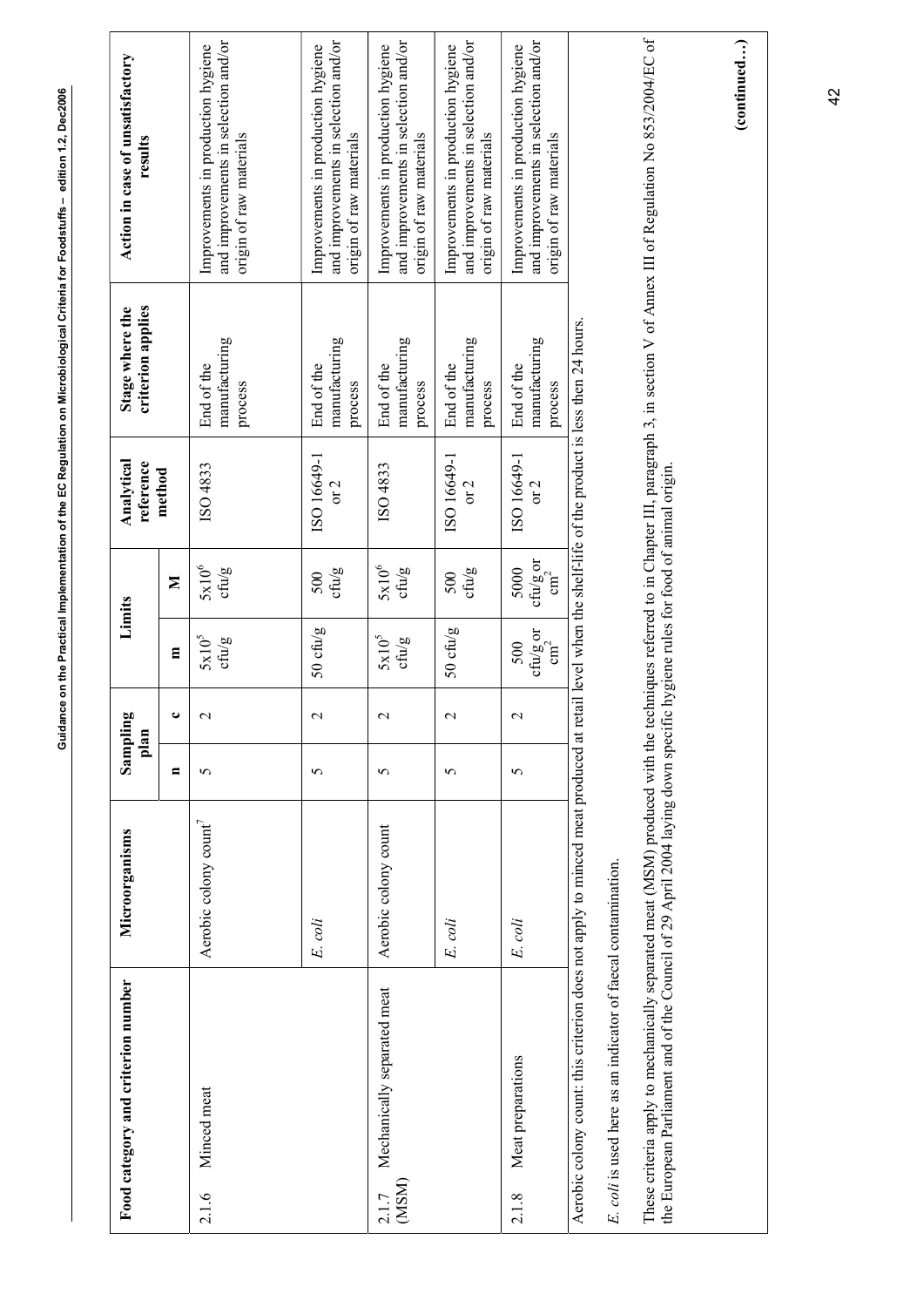# **Sampling frequencies for minced meat, meat preparations and mechanically separated meat**  Sampling frequencies for minced meat, meat preparations and mechanically separated meat

<span id="page-43-0"></span>The food business operators of slaughterhouses or establishments producing minced meat, meat preparations or mechanically separated meat shall take samples for microbiological analysis The food business operators of slaughterhouses or establishments producing minced meat, meat preparations or mechanically separated meat shall take samples for microbiological analysis at least once a week. The day of sampling shall be changed each week to ensure that each day of the week is covered. at least once a week. The day of sampling shall be changed each week to ensure that each day of the week is covered.

As regards the sampling of minced meat and meat preparations for E. coli and aerobic colony count analyses, the frequency may be reduced to fortnightly testing if satisfactory results are obtained for six consecutive weeks As regards the sampling of minced meat and meat preparations for *E. coli* and aerobic colony count analyses, the frequency may be reduced to fortnightly testing if satisfactory results are obtained for six consecutive weeks. If any subsequent results exceed M, then sampling frequency should return to weekly.

However, when justified on the basis of a risk analysis and consequently authorised by the competent authority, small slaughterhouses producing small quantities may be exempted from However, when justified on the basis of a risk analysis and consequently authorised by the competent authority, small slaughterhouses producing small quantities may be exempted from these sampling frequencies. these sampling frequencies.

A representative sample of a batch cannot be obtained at retail level. Sampling should take place as early as possible in the production chain. A representative sample of a batch cannot be obtained at retail level. Sampling should take place as early as possible in the production chain.

## Interpretation *Interpretation*

# Figure 2: Sampling rules for poultry carcases *Figure 2: Sampling rules for poultry carcases*

| analyses, a minimum of 15 carcases shall be sampled at random during each sampling session and |  |                                                                                                                              |  | 30a | 25a | Sample 5 |
|------------------------------------------------------------------------------------------------|--|------------------------------------------------------------------------------------------------------------------------------|--|-----|-----|----------|
|                                                                                                |  |                                                                                                                              |  |     |     |          |
|                                                                                                |  |                                                                                                                              |  |     |     |          |
|                                                                                                |  |                                                                                                                              |  | 30a | 25q | Sample 4 |
|                                                                                                |  |                                                                                                                              |  |     |     |          |
|                                                                                                |  |                                                                                                                              |  |     |     |          |
| after chilling.                                                                                |  | from 3 carcases shall be pooled before examination in order to form 5 x 25g final samples.                                   |  | 30a | 25q | Sample 3 |
|                                                                                                |  |                                                                                                                              |  |     |     |          |
|                                                                                                |  |                                                                                                                              |  |     |     |          |
|                                                                                                |  |                                                                                                                              |  | 30a | 25q | Sample 2 |
|                                                                                                |  |                                                                                                                              |  |     |     |          |
|                                                                                                |  |                                                                                                                              |  |     |     |          |
|                                                                                                |  | A piece of approximately 10g from neck skin shall be obtained from each carcase. On each occasion the neck skin<br>samples 1 |  | 30a | 25q | Sample   |
| For the Salmonella                                                                             |  |                                                                                                                              |  |     |     |          |

*After each sampling session, the results of the last ten sampling sessions (50 results) are assessed, e.g. a moving window - after 10 weeks new results are*  After each sampling session, the results of the last ten sampling sessions (50 results) are assessed, e.g. a moving window - after 10 weeks new results are produced. These results should then be used to determine whether the process hygiene criteria have been met. *produced. These results should then be used to determine whether the process hygiene criteria have been met.*

(continued...) *(continued…)*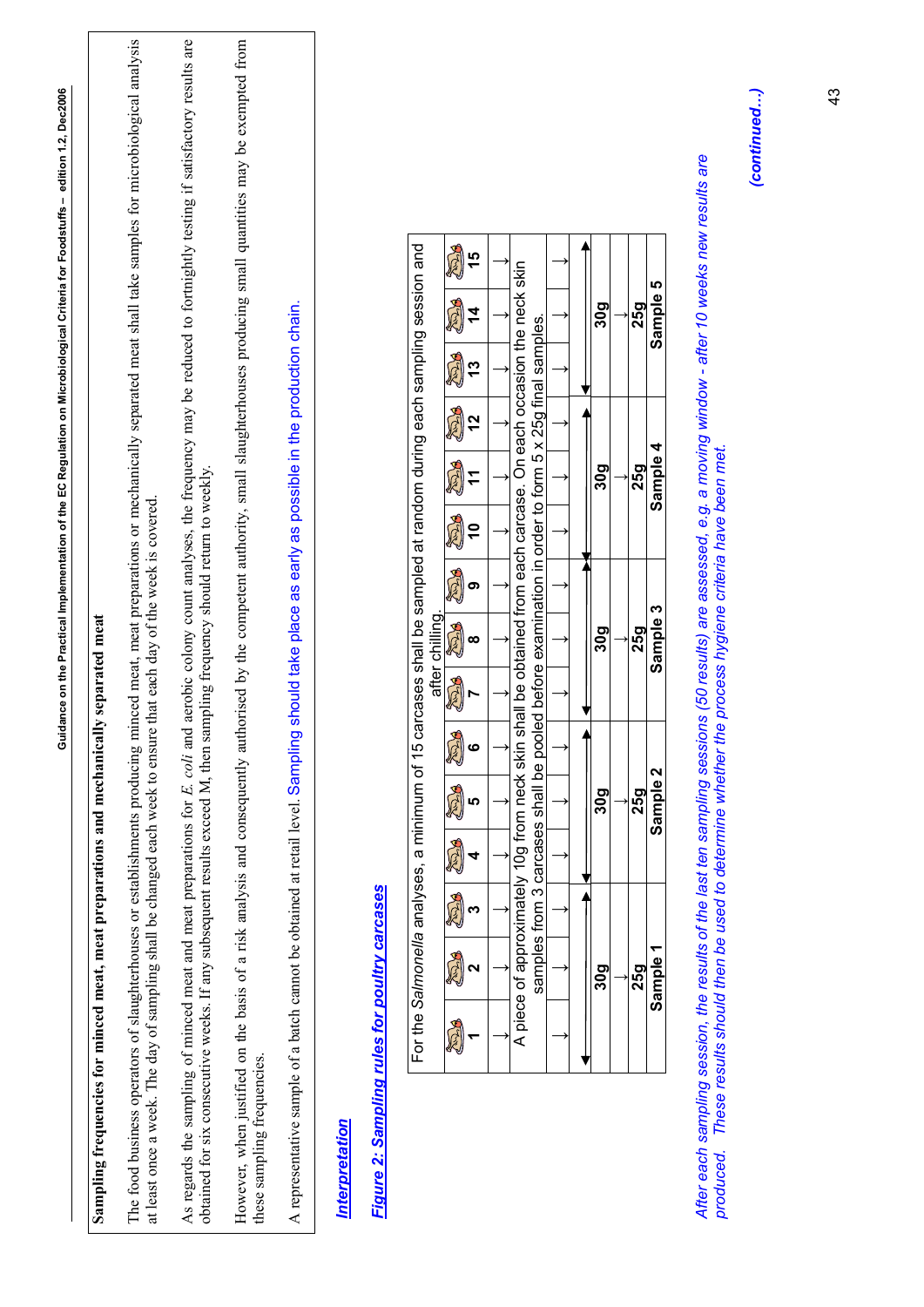## Interpretation of the test results *Interpretation of the test results*

Unlike the criteria for other product types the testing frequencies for carcases, minced meat and meat preparations are a statutory requirement for Food Business<br>Operators producing these products. *Unlike the criteria for other product types the testing frequencies for carcases, minced meat and meat preparations are a statutory requirement for Food Business Operators producing these products.* 

*The limits given refer to each sample unit tested. When testing carcases the testing is carried out on pooled samples and the limits refer to results from 50 samples.*  The limits given refer to each sample unit tested. When testing carcases the testing is carried out on pooled samples and the limits refer to results from 50 samples.

*The test results demonstrate the microbiological quality of the process tested.*  The test results demonstrate the microbiological quality of the process tested.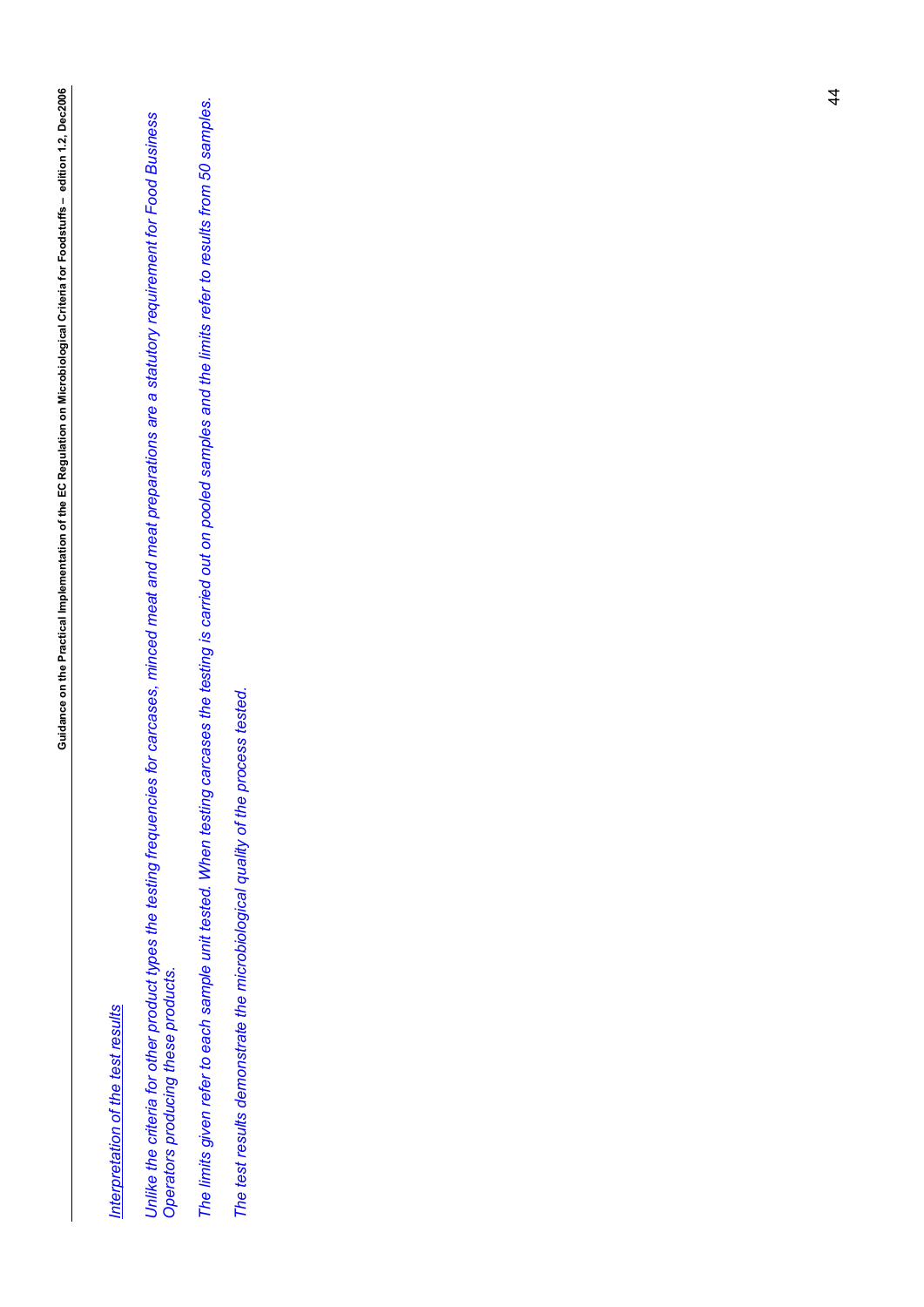<span id="page-45-0"></span>

|                    | Process Hygiene - Milk and dairy products                                                                                                                                                                                   |                    |                  |              |                           |               |                                                    |                                                                                                              |                                                                                                                                                                                  |
|--------------------|-----------------------------------------------------------------------------------------------------------------------------------------------------------------------------------------------------------------------------|--------------------|------------------|--------------|---------------------------|---------------|----------------------------------------------------|--------------------------------------------------------------------------------------------------------------|----------------------------------------------------------------------------------------------------------------------------------------------------------------------------------|
|                    | Food category and criterion number                                                                                                                                                                                          | Microorganisms     | Sampling<br>plan |              |                           | Limit         | Analytical<br>reference                            | criterion applies<br>Stage where the                                                                         | Action in case of unsatisfactory<br>results                                                                                                                                      |
|                    |                                                                                                                                                                                                                             |                    | Ξ                | ں            | E                         | Σ             | method                                             |                                                                                                              |                                                                                                                                                                                  |
| 221                | Pasteurised milk and other<br>pasteurised liquid dairy<br>products                                                                                                                                                          | Enterobacteriaceae | 5                | $\mathbf{C}$ | cfu/ml<br>$\triangledown$ | 5 cfu/ml      | ISO 21528-1                                        | manufacturing<br>End of the<br>process                                                                       | recontamination as well as the quality<br>Check on the efficiency of heat-<br>treatment and prevention of<br>of raw materials                                                    |
|                    | The criterion does not apply to products intended for further processing in the food industry.                                                                                                                              |                    |                  |              |                           |               |                                                    |                                                                                                              |                                                                                                                                                                                  |
| 2.2.2              | Cheeses made from milk or<br>whey that has undergone<br>heat treatment                                                                                                                                                      | E. coli            | 5                | $\sim$       | ${\rm chig}$<br>100       | 1000<br>ctu/g | ISO 16649-1 or                                     | coli count is expected<br>process when the $E$ .<br>At the time during<br>the manufacturing<br>to be highest | Improvements in production hygiene<br>and selection of raw materials                                                                                                             |
|                    | For cheeses which are not able to support the growth of E.coli, the E.coli count is<br>growth of E.coli, it is normally at the end of the ripening period<br>E. coli is used here as an indicator for the level of hygiene. |                    |                  |              |                           |               |                                                    |                                                                                                              | usually the highest at the beginning of the ripening period, and for cheeses which are able to support the                                                                       |
|                    | Note: 'Heat treatment' is pasteurisation or any lower heat treatment than pasteurisation. Pasteurisation is achieved by means of a treatment:                                                                               |                    |                  |              |                           |               |                                                    |                                                                                                              |                                                                                                                                                                                  |
| $\widehat{\oplus}$ | conditions to obtain equivalent effect;                                                                                                                                                                                     |                    |                  |              |                           |               |                                                    |                                                                                                              | involving a high temperature for a short time (at least 71.7°C for 15 seconds) or a low temperature for a long time (at least 63°C for 30 minutes) or any other time-temperature |
| $\hat{E}$          | sufficient to ensure that the products show a negative reaction to an alkaline                                                                                                                                              |                    |                  |              |                           |               | phosphatase test immediately after heat treatment. |                                                                                                              |                                                                                                                                                                                  |
|                    |                                                                                                                                                                                                                             |                    |                  |              |                           |               |                                                    |                                                                                                              | (continued)                                                                                                                                                                      |

**Guidance on the Practical Implementation of the EC Regulation on Microbiological Criteria for Foodstuffs – edition 1.2, Dec2006** 

Guidance on the Practical Implementation of the EC Regulation on Microbiological Criteria for Foodstuffs - edition 1.2, Dec2006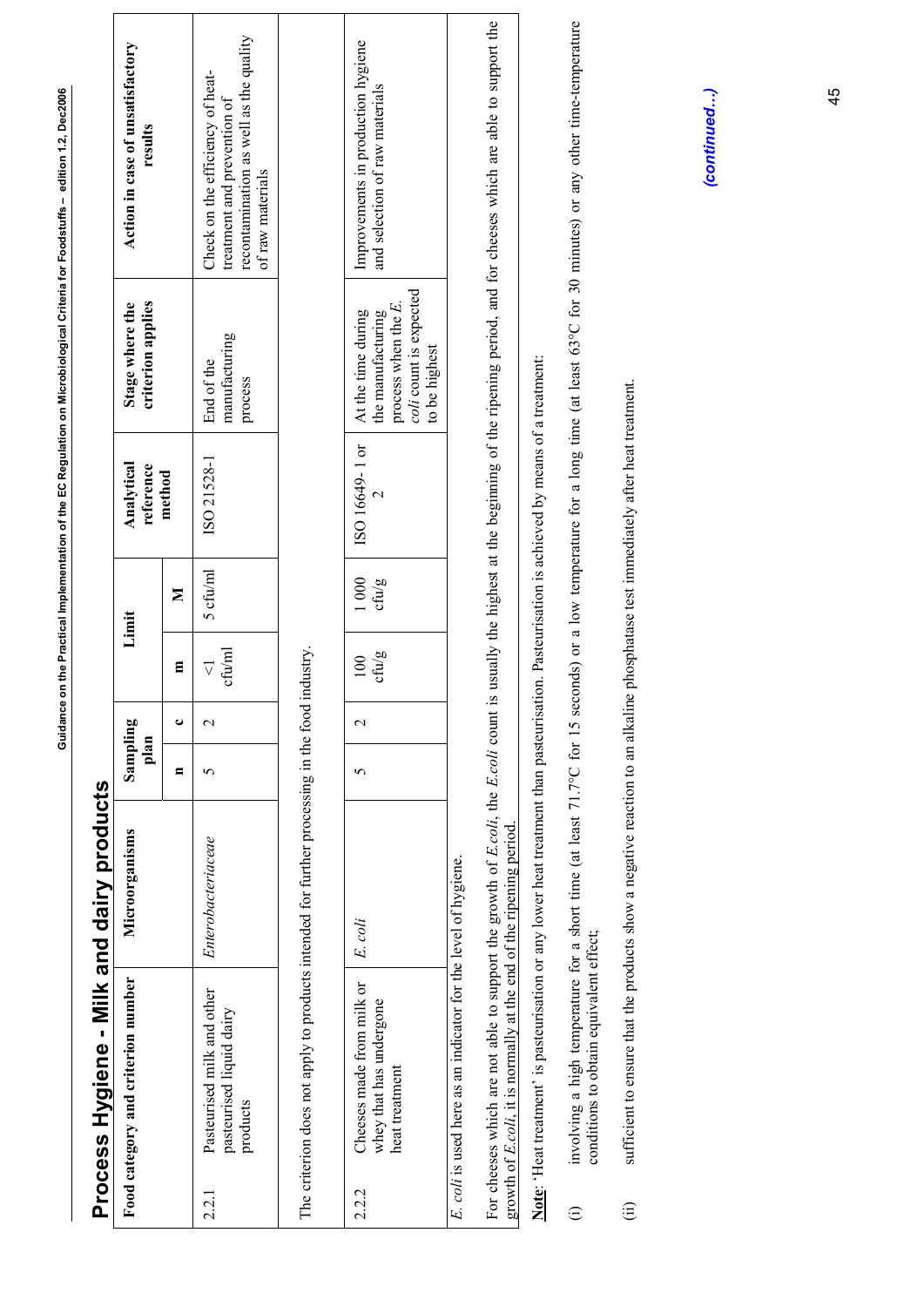<span id="page-46-0"></span>

| j<br>י<br>ו              |
|--------------------------|
| l<br>ı<br>ׇ֚֚֠֕<br>l     |
|                          |
| ï<br>ì<br>j              |
|                          |
| l<br>$\mathbf{I}$<br>I   |
|                          |
|                          |
| $\overline{\phantom{a}}$ |
| Ğü                       |

# **Process Hygiene - Milk and dairy products (continued)**  Process Hygiene - Milk and dairy products (continued)

|       | Food category and criterion number                                                                                                                                                                                  | Microorganisms                      | Samplin<br>plan | ā,                   | Limit                     |                    | Analytical<br>reference    | criterion applies<br>Stage where the                                           | Action in case of unsatisfactory results                                                                                                                                   |
|-------|---------------------------------------------------------------------------------------------------------------------------------------------------------------------------------------------------------------------|-------------------------------------|-----------------|----------------------|---------------------------|--------------------|----------------------------|--------------------------------------------------------------------------------|----------------------------------------------------------------------------------------------------------------------------------------------------------------------------|
|       |                                                                                                                                                                                                                     |                                     | Ξ               | $\ddot{\phantom{0}}$ | E                         | Σ                  | method                     |                                                                                |                                                                                                                                                                            |
| 2.2.3 | Cheeses made from raw<br>$m$ lk                                                                                                                                                                                     | Coagulase-positive<br>staphylococci | 5               | $\mathbf 2$          | cfu/g<br>$10^4$           | ctu/g<br>$10^5$    | EN/ISO 6888-<br>$\sim$     | At the time during the<br>manufacturing                                        | Improvements in production hygiene and<br>selection of raw materials. If values                                                                                            |
| 2.2.4 | cheeses made from milk or<br>pasteurisation or a stronger<br>that has undergone a lower<br>pasteurisation and ripened<br>Cheeses made from milk<br>whey that has undergone<br>heat treatment than<br>heat treatment | Coagulase-positive<br>staphylococci | 5               | 2                    | ctu/g<br>$\overline{100}$ | 1000<br>ctu/g      | EN/ISO 6888-<br>$1$ or $2$ | process when the<br>staphylococci is<br>expected to be<br>number of<br>highest | greater than 10 <sup>5</sup> cfu/g are detected, the<br>cheese batch has to be tested for<br>staphylococcal enterotoxins.                                                  |
| 2.2.5 | undergone pasteurisation or<br>(fresh cheeses) made from<br>a stronger heat treatment<br>Unripened soft cheeses<br>milk or whey that has                                                                            | Coagulase-positive<br>staphylococci |                 | $\mathbf{c}$         | ctu/g<br>$\subseteq$      | ctu/g<br>$\approx$ | EN/ISO 6888-<br>$1$ or $2$ | manufacturing<br>End of the<br>process                                         | values greater than 10 <sup>5</sup> cfu/g are detected,<br>Improvements in production hygiene. If<br>the cheese batch has to be tested for<br>staphylococcal enterotoxins. |
|       | Excluding cheeses where the manufacturer can demonstrate, to the satisfaction of the competent authorities, that the product does not pose a risk of staphylococcal enterotoxins.                                   |                                     |                 |                      |                           |                    |                            |                                                                                |                                                                                                                                                                            |

If an unsatisfactory coagulase-positive staphylococci count is obtained and the product is sent for enterotoxin testing, it is advisable to hold the batch concerned (i.e. not<br>release onto the market) until the enterotoxin *If an unsatisfactory coagulase-positive* staphylococci *count is obtained and the product is sent for enterotoxin testing, it is advisable to hold the batch concerned (i.e. not release onto the market) until the enterotoxin results are obtained. If staphylococcal enterotoxin is present, the batch would then present an unacceptable risk to human health and must not be placed onto the market (see Food Safety Criterion 1.21).* 

*For cheeses which are not able to support the growth of* S.aureus *e.g. hard cheese, the* S.aureus *count is usually the highest at the beginning of the ripening period,*  For cheeses which are not able to support the growth of S.aureus e.g. hard cheese, the S.aureus count is usually the highest at the beginning of the ripening period, *and for cheeses which are able to support the growth of* S.aureus*, e.g. soft cheeses, it is normally at the end of the ripening period.*  and for cheeses which are able to support the growth of S.aureus, e.g. soft cheeses, it is normally at the end of the ripening period.

*(continued…)*  (continued...)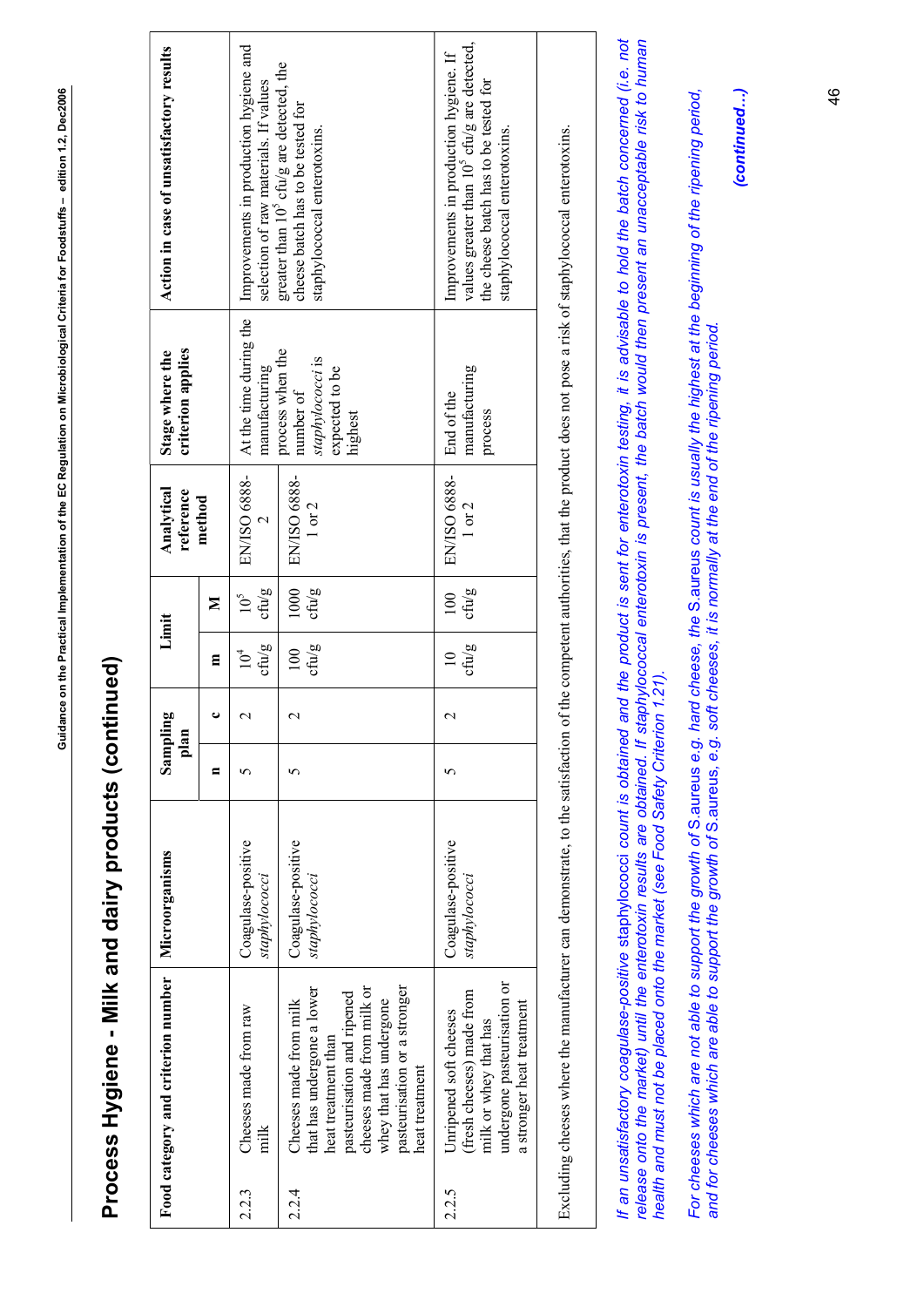|       | Food category and criterion number                                                                                             | Microorganisms                                                                                 |                | 60<br>Samplin<br>plan |                          | Limit                     | Analytical<br>reference | criterion applies<br>Stage where the   | Action in case of unsatisfactory<br>results                                                                                                                                                                                                                                                                      |  |
|-------|--------------------------------------------------------------------------------------------------------------------------------|------------------------------------------------------------------------------------------------|----------------|-----------------------|--------------------------|---------------------------|-------------------------|----------------------------------------|------------------------------------------------------------------------------------------------------------------------------------------------------------------------------------------------------------------------------------------------------------------------------------------------------------------|--|
|       |                                                                                                                                |                                                                                                | $\blacksquare$ |                       | Σ                        | Σ                         | method                  |                                        |                                                                                                                                                                                                                                                                                                                  |  |
| 2.2.6 | has undergone a lower heat<br>from raw milk or milk that<br>Butter and cream made<br>treatment than<br>pasteurisation          | E. coli                                                                                        | 5              | $\sim$                | ctu/g<br>$\overline{10}$ | ctu/g<br>$\overline{100}$ | ISO 16649-1 or          | manufacturing<br>End of the<br>process | Improvements in production hygiene<br>and selection of raw materials                                                                                                                                                                                                                                             |  |
|       | E. coli is used here as an indicator for the level of hygiene.                                                                 |                                                                                                |                |                       |                          |                           |                         |                                        |                                                                                                                                                                                                                                                                                                                  |  |
| 2.2.7 | Milk powder and whey<br>powder                                                                                                 | Enterobacteriaceae                                                                             | 5              |                       |                          | $<$ 10 cfu/g              | ISO 21528-1             | manufacturing<br>End of the<br>process | Check on the efficiency of heat<br>treatment and prevention of<br>recontamination                                                                                                                                                                                                                                |  |
|       |                                                                                                                                | The criterion does not apply to products intended for further processing in the food industry. |                |                       |                          |                           |                         |                                        |                                                                                                                                                                                                                                                                                                                  |  |
|       |                                                                                                                                | Coagulase-positive<br>staphylococci                                                            | 5              | $\sim$                | ctu/g<br>$\overline{10}$ | ctu/g<br>100              | EN/ISO 6888-1<br>or 2   | manufacturing<br>End of the<br>process | Improvements in production hygiene. If<br>detected, the batch has to be tested for<br>values greater than 10° cfu/g are<br>staphylococcal enterotoxins.                                                                                                                                                          |  |
|       | market) until the enterotoxin results are obtained. If staphylococcal enterotoxin i<br>market (see Food Safety Criterion 1.21) |                                                                                                |                |                       |                          |                           |                         |                                        | is present, the batch would then present an unacceptable risk to human health and must not be placed onto the<br>If an unsatisfactory coagulase-positive staphylococci count is obtained and the product is sent for enterotoxin testing, it is advisable to hold the batch concerned (i.e. not release onto the |  |

**Guidance on the Practical Implementation of the EC Regulation on Microbiological Criteria for Foodstuffs – edition 1.2, Dec2006** 

<span id="page-47-0"></span>Guidance on the Practical Implementation of the EC Regulation on Microbiological Criteria for Foodstuffs - edition 1.2, Dec2006

(continued...) *(continued…)*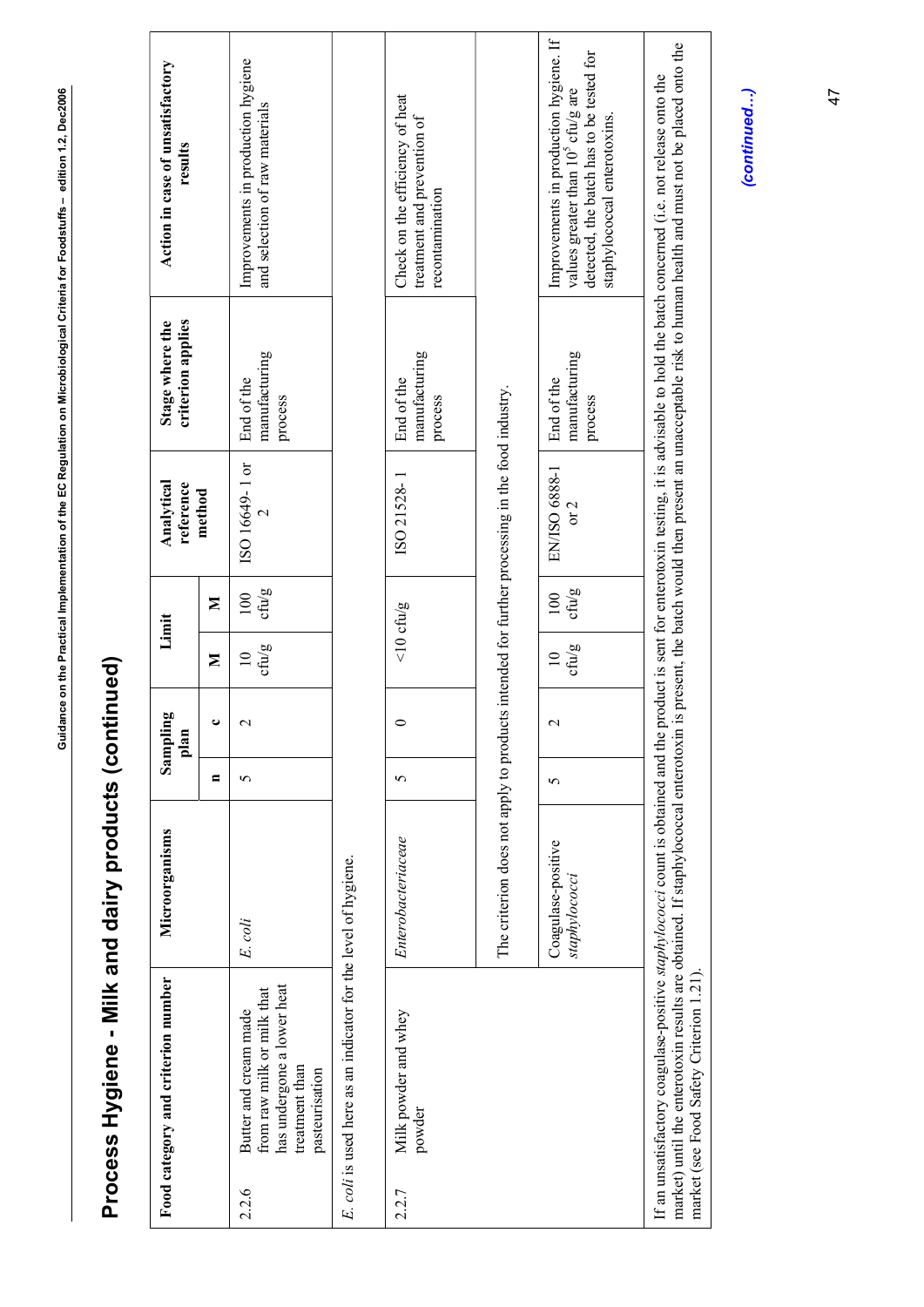# **Process Hygiene - Milk and dairy products (continued),**  Process Hygiene - Milk and dairy products (continued),

# **Infant formula and dried dietary foods for infants for special medical purposes**  Infant formula and dried dietary foods for infants for special medical purposes

<span id="page-48-0"></span>

| Enterobacteriaceae |
|--------------------|
|                    |

## Interpretation of the test results *Interpretation of the test results*

*The limits given refer to each sample unit tested.*  The limits given refer to each sample unit tested.

*The test results demonstrate the microbiological quality of the process tested.*  The test results demonstrate the microbiological quality of the process tested. If Enterobacteriaceae are detected in any of the sample units the batch must be tested for E. sakazakii and Salmonella. As required in Food Safety Criteria 1.22 and<br>1.23, if the results obtained exceed the criteria for E. *If* Enterobacteriaceae *are detected in any of the sample units the batch must be tested for* E. sakazakii *and* Salmonella*. As required in Food Safety Criteria 1.22 and 1.23, if the results obtained exceed the criteria for* E. sakazakii *and* Salmonella *they are unsatisfactory and the affected product must be withdrawn from the market. The Competent Authority must also be notified.*  The Competent Authority must also be notified.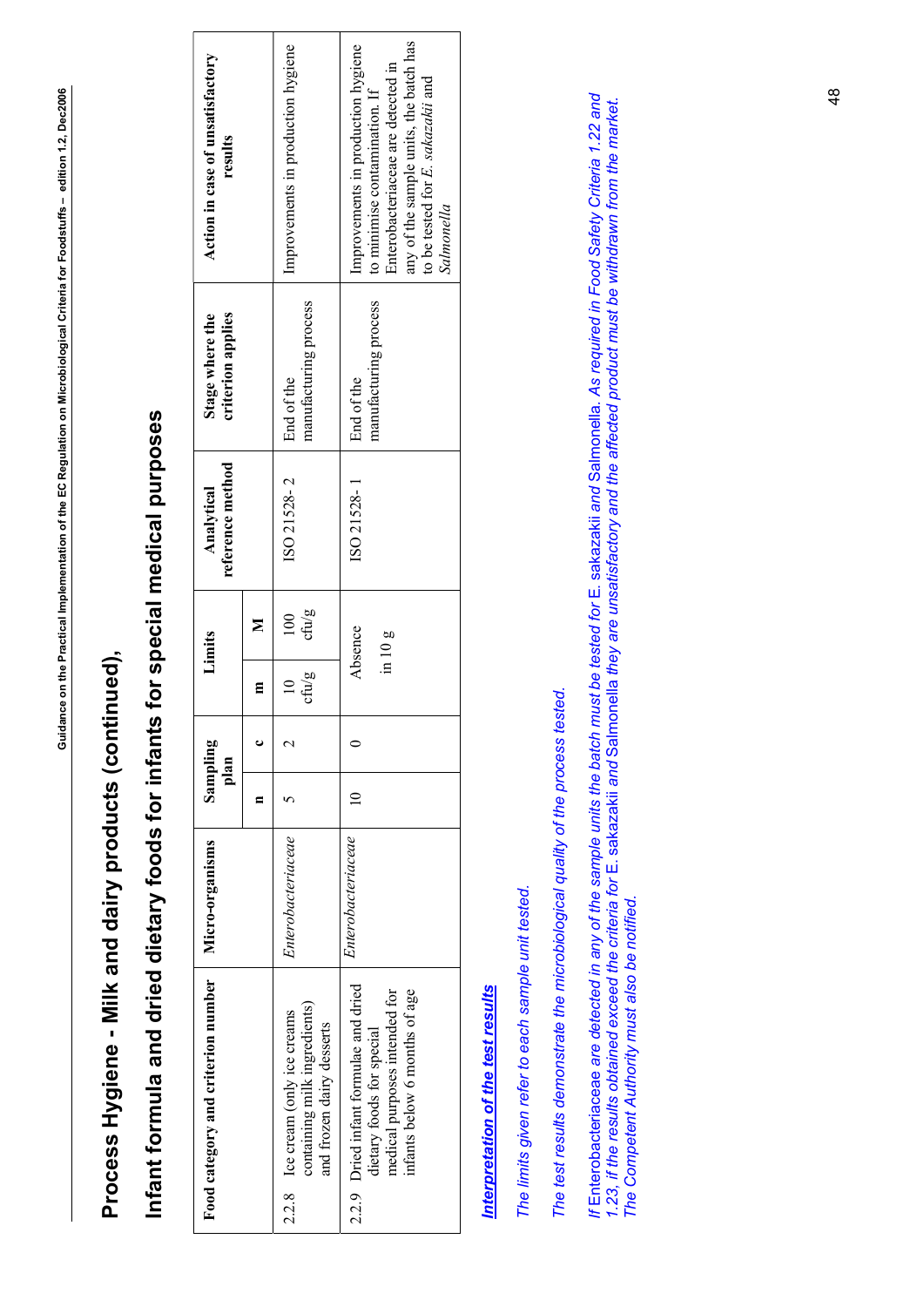# Process Hygiene - Egg products **Process Hygiene - Egg products**

.

<span id="page-49-0"></span>

## Interpretation of the test results *Interpretation of the test results*

The limits given refer to each sample unit tested. *The limits given refer to each sample unit tested.* 

The test results demonstrate the microbiological quality of the process tested. *The test results demonstrate the microbiological quality of the process tested.*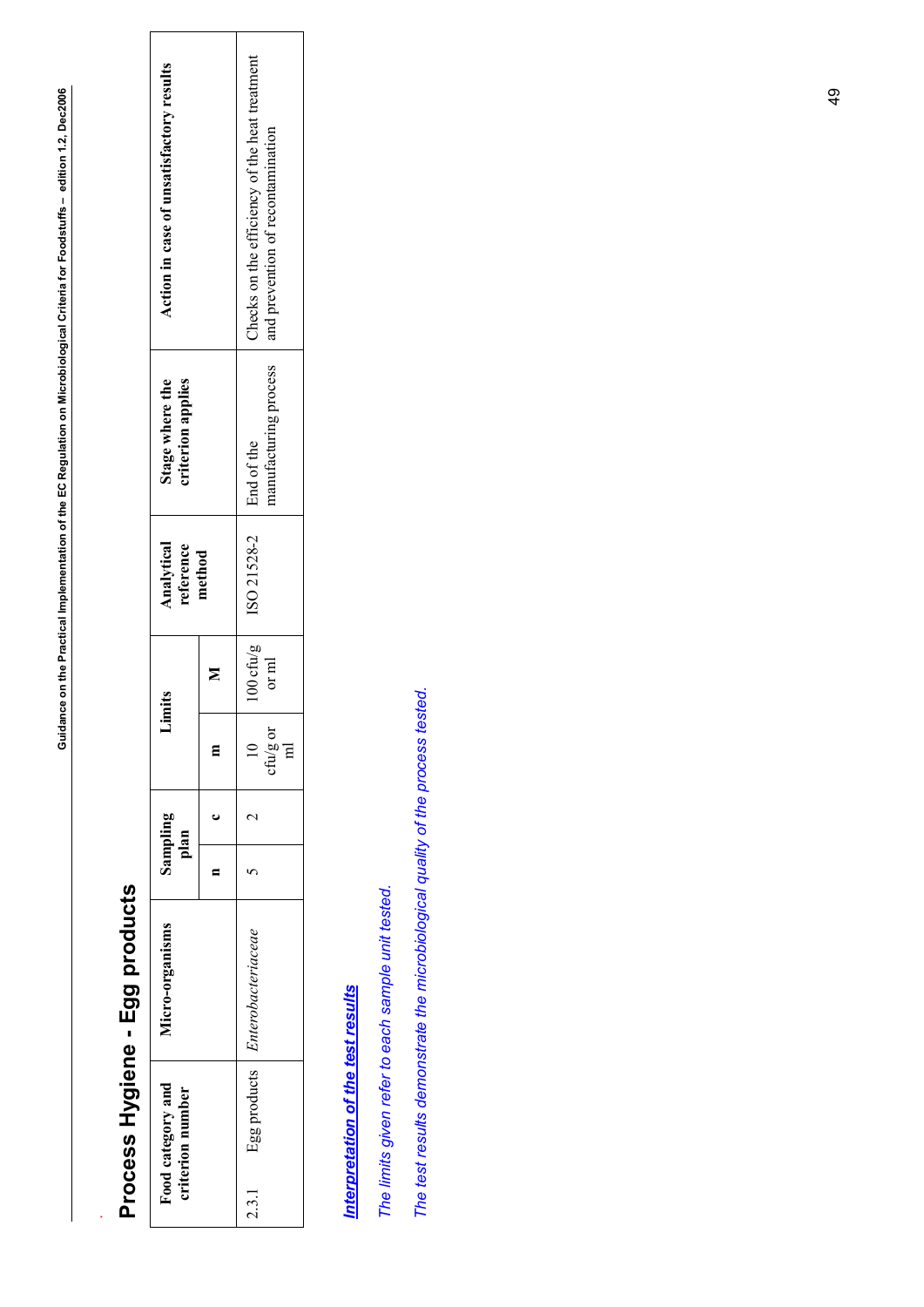<span id="page-50-0"></span>

| י                        |
|--------------------------|
|                          |
| ì                        |
| י                        |
|                          |
|                          |
|                          |
|                          |
|                          |
|                          |
| Ò                        |
| $\overline{\phantom{a}}$ |
|                          |
|                          |
|                          |
|                          |
| ١                        |
| l                        |
|                          |
|                          |
|                          |
|                          |
|                          |
|                          |
|                          |
| I<br>ׇׇ֚֚֕               |
|                          |
|                          |
|                          |
|                          |
|                          |
| l                        |
|                          |
|                          |
|                          |
|                          |
|                          |
|                          |
|                          |
|                          |
|                          |
|                          |
|                          |
|                          |
| ī<br>j<br>Ó              |

# Process Hygiene - Fishery products and shellfish **Process Hygiene - Fishery products and shellfish**

| Food category and criterion<br>number                                | Microorganisms                      | Sampling<br>plan |                           | Limit         | Analytical<br>reference                        | Stage where the<br>criterion applies   | Action in case of unsatisfactory results |
|----------------------------------------------------------------------|-------------------------------------|------------------|---------------------------|---------------|------------------------------------------------|----------------------------------------|------------------------------------------|
|                                                                      |                                     |                  | Ε                         | Σ             | method                                         |                                        |                                          |
| Shelled and shucked<br>products of cooked<br>crustaceans and<br>24.1 | E. coli                             |                  |                           |               | cfu/g   10 cfu/g   ISO TS 16649-3   End of the | manufacturing<br>process               | Improvements in production hygiene       |
| molluscan shellfish                                                  | Coagulase-positive<br>staphylococci |                  | cfu/g<br>$\overline{100}$ | 1000<br>cfu/g | 6888-1 or 2<br><b>EN/ISO</b>                   | manufacturing<br>End of the<br>process | Improvements in production hygiene       |

## Interpretation of the test results *Interpretation of the test results*

The limits given refer to each sample unit tested. *The limits given refer to each sample unit tested.*

The test results demonstrate the microbiological quality of the process tested. *The test results demonstrate the microbiological quality of the process tested.*